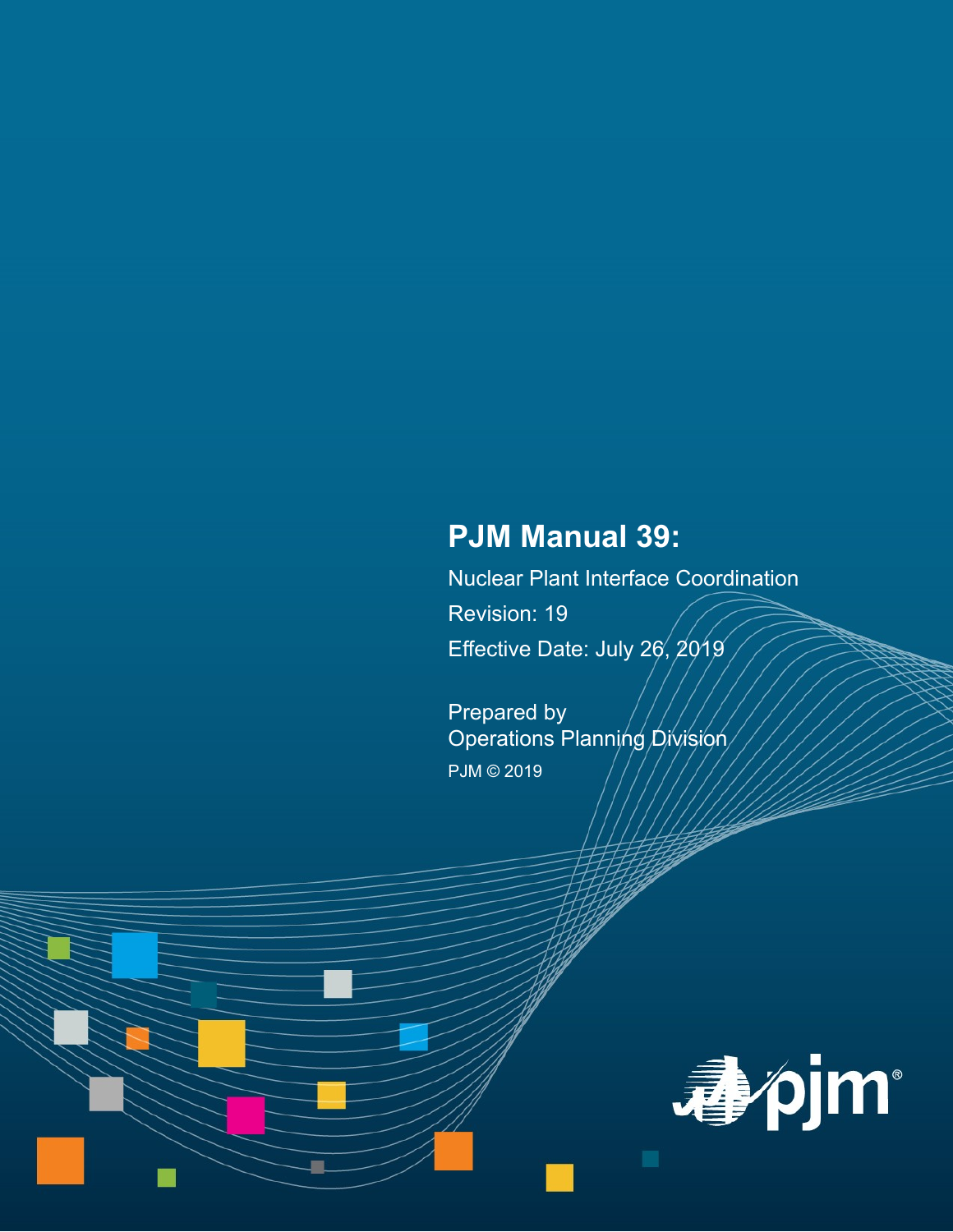

# **Table of Contents**

| Section 1: Nuclear Plant Interface Requirements (NPIR) 9<br>2.4 Notification and Mitigation Protocols for NPIR Voltage Limits14<br>2.7 Remedial Action Schemes and Under Frequency Load Shedding/Under Voltage<br>Section 4: NUC-001 Requirements Not Addressed by M39 22<br>Attachment A: Nuclear Plant Communications Protocol 24 |  |
|-------------------------------------------------------------------------------------------------------------------------------------------------------------------------------------------------------------------------------------------------------------------------------------------------------------------------------------|--|
|                                                                                                                                                                                                                                                                                                                                     |  |
|                                                                                                                                                                                                                                                                                                                                     |  |
|                                                                                                                                                                                                                                                                                                                                     |  |
|                                                                                                                                                                                                                                                                                                                                     |  |
|                                                                                                                                                                                                                                                                                                                                     |  |
|                                                                                                                                                                                                                                                                                                                                     |  |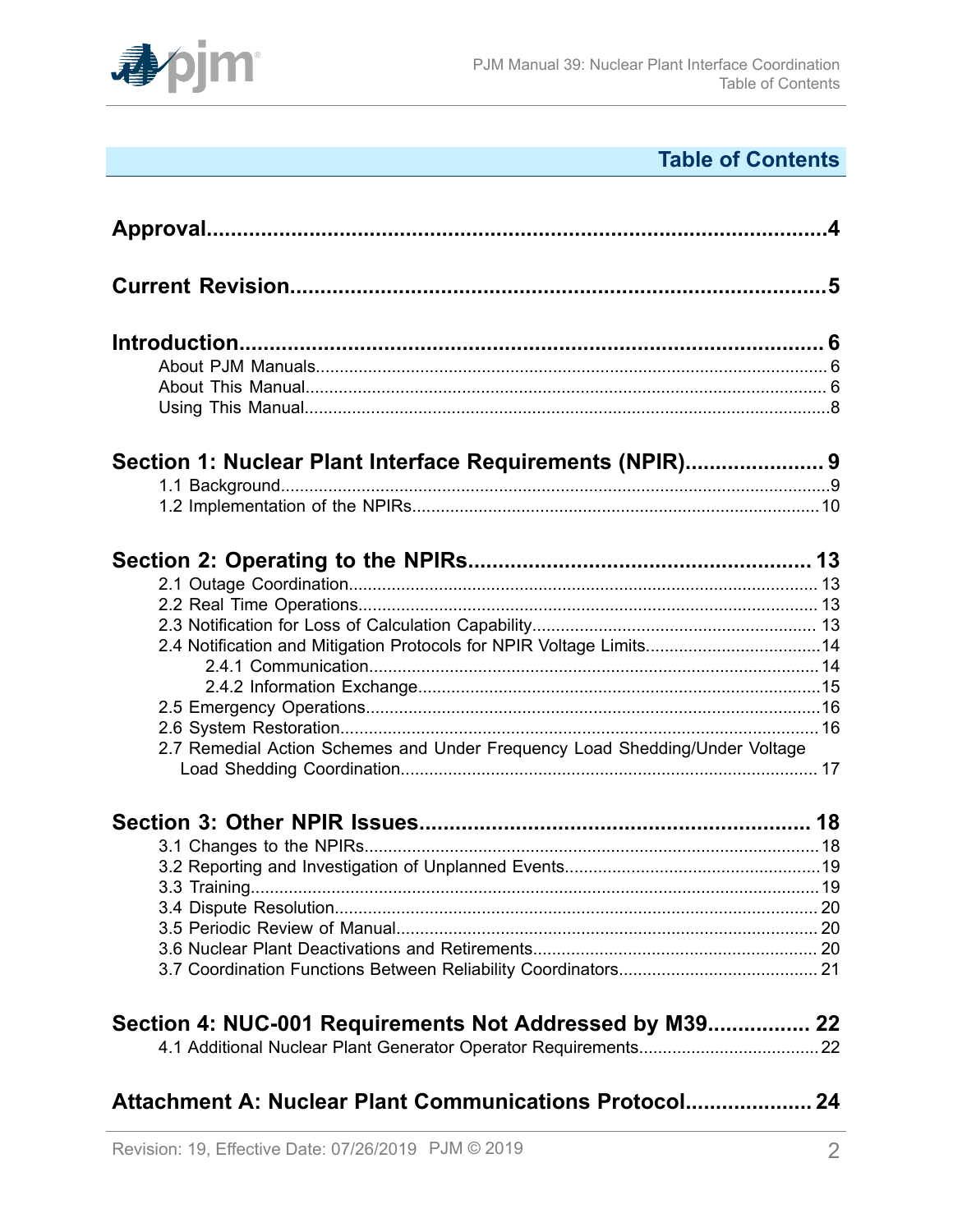

| Attachment C: Plant Specific NPIRs Revision History 43 |    |
|--------------------------------------------------------|----|
|                                                        |    |
|                                                        | 45 |
|                                                        |    |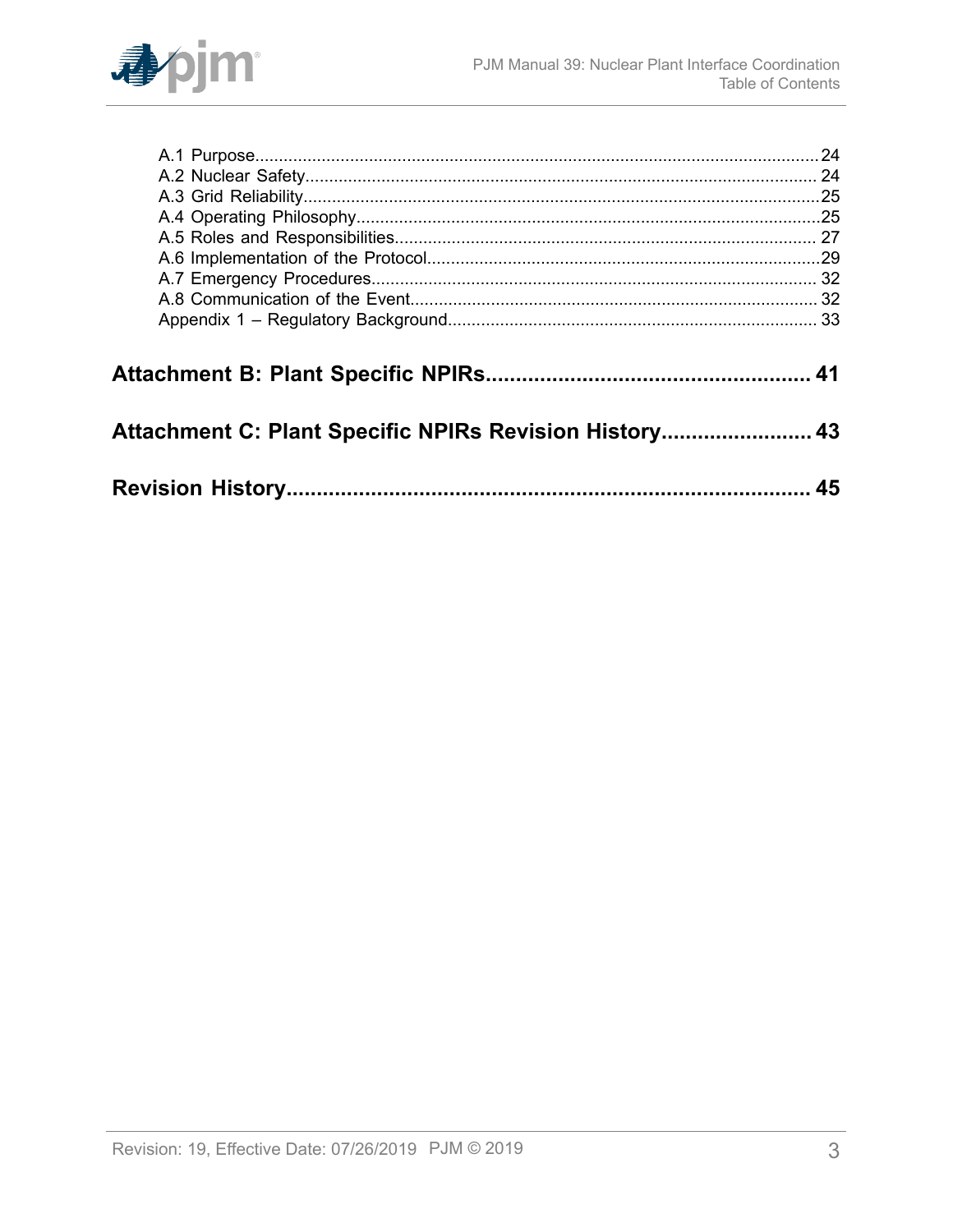

# <span id="page-3-0"></span>**Approval**

Approval Date: 07/25/2019 Effective Date: 07/26/2019

David Schweizer, Manager Generation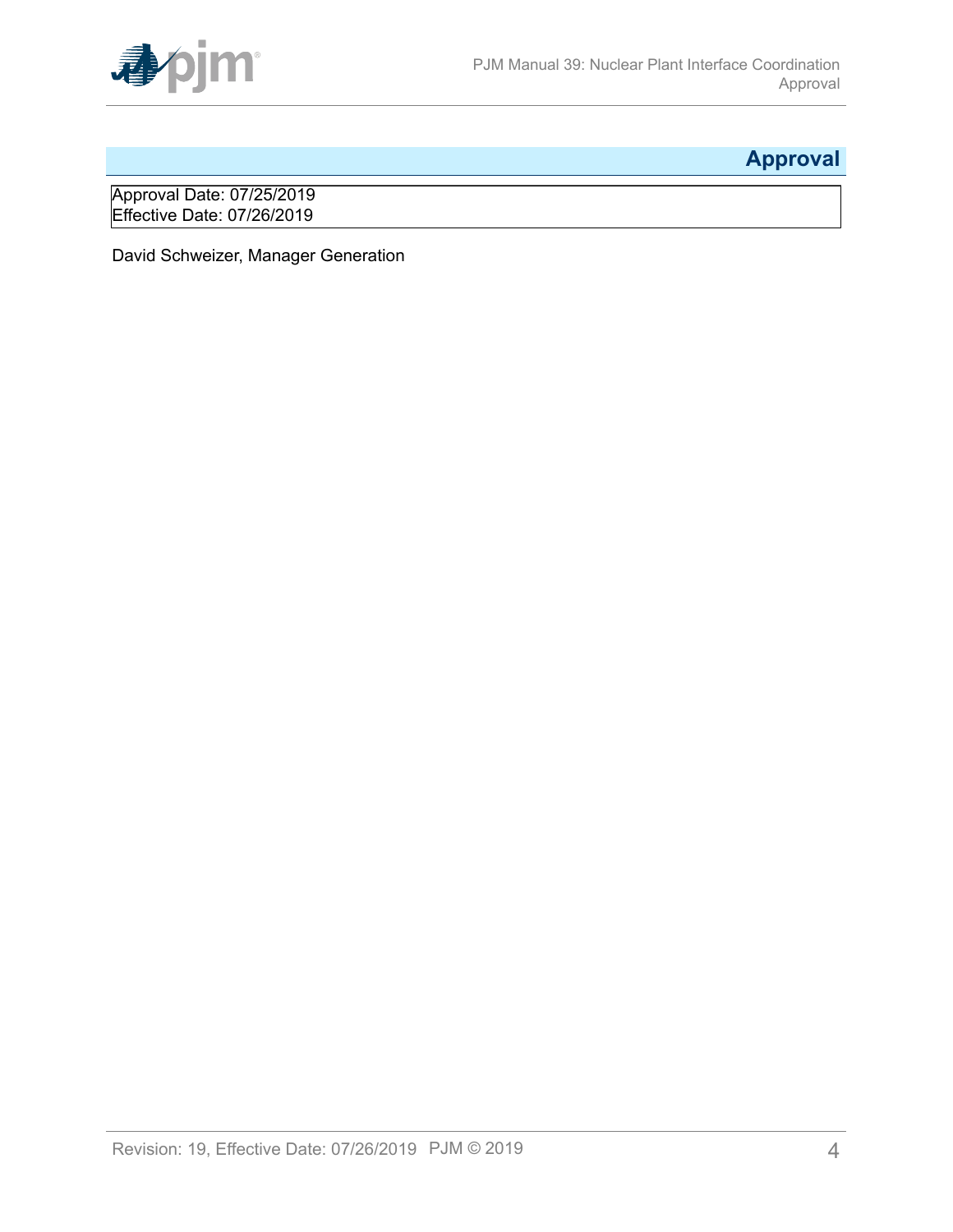

## <span id="page-4-0"></span>**Current Revision**

### **Revision 19 (07/26/2019):**

- Section 2.7: Added section to address the need for coordination between the Transmission Owner and the Nuclear Plant Generator Operator regarding Remedial Action Schemes and Under Frequency Load Shedding/Under Voltage Load Shedding schemes and their identification in plant interface agreements.
- Section 3.6: Added section to address the process by which the NPIRs will be discontinued after a nuclear plant deactivates and retires.
- Section 3.7: Added section to address the coordination between Reliability Coordinators when a non-PJM member is identified by an Nuclear Plant Generator Operator as a Transmission Entity.
- Attachment B: Attachment title updated and note section updated
- Attachment C: NPIR revision update
- Periodic Review to address:
	- o Three-year Nuclear Generators Owners Users Group (NGOUG) review per Section 3.5
	- o Language clarification in Section 1.1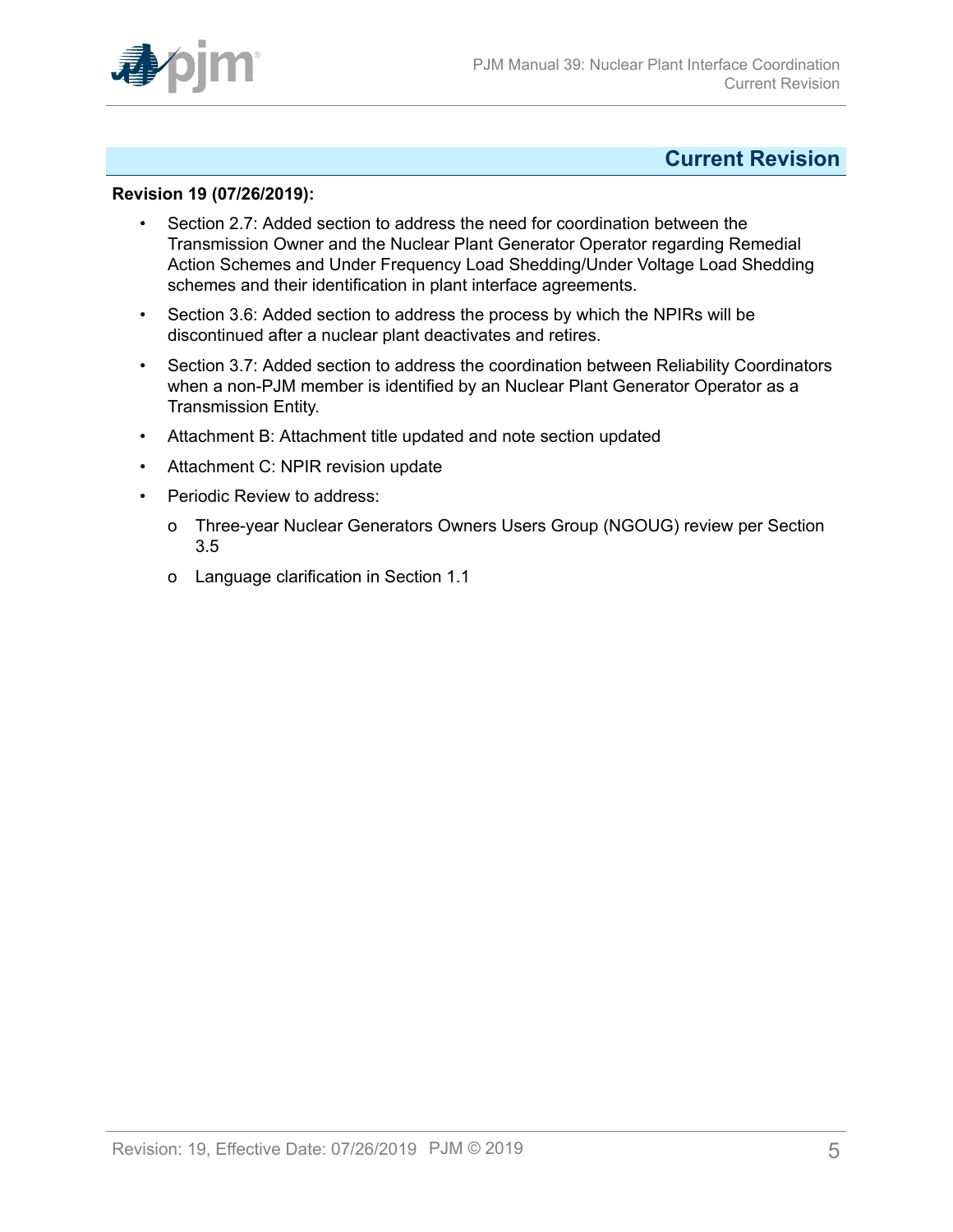

## <span id="page-5-0"></span>**Introduction**

Welcome to the PJM Manual for *Nuclear Plant Interface Coordination*. In this Introduction, you will find the following information:

- What you can expect from the PJM Manuals in general (see "*About PJM Manuals*").
- What you can expect from this PJM Manual (see "*About This Manual*").
- How to use this manual (see "*Using This Manual*").

## <span id="page-5-1"></span>**About PJM Manuals**

The PJM Manuals are the instructions, rules, procedures, and guidelines established by PJM for the operation, planning, and accounting requirements of PJM RTO and the PJM Energy Market. The manuals are grouped under the following categories:

- **Transmission**
- PJM Energy Market
- PJM Regional Transmission Planning Process
- Reserve
- Accounting and Billing
- PJM Administrative
- **Miscellaneous**

For a complete list of all PJM manuals, go to the Library section on PJM.com.

## <span id="page-5-2"></span>**About This Manual**

The PJM Manual for *Nuclear Plant Interface Coordination* focuses on how PJM and the PJM Members are expected to coordinate operations with the Nuclear Plant Generator Operator (NPGO) to ensure the Nuclear Plant Interface Requirements (NPIRs) are addressed and implemented while maintaining Bulk Electric System reliability.

The PJM Manual for *Nuclear Plant Interface Coordination* consists of four sections.

The sections are as follows:

- Section 1: Nuclear Plant Interface Requirements (NPIRs)
- Section 2: Operating to the NPIRs
- Section 3: Other NPIR Issues
- Section 4: NUC-001 Requirements Not Addressed by Manual 39

#### **Note:**

When 'NPIR' is used in this manual, it means Nuclear Plant Interface Requirements.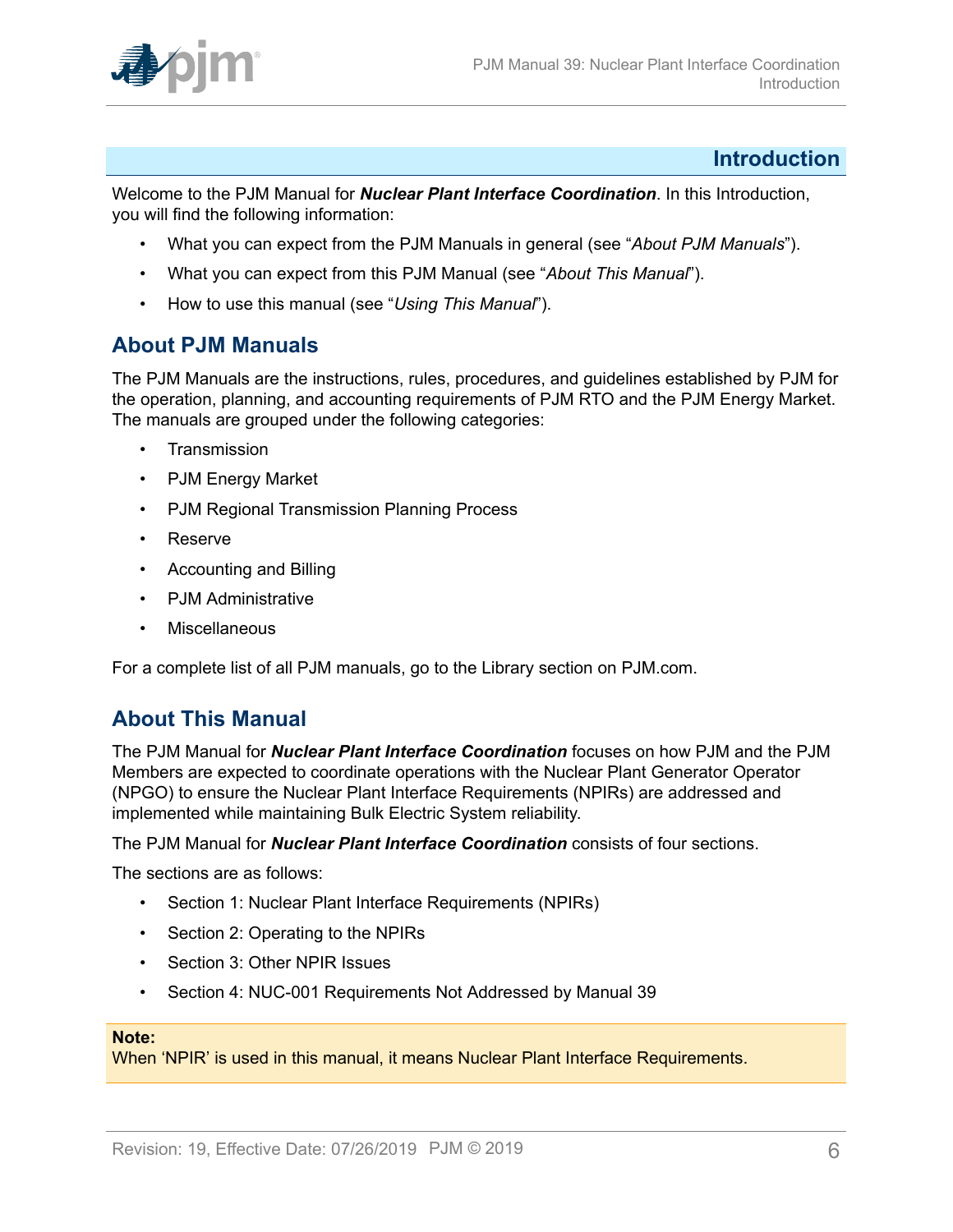

PJM shall work with NPGO and the appropriate PJM Committees to periodically review and update this manual and its attachments.

#### **Note:**

**1:** PJM and the PJM Member Nuclear Plant Generator Operators ("NPGO") and Transmission Entities ("TE"), as defined in NUC-001 (including amendments to NUC-001), covered by the NUC-001 requirements agree that Manual 39, as approved and implemented, represents an agreement, or one of the agreements, among the applicable NUC-001 covered entities that reflects the mutually agreed upon NPIRs and documents how the NPGOs and Transmission Entities shall address and implement the NPIRs. By approving and publishing Manual 39 on the PJM website, PJM acknowledges its agreement and intention to be bound by the Manual 39 requirements except as otherwise required under the PJM Tariff or any other FERC approved agreement, or any law, regulation or NERC Reliability Standard. Through the Operating Agreement (Section 11.3.2) the NPGOs and applicable TEs are required to comply with all approved and published PJM Manuals, including Manual 39 when approved and published on the PJM website except as otherwise required under the PJM Tariff or any other FERC approved agreement, or any law, regulation or NERC Reliability Standard.

**2:** All capitalized terms incorporate the definitions given to those terms in the "NERC Glossary of Terms", unless otherwise specifically stated.

**3:** The names of responsible entities, organizational relationships and responsibilities related to the NPIRs are contained within PJM Manual 39, Attachment B – Plant Specific NPIRs.

**4:** Manual 39 was developed to capture in one document an overall statement of the requirements and procedures applicable to NPGO and relevant TEs in PJM for the purpose of satisfying NPIRs; however, because most of the requirements and procedures preceded FERC adoption of NUC-001, PJM Manual 39 contains cross-references to other manuals where requirements and procedures in compliance with NUC-001 are set forth.

#### **Intended Audience**

The Intended Audiences for the PJM Manual for *Nuclear Plant Interface Coordination* are:

- *PJM Nuclear Power Plant Operators and Support Staff (also referred to as the Nuclear Plant Generator Operator)* — Conduct safe nuclear plant operations and interface with transmission system operators.
- *Transmission Owner (TO) and Generation Owner Operators* Conduct reliable operations of the Bulk Electric System and communicate with nuclear power plant operators. Unless noted otherwise Transmission Owners listed in Manual 39 are the Transmission Owner of the substation where the nuclear plant interconnects.
- *PJM System Operators* Conduct reliable operations of the Bulk Electric System.
- *PJM and TO Planners* Plan for the reliable operations of the Bulk Electric System, including safe nuclear plant operations consistent with NPIRs.

#### **References**

The references to other documents that provide background or additional detail directly related to the PJM Manual for *Nuclear Plant Interface Coordination* are: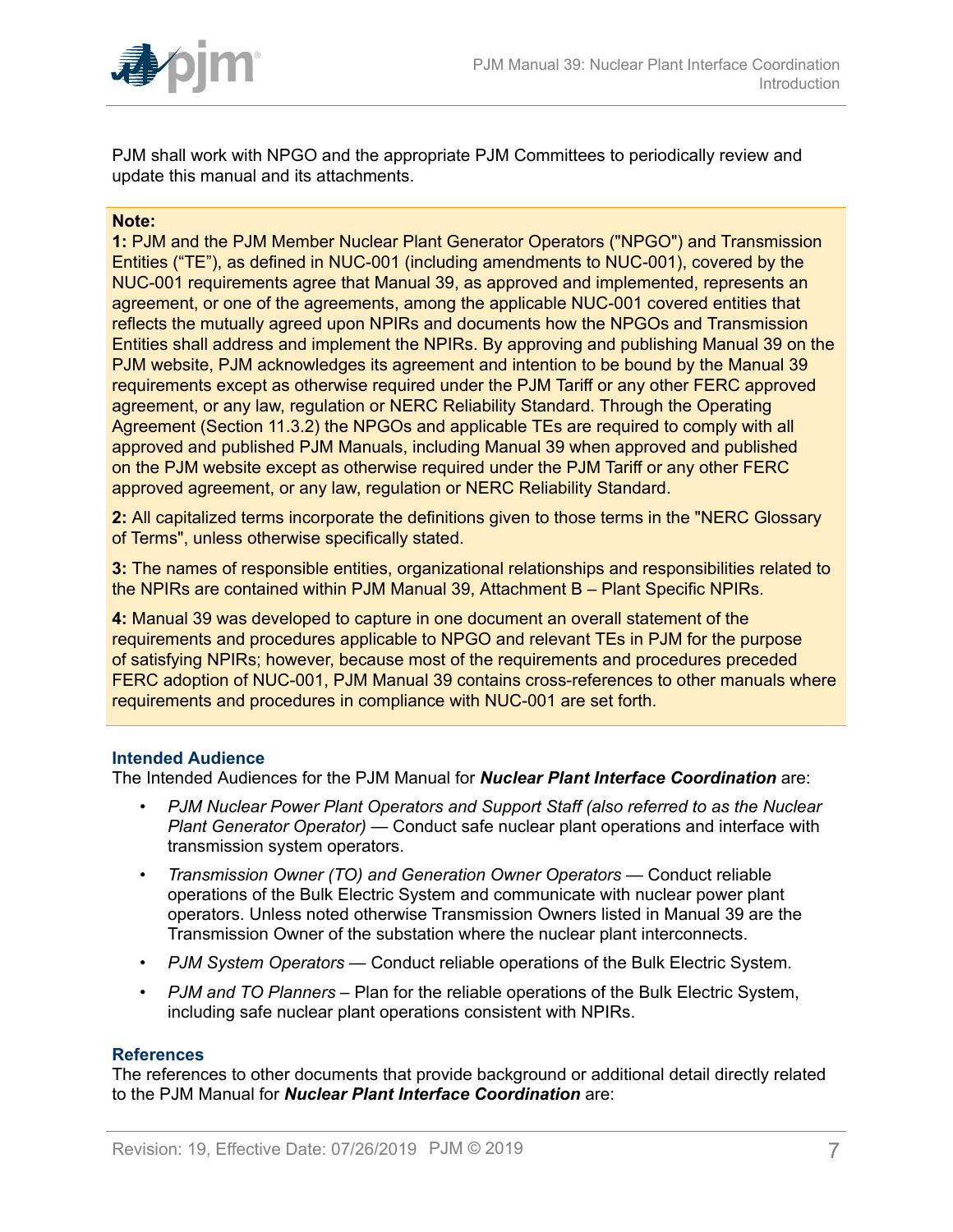

- PJM Manual for Control Center and Data Exchange Requirements (Manual 1)
- PJM Manual for Transmission Operations (Manual 3)
- PJM Manual for Energy Management Systems (EMS) Model Updates and Quality Assurance (QA) (Manual 3A)
- PJM Manual for Emergency Operations (Manual 13)
- PJM Manual for Generation & Transmission Interconnection Process (Manual 14A)
- PJM Manual for PJM Regional Transmission Planning Process (Manual 14B)
- PJM Manual for Definitions & Acronyms (Manual 35).
- PJM Manual for System Restoration (Manual 36)
- PJM Manual for Reliability Coordination (Manual 37)
- PJM Manual for Operations Planning (Manual 38)
- PJM Manual for Certification and Training Requirements (Manual 40)

## <span id="page-7-0"></span>**Using This Manual**

Because we believe that explaining concepts is just as important as presenting the procedures, we start each section with an overview. Then, we present details and procedures. This philosophy is reflected in the way we organize the material in this manual. The following paragraphs provide an orientation to the manual's structure.

## **What You Will Find In This Manual**

- A table of contents
- An approval page that lists the required approvals and the revision history
- This introduction
- Sections containing the specific guidelines, requirements, or procedures including PJM actions and participant actions
- Attachments that include additional supporting documents, forms, or tables in this PJM Manual.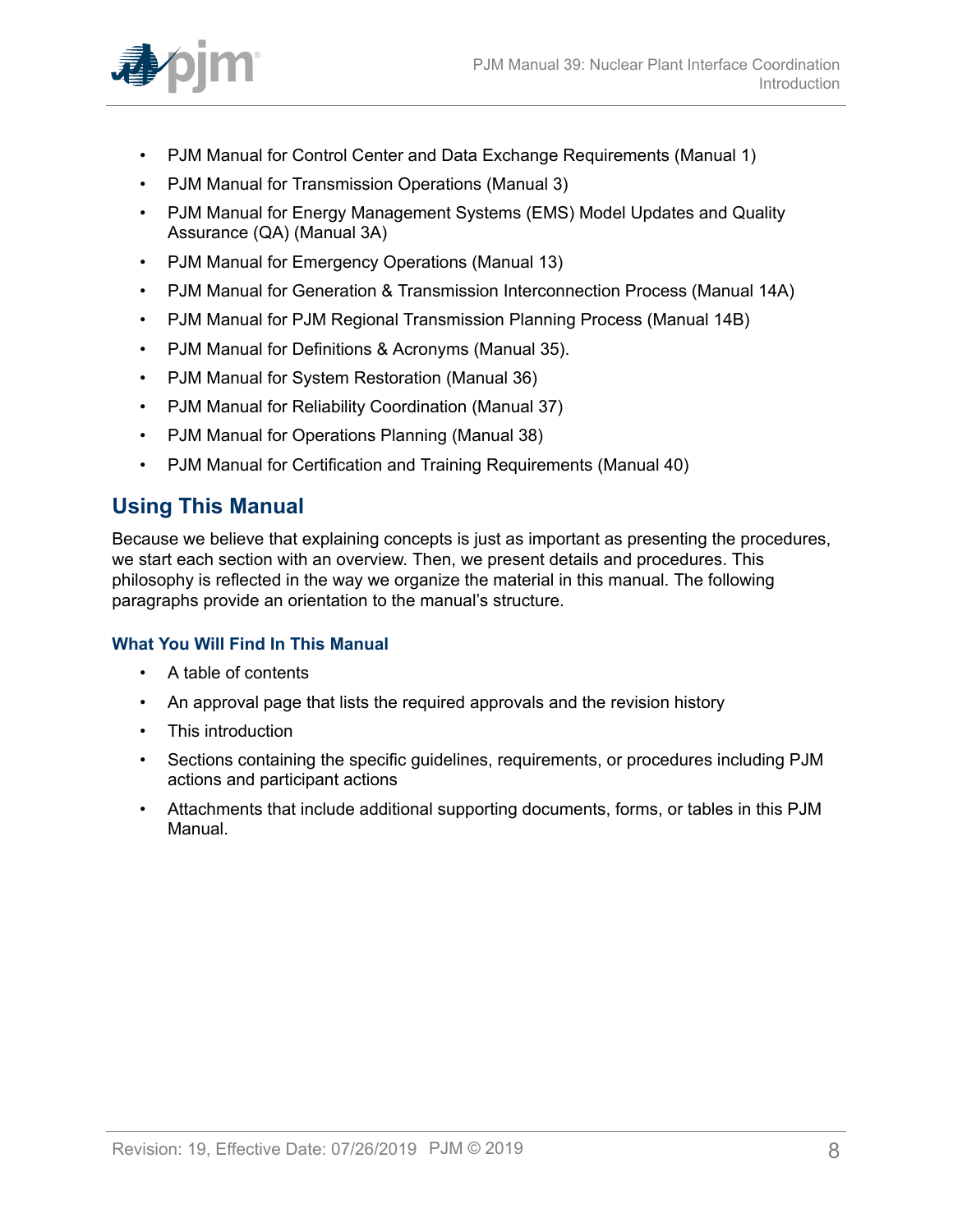

## <span id="page-8-0"></span>**Section 1: Nuclear Plant Interface Requirements (NPIR)**

Welcome to the Nuclear Plant Interface Requirements section of the PJM Manual for **Nuclear Plant Interface Coordination.**

This section of the manual addresses nuclear plant interface requirements.

## <span id="page-8-1"></span>**1.1 Background**

PJM and its member companies have a responsibility to ensure the safe, reliable operation of the bulk power transmission system while facilitating a fair and open energy market. The nuclear plant owners and operators have the responsibility to safely operate their facilities in compliance with all of the rules and requirements in order to protect the health and safety of the public. The licensee is accountable to the Nuclear Regulatory Commission (NRC) and personnel face possible criminal penalties for violations of the requirements of the nuclear facility license and the associated documents, including the technical specifications.

Of particular importance to both nuclear plant operations and transmission operations are those nuclear power plant licensing requirements, called Nuclear Plant Licensing Requirements (NPLR) included in the design basis of the nuclear plant and statutorily mandated, for:

- 1. Off-site power supply to enable safe shutdown of the nuclear plant during an electric system or plant event; and
- 2. Avoiding preventable challenges to nuclear safety as a result of an electric system disturbance, transient, or condition.

NERC Reliability Standard NPIRs are developed to satisfy the requirements of NERC Reliability Standard NUC-001. Manual 39 serves as the basis to document the requirements of NUC-001. Nuclear Plant Interface Requirements (NPIRs) are those requirements, based on NPLRs and electric system requirements that have been mutually agreed to by the Nuclear Plant Generator Operator and the applicable Transmission Entities<sup>1</sup>. The Transmission Entities are required to incorporate the NPIRs into their systems and processes, and to operate the transmission system so as not to violate the NPIRs. Planning enhancements shall be coordinated between Transmission Entities and NPGO, consistent with the PJM Manuals for PJM Region Transmission Planning Process (Manual 14B) and Generation and Transmission Interconnection Process (Manual 14A) to either revise the NPIRs or initiate transmission reinforcement to ensure the continued compliance with the plant if the NPIR Limits are more restrictive than Transmission System base limits contained within PJM Transmission Operations Manual (M03), Section 3: Voltage and Stability Operating Guidelines.

In order to implement the appropriate limits for planning and operations, the plant specific NPIRs must be known to the applicable Reliability Coordinators, Transmission Operators, Transmission Owners, Transmission Planners, Transmission Service Providers, Planning

<sup>&</sup>lt;sup>1</sup> Transmission Entities – As originally defined by NERC Reliability Standard NUC-001-1 titled "Nuclear Plant Interface Coordination", effective April 1, 2010. Transmission Entities identified in PJM manuals which contain requirement and procedures to support NUC-001 typically include applicable Reliability Coordinators, Transmission Operators, Transmission Owners and Generator Operators (non-nuclear).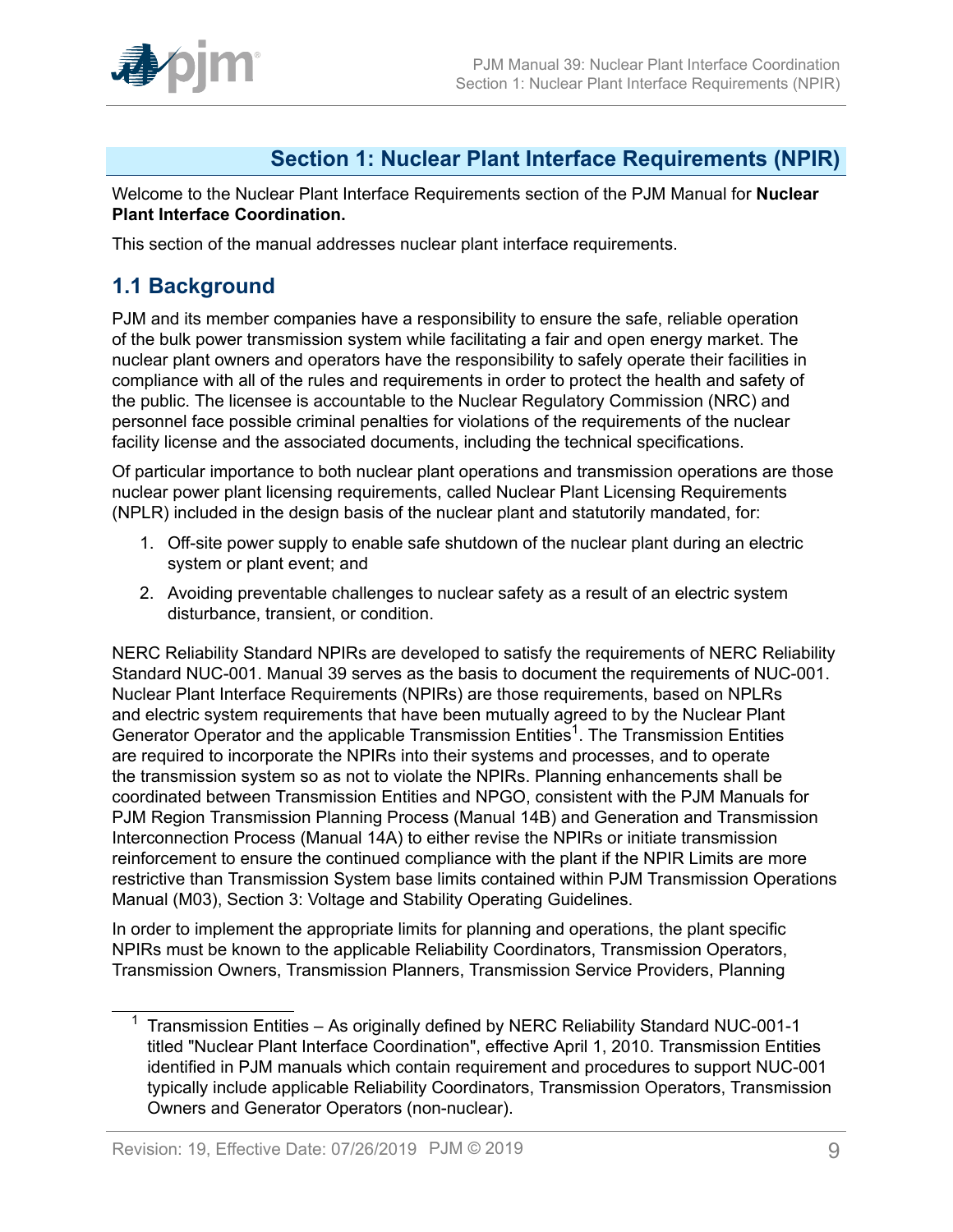

Authorities, Distribution Providers, Load-serving Entities, Generator Owners, Generator Operators, and Balancing Authorities. Further, the Reliability Coordinator, Transmission Operator, Transmission Owner and the Balancing Authority must conduct operations of the electric system that ensures that the NPIRs are upheld at all times. In cases where the NPIRs cannot be maintained within limits, the nuclear plant must be immediately notified so that it can take action to maintain compliance with the NPIRs. If compliance with the NPIRs is dependent on the performance of other neighboring Transmission Planners, Transmission Operators, Reliability Coordinators or Balancing Authorities, the NPIR request must be submitted to those entities by the NPGO.

In the absence of separate bilateral or multi-lateral agreements between the NPGO, the transmission owner(s), PJM, and any applicable neighboring Reliability Coordinators (as discussed in Section 3.7), operational aspects of the NPIRs are to be performed in accordance with the requirements of the PJM agreements, manuals, and agreements with neighboring Reliability Coordinators, as applicable. Many of the requirements contained in NERC Reliability Standard NUC-001 are addressed in the PJM agreements and manuals. The remaining requirements of NUC-001 are addressed in separate agreements between the NPGOs and their respective Transmission Entities. Contents of Plant Specific Nuclear Plant Interface Requirements are documented in template format consistent with Attachment B. Due to the critical nature of the information, PJM, applicable Transmission Entities and NPGO maintain a current revision of the NPIRs but they are not published publically.

## <span id="page-9-0"></span>**1.2 Implementation of the NPIRs**

The NPGO is responsible for extracting requirements from its licensing documentation and design basis for inclusion into the NPIRs. Candidate NPIRs are to be transmitted to the Transmission Entities and PJM with the proposed requirements that the TEs and PJM will be expected to operate to. PJM and TO Real-time communication requirements are documented in PJM Transmission Operations Manual 03 (M03) Section 5: Index and Operating Procedures for PJM RTO Operations, Voltage Control at Nuclear Stations. PJM Day-ahead analysis and communication requirements are documented in PJM Operations Planning Manual 38 (M38) Attachment B: Transmission Reliability Analysis Procedure and PJM Reliability Coordination Manual 37 (M37) Attachment A: PJM Reliability Plan.

## **PJM Actions**

PJM is responsible for the following activities:

- Receipt of proposed NPIRs as submitted by the NPGO and acknowledge receipt of the NPIRs back to the nuclear licensee. (NERC Reliability Standard NUC-001, R1)
- Incorporation of the mutually agreed NPIRs into the PJM operating requirements, including: (NERC Reliability Standard NUC-001, R4.1)
	- o Obtaining the necessary data from the NPGO or other entities that are necessary to support calculation and monitoring of the NPIRs in real time operations (PJM Manual for Energy Management Systems (EMS) Model Updates and Quality Assurance (Manual 3A)).
	- o Inclusion into the operating reliability analyses (See Manual M-38, Operations Planning)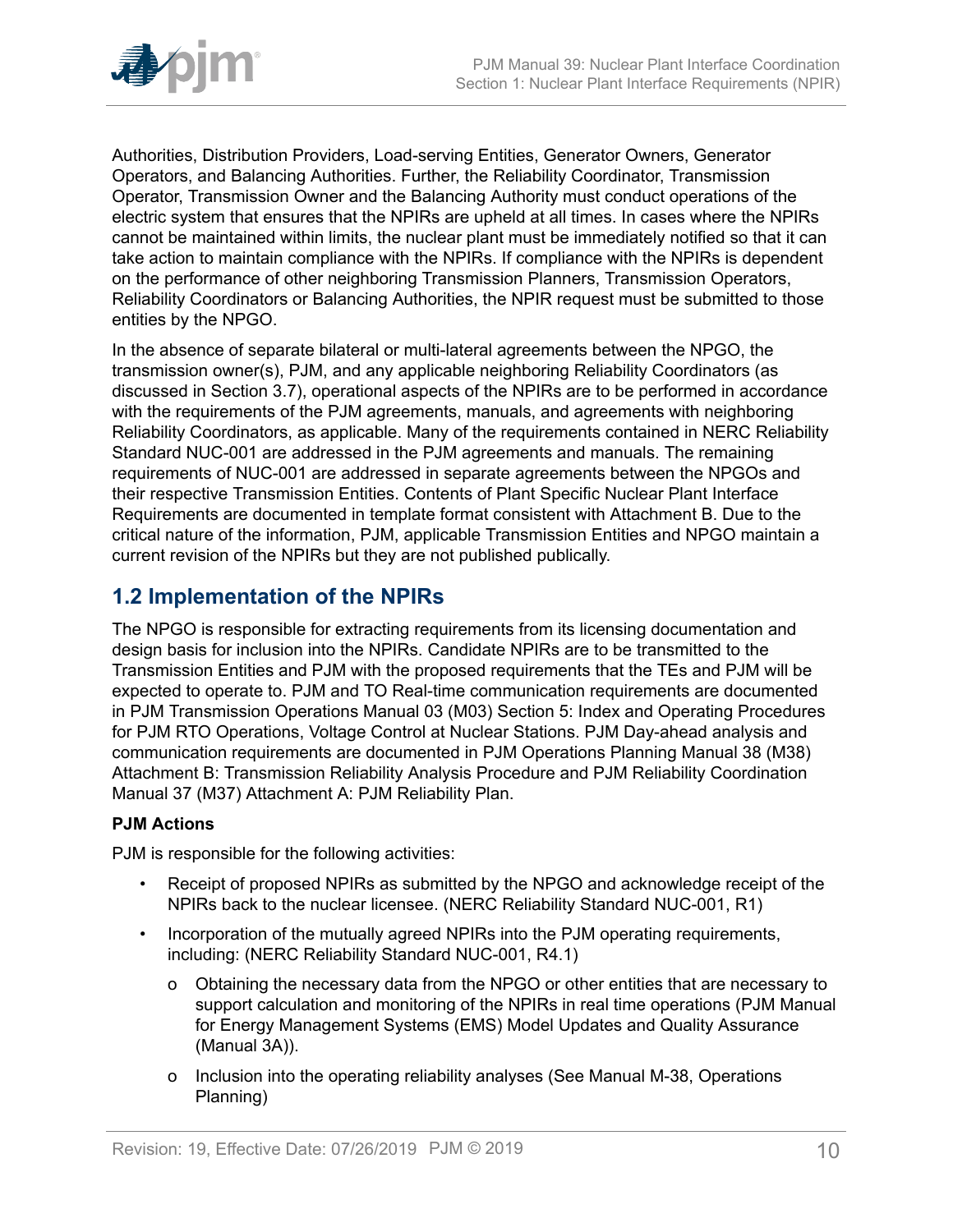

- o Incorporation of the NPIRs into the PJM operating limits that are monitored by the PJM real time operating tools. (See Manual M-03, Transmission System Operations, Attachment C: Requesting Voltage Limit Exceptions to the PJM Base-Line Voltage Limits).
- o Assisting the Nuclear Plant Generator Operator in coordinating with the other members and external entities to ensure that the NPIRs are included in their operating plans.
- o Operate the electric system to meet the NPIRs (NERC Reliability Standard NUC-001, R4.2)
- o Notify the Nuclear Plant Generator Operators through the TOs (in accordance with M03), when the ability to assess the operation of the electric system affecting NPIRs is lost. (NERC Reliability Standard NUC-001, R4.3)
- Incorporation of the NPIR into the PJM planning analysis process. The frequency of planning analyses will be that which is required in the PJM RTEP process. (Manual 14B – Generation and Transmission Expansion Planning, NERC Reliability Standard NUC-001, R3, R9.2.3)
- The results of the planning analyses are made available to all participants, including the NPGOs, according to the RTEP process. (NERC Reliability Standard NUC-001, R3)
- If the planning analysis results identify the need for transmission reinforcements in the future in order to maintain compliance with the NPIRs, then PJM shall contact the NPGO to determine whether a change to the NPIRs could be implemented to reduce or eliminate the need for transmission reinforcements or whether the appropriate reinforcements are required to be constructed in a timely manner to ensure that the transmission system will be able to operate within the limits of the NPIRs at all times (NERC Reliability Standard NUC-001, R3).
- The Nuclear Generator Owner will be responsible for costs of reinforcements resulting from more limiting plant limitations.

## **NPGO Actions**

PJM NPGOs are responsible for performing the following activities:

- Extracting licensing requirements from the licensing documentation and analysis for development as NPIRs.
- Providing proposed NPIRs in writing to the applicable TEs (i.e. Transmission Owners, Balancing Authorities, Transmission Operators, Transmission Planners, Transmission Service Providers, Reliability Coordinators, Distribution Providers, Load Serving Entities, Planning Authorities, Generator Owners, and Generator Operators). (NERC Reliability Standard NUC-001, R1)
- Verifying that the NPIR transmittals have been received by all of the Transmission Entities. (NERC Reliability Standard NUC-001, R1)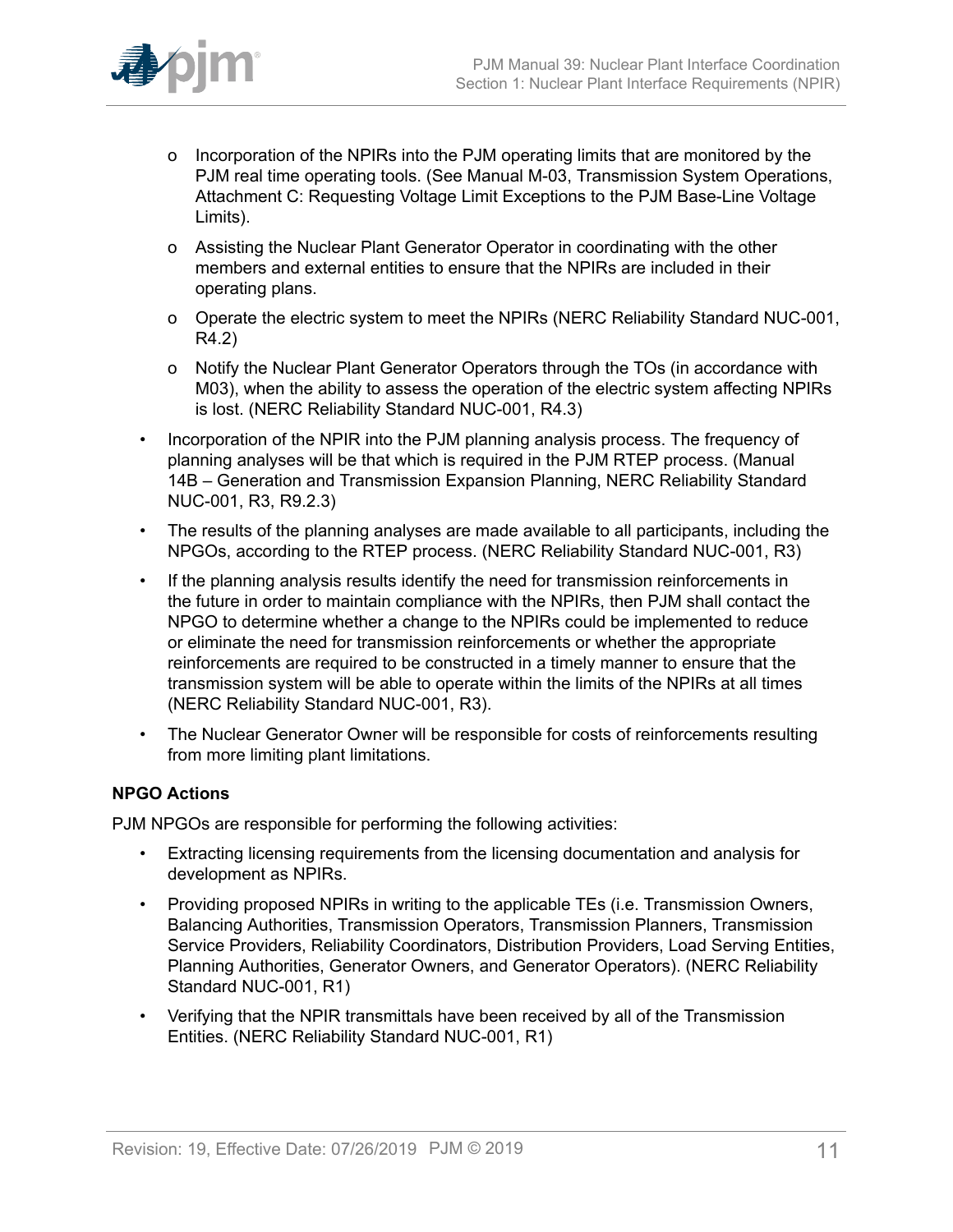

- Identifying the parameters, limits, configurations, and operating scenarios that comprise the NPIRs and, as applicable, procedures for providing any specific data not provided within the agreement. (NERC Reliability Standard NUC-001, R9.2.1)
- Establishing the ownership demarcation of the electrical facilities, so that the boundaries of operational control and the associated responsibility for maintenance are clear. (NERC Reliability Standard NUC-001, R9.3.1)
- Specifying analyses and the frequency of such analyses necessary to ensure continuous compliance with the NPIRs (NERC Reliability Standard NUC-001, R9.2.3).
- NPGO shall operate per Manual 39, which was developed to satisfy the requirements of NUC-001. (NERC Reliability Standard NUC-001, R5).
- NPGO shall establish agreements with other Transmission Entities to address requirements of NERC Reliability Standard NUC-001 that are not addressed within this manual and are identified in Section 4: NUC-001 Requirements Not Addressed by Manual 39.

## **Transmission Owner (TO) Actions**

PJM Transmission Owner(s) is responsible for the following activities:

- Acknowledge receipt of the NPIRs as submitted by the NPGO. (NERC Reliability Standard NUC-001, R1)
- Establishing the ownership demarcation of the electrical facilities, so that the boundaries of operational control and the associated responsibility for maintenance are clear. (NERC Reliability Standard NUC-001, R9.3.1)
- Incorporation of the NPIRs into the TO operating requirements, including:
	- o Obtaining the necessary data from the NPGO or other entities that are necessary to support calculation and monitoring of the NPIRs in real time operations.
	- o Inclusion into the operating reliability analysis. (NERC Reliability Standard NUC-001, R4.1)
	- o Incorporation of the NPIRs into the operating limits that are monitored by the real time operating tools and operate to those limits. (NERC Reliability Standard NUC-001, R4.2)
	- o Upon direction/consultation from/with PJM, inform the Nuclear Plant Generator Operator when the ability to assess the operation of the electric system affecting NPIRs is lost. (NERC Reliability Standard NUC-001, R4.3)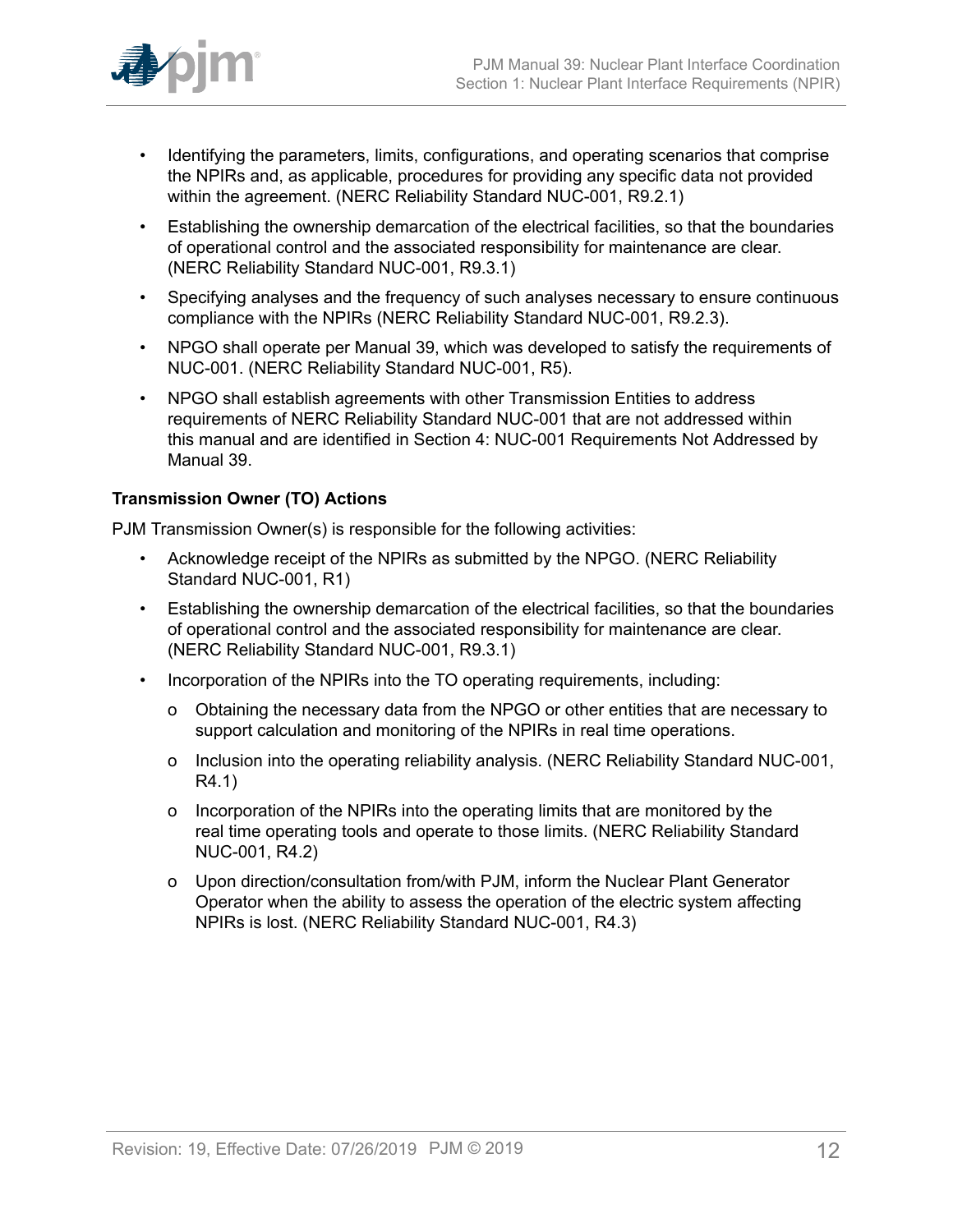

## <span id="page-12-0"></span>**Section 2: Operating to the NPIRs**

Welcome to the *Operating to the NPIRs* section of the PJM Manual for *Nuclear Plant Interface Coordination*. In this section, you will find the following information:

- Outage Coordination
- Real Time Operations
- Notification for Loss of Calculation Capability
- Notification and Mitigation Protocols for NPIR voltage limits
- Emergency Operations
- System Restoration
- Remedial Action Scheme and Under Frequency Load Shedding/Under Voltage Load Shedding Scheme Coordination

## <span id="page-12-1"></span>**2.1 Outage Coordination**

PJM is responsible for coordinating and approving requests for outages of generation and transmission facilities, as necessary, for the reliable operation of the PJM RTO. PJM will coordinate outages which affect the NPIRs with the NPGO and TEs. Outage coordination for outages, including testing and calibration of equipment related to the NPIRs, will be in accordance with M-38, Operations Planning, Section 2 and Attachment B: Transmission Reliability Analysis Procedure. [NERC Reliability Standard NUC-001, R6 and R9.3.3]

The Transmission Owner, whose asset connects to the same substation where the nuclear plant interconnects, or results in an off-site station light and power source to be outaged or single-sourced, or results in a loss of power flow to the nuclear plant or off-site source, and is performing the work is responsible to submit and coordinate planned outages consistent with timing requirements identified in the plant specific Nuclear Plant Interface Requirements

## <span id="page-12-2"></span>**2.2 Real Time Operations**

PJM and the applicable Transmission Owners will monitor the NPIR limits in real time, in accordance with PJM Transmission Operations Manual (M-03), Section 5: Index and Operating Procedures for PJM RTO Operations, Voltage Control at Nuclear Stations. PJM and the Transmission Entities will take action in real time, to ensure that the NPIRs are not violated. [NERC Reliability Standard NUC-001, R4.2, R5]

## <span id="page-12-3"></span>**2.3 Notification for Loss of Calculation Capability**

The continuous calculation and monitoring of post-contingency voltages for nuclear power plants (for the loss of the nuclear unit) is an important requirement to ensure that adequate voltage is always available for the operation of the nuclear safety systems. Given this requirement, the nuclear power plant(s) shall be notified in cases where the transmission monitoring capability (at PJM and the Transmission Owner) becomes unavailable and the ability to calculate the post-contingency voltages is lost. [There may be situations where the calculations are only being performed at PJM. In this case, loss of the PJM capability shall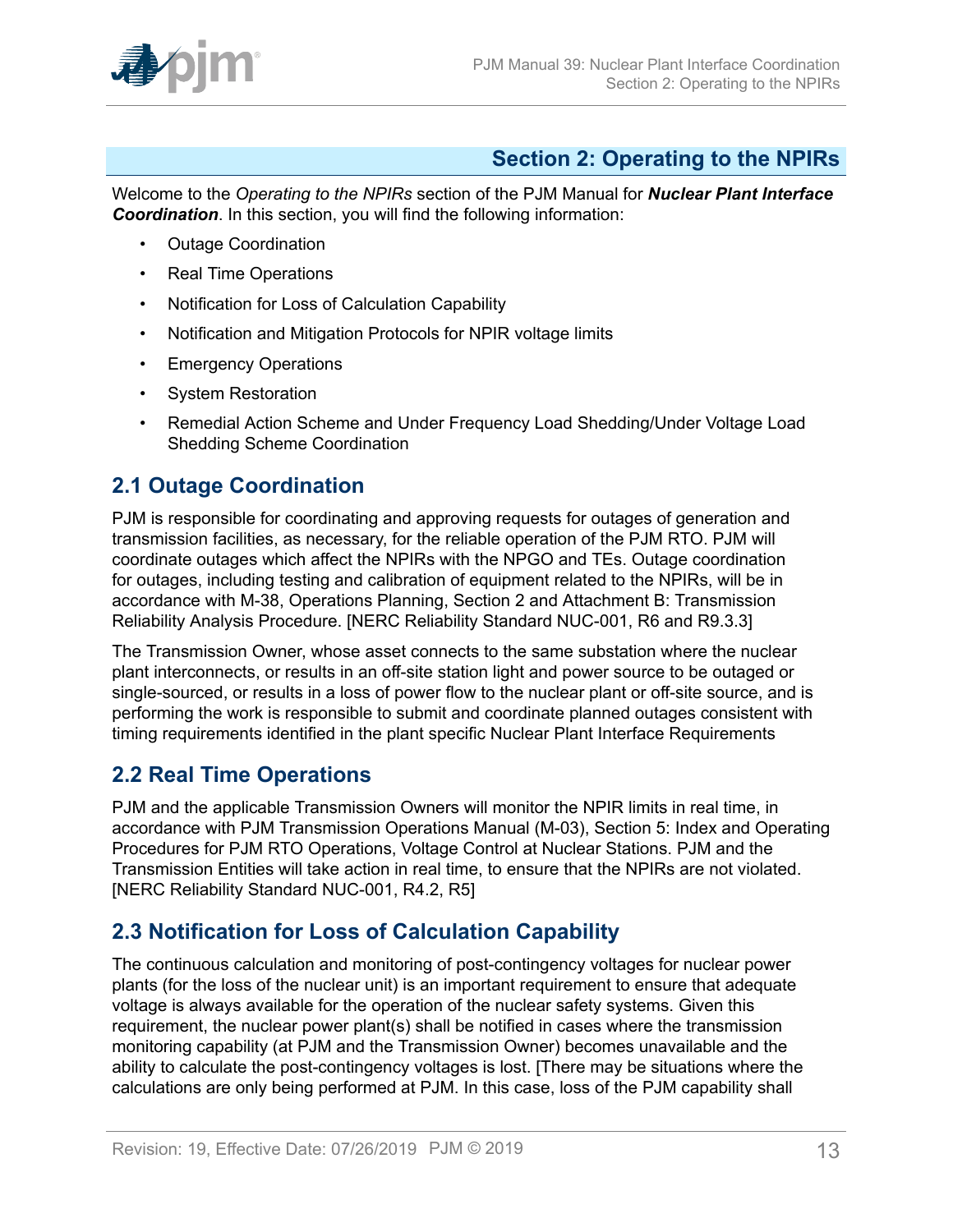

trigger the notification to the nuclear power plant(s).] The notification will go via the All-Call from PJM to the Transmission Owner(s) who will then communicate with the applicable nuclear power plant(s) consistent with PJM Transmission Operations Manual (M-03), Section 5: Index and Operating Procedures for PJM RTO Operations, Voltage Control at Nuclear Stations [NERC Reliability Standard NUC-001, R4.3]. Such notification shall occur within 30 minutes of the loss of EMS capability [NERC Reliability Standard NUC-001, R9.3.4]

## <span id="page-13-0"></span>**2.4 Notification and Mitigation Protocols for NPIR Voltage Limits**

The maintenance of acceptable actual and post-contingency voltages at the substations of nuclear power plants is critical to assuring that the nuclear safety systems will work properly if required. In order to provide this assurance, the nuclear power plant operators must be notified whenever actual or post-contingency voltages are determined to be below acceptable limits. This requirement applies to all contingencies involving the tripping of the nuclear plant generator or any transmission facility as the contingent element. The notification is required even if the voltage limits are the same as the standard PJM voltage limits. [NERC Reliability Standard NUC-001, R4.3]

Generally, nuclear plants may have voltage limits that are more restrictive than standard PJM voltage limits. In the case where standard PJM voltage limits, as defined by the Transmission Owner (TO), are more restrictive, PJM will direct redispatch without consultation of nuclear plants after all non-cost measures are implemented; however, PJM will still notify the NPGO of the violation to the limit. [NERC Reliability Standard NUC-001, R4.2] Off-cost generation will set Locational Marginal Prices (LMP). In the case where NPIR voltage limits are more restrictive than standard PJM voltage limits, all costs required to mitigate the violations will be borne by the generation owner.

PJM's EMS models and operates to the most restrictive substation voltage limit for both actual and N-1 contingency basis. PJM will initiate notification to nuclear plants if the PJM EMS results indicate nuclear substation voltage violations. This notification should occur within 15 minutes for voltage contingency violations and immediately for actual voltage violations. To the extent practical, PJM shall direct operations such that the violation is remedied within 30 minutes. [NERC Reliability Standard NUC-001, R9.3.4]

## <span id="page-13-1"></span>**2.4.1 Communication**

All communication of future and current operations between PJM and the nuclear plant should be through the Transmission Owner (TO). If there is any confusion about a communication, the plant can talk directly with PJM, however, the Transmission Owner should be apprised of the discussion. If PJM to a nuclear plant direct discussions are needed the preferred method would be a 3-way call among all parties (i.e., inclusion of TO). Attachment A, entitled Nuclear Plant Communications Protocol, provides additional background materials and defines roles and responsibilities to ensure appropriate communications between NPGO and Transmission Entities. PJM Control Center Requirements Manual (M01) Section 4: Voice Communications details 3-part communication requirements. If off-cost operations are required based on a more restrictive NPIR voltage limit, the Nuclear Plant Operator may consult with the related Market Operations Center (MOC), as defined within the PJM Operating Agreement Section1.3.12, and evaluate whether an alternative such as operating at a reduced output would alleviate the voltage violation and is more cost effective. PJM will provide the approximate nuclear plant reduction, if applicable. (NERC Reliability Standard NUC-001, R9.4.1)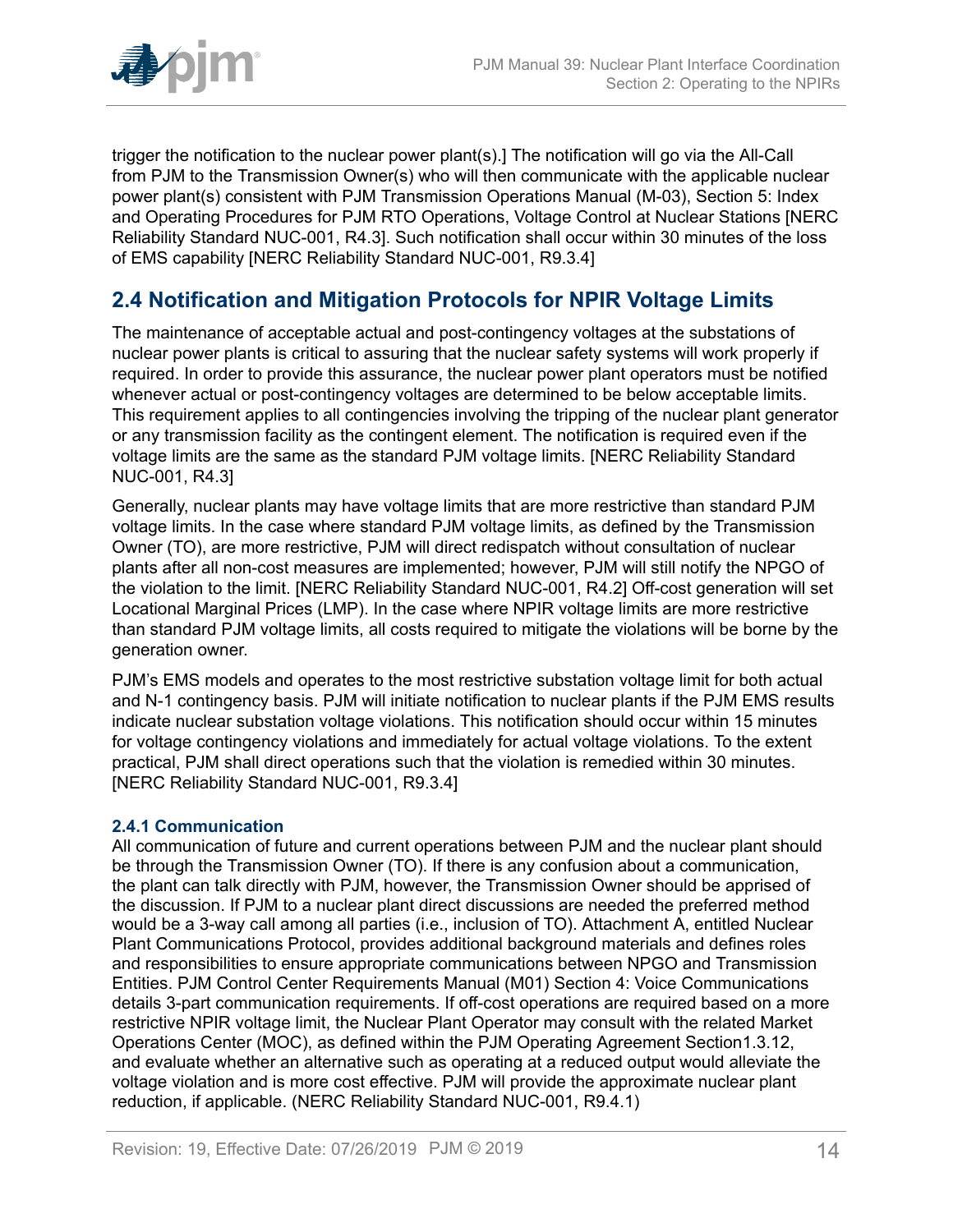

All communication of imminent or actual real-time operations should be through the Transmission Owner (TO) of the substation where the nuclear plant interconnects.

All communication regarding outage planning should be facilitated by the asset owner submitting the planned outage.

## <span id="page-14-0"></span>**2.4.2 Information Exchange**

Normally, PJM does not provide information relative to transmission operation to any individual market participant without providing that information to all. However, in this unique condition where the public health and safety requirement is to have a reliable source for safe unit shutdown and/or accident mitigation; it is imperative that specific information be provided to a nuclear plant (this information should not be provided to their marketing members). If PJM observes voltage violations or anticipates voltage violations (pre or post-contingency) at any nuclear stations, PJM is permitted to provide the nuclear plant with the actual voltage at that location, the post-contingency voltage at that location (if appropriate) and limiting contingency causing the violation. The operation for more restrictive NPIR limits at these nuclear stations should not be posted or provided to the market via eData, once off-cost operations are initiated. PJM Transmission Operations Manual (M-03), Section 5: Index and Operating Procedures for PJM RTO Operations, Voltage Control at Nuclear Stations contain the defined procedure to analyze and communicate NPIR or PJM limit violations to the NPGO.

## **PJM Action**

- PJM shall notify the nuclear plant, through the Transmission Owner, of calculated post contingency voltage violation of the Nuclear Plant Generator Operator requirements (Transmission Owner or more limiting voltage limits defined in the NPIRs).
- PJM shall notify the nuclear plant, through the Transmission Owner, of violations to actual voltage limits (Transmission Owner or more limiting voltage limits defined in the NPIRs). Actions taken to mitigate violations of more restrictive NPIR limits must be agreed upon by the nuclear plant and logged by PJM.
- All non-cost actions should be implemented prior to MW adjustments.
- All costs required to mitigate violations of more restrictive NPIR voltage limits will be borne by the generation owner.
	- o Controlling actions must be cost-capped, if applicable.
	- o LMP shall not be used to control the voltage at these locations.
	- o TLR shall not be used to control the voltage at these locations.
- PJM shall notify the nuclear plant, through the Transmission Owner, when the voltage level is restored within limits (and stable).
- PJM shall attempt to control more restrictive NPIR voltage limitations within 30 minutes.
- PJM will continue to monitor the appropriate voltage limits based on changes provided.

## **Transmission Owner Action**

• Transmission Owner shall independently monitor for Nuclear Plant actual and contingency voltage violations as reflected on the Transmission System.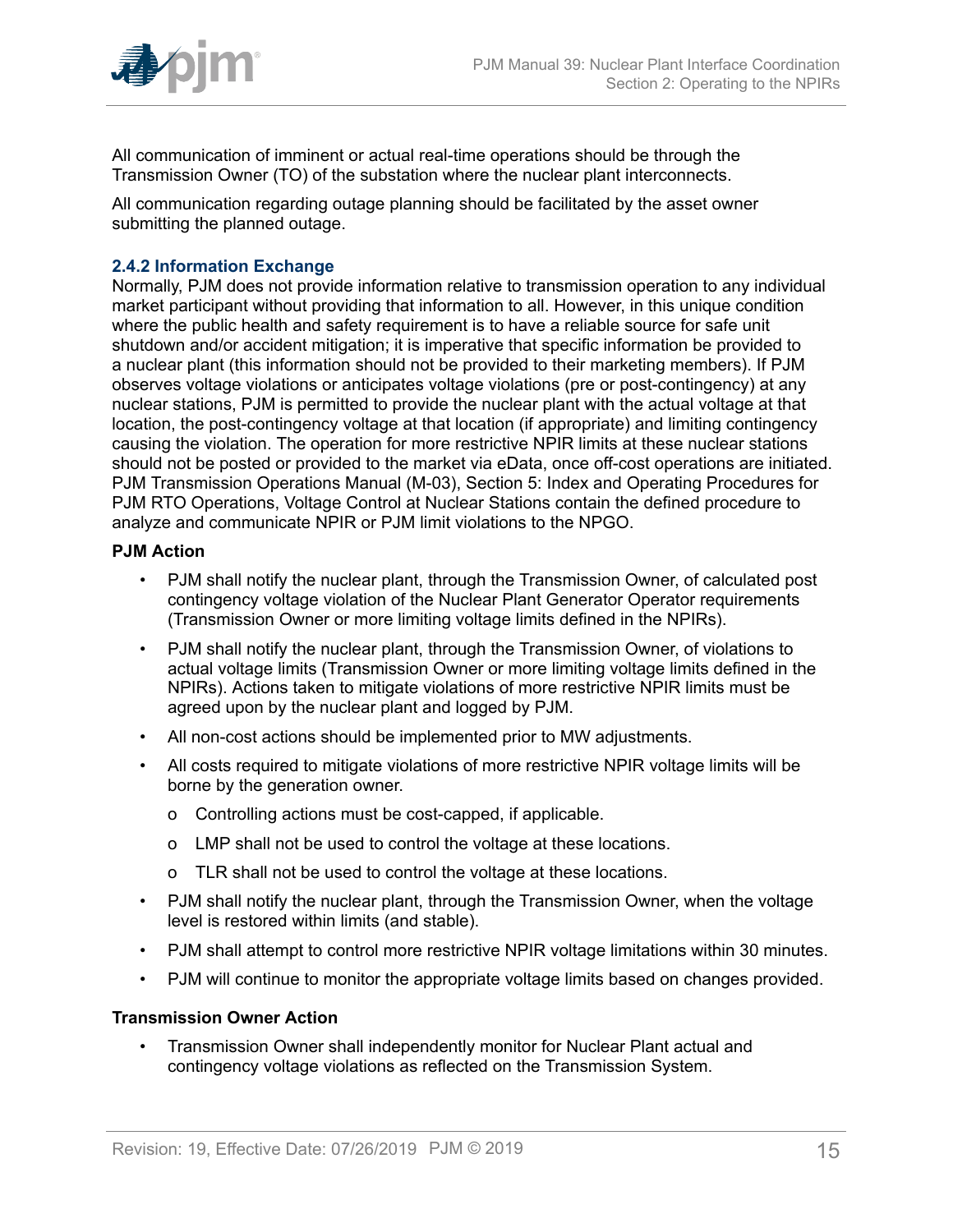

- Transmission Owner will communicate notifications from PJM to the nuclear plant (Transmission Owner or more limiting NPIR voltage limit violations).
- Transmission Owners will monitor the appropriate voltage limits based on changes to more limiting NPIR voltage limits as provided by the Nuclear Plant Operator.

#### **NPGO Action**

- Nuclear plant will notify PJM when different (new or default) temporary voltage limits shall be used based on various plant service loading conditions. The process to communicate temporary voltage limit restrictions is documented in the PJM Manual for Transmission Operations (M03), Attachment C: Requesting Voltage Limit Exceptions to the PJM Base-Line Voltage Limits.
- Determine internal plant options, and if appropriate, provide revised limits.
- Coordinate with MOC to evaluate PJM provided redispatch option (no cost or unit information will be provided).
- Provide PJM with decision to redispatch if applicable.
- Provide PJM with decision that nuclear plant will closely monitor plant activities and will take action within the plant if conditions change and inform PJM not to implement offcost.
- Provide PJM with clear direction if they do not want PJM to perform redispatch.

#### **Note:**

PJM's goal is to resolve all security violations (i.e., N-1 contingency) within 30 minutes, however; inherent communication delays related to off-cost agreement for NPIR voltage limits may not permit this goal to be achieved.

## <span id="page-15-0"></span>**2.5 Emergency Operations**

Emergency operations are conducted in accordance with PJM Manual, M-13, Emergency Operations. Any situation or operation that either impacts or could impact the continuing ability to comply with the NPIRs must be communicated to the nuclear plant, as provided for in the manual. The process for communicating is explained in Attachment A, Nuclear Communications Protocol. [NERC Reliability Standard NUC-001, R9.4.1 and R9.4.2)]

## <span id="page-15-1"></span>**2.6 System Restoration**

System restoration is conducted in accordance with PJM Manual, M-36. PJM and the Transmission Owner will provide the Nuclear Plant Generator Operator provisions for coordination during an off-normal or emergency event affecting NPIRs, including timely information explaining the event, an estimate of when the system will be returned to a normal state, and the actual time the system is returned to normal. (NERC Reliability Standard NUC-001, R9.3.5 and R9.4.2).

Offsite power should be restored as soon as possible to nuclear units, both to units that had been operating and to those units that were already offline prior to the system disturbance,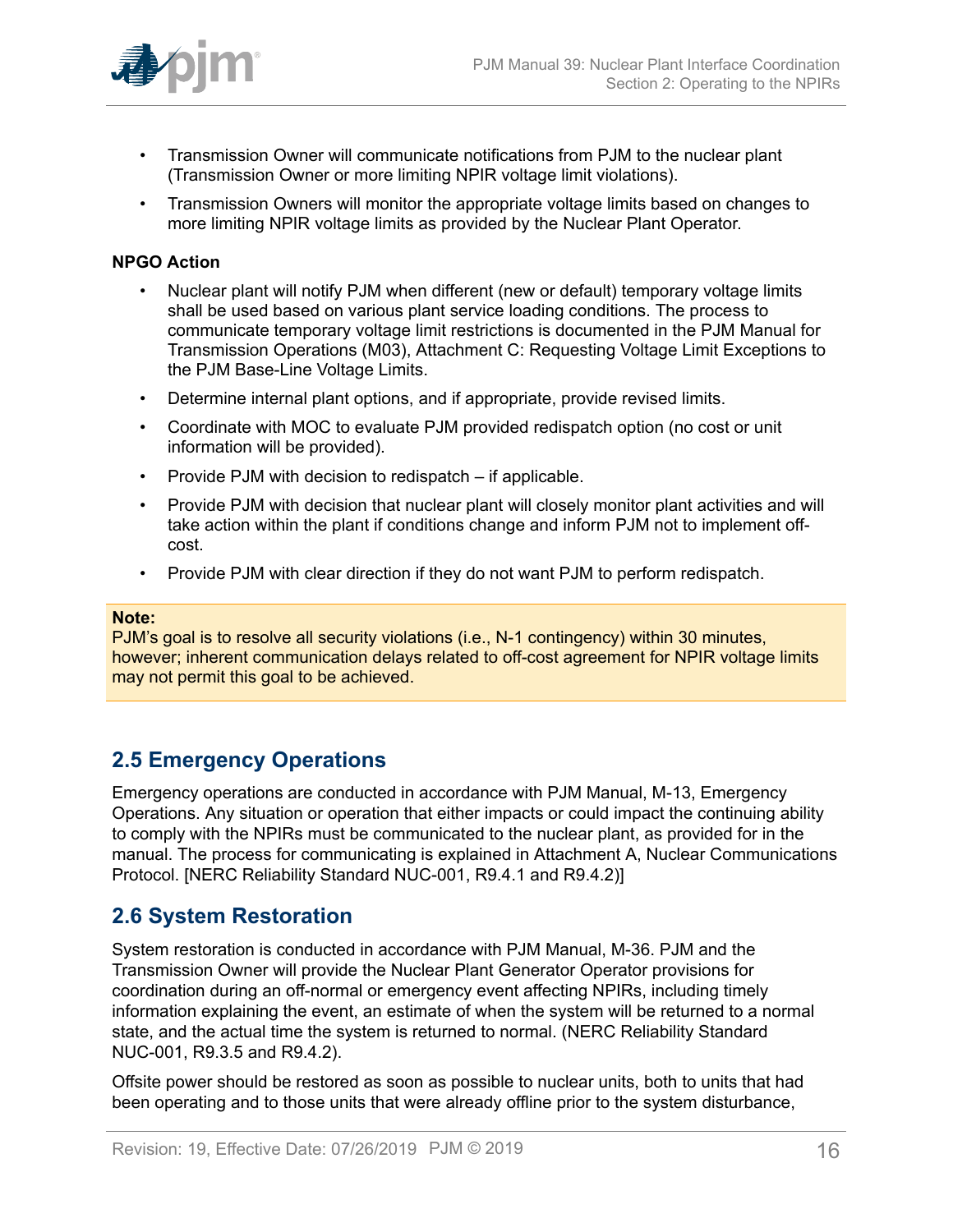

without regard to using these units for restoring customer load. There is a heightened urgency if the nuclear plant has lost both offsite and onsite AC power (NERC Reliability Standard NUC-001, R9.3.5).

Safe shutdown loading shall be considered in the following manner in the plant specific NPIRs:

• *For the purpose of determining the TO/TOP zonal blackstart requirement for critical load, as defined in PJM Manual 36, the minimum required load capability of an offsite power source, in order to maintain the unit(s) in safe shutdown and to allow the transition to cool down using the main condenser, are xx.x MVA\* at yy.y% power factor for Unit 1 and xx.x MVA at yy.y% power factor for Unit 2 The load capability also allows transition from natural circulation. Providing offsite power for Plant XXX is a restoration priority. The target restoration time of four hours is to be a drilled upon goal - however it is not a requirement since restoration times will be dependent on the nature of the LOOP event.*

## <span id="page-16-0"></span>**2.7 Remedial Action Schemes and Under Frequency Load Shedding/ Under Voltage Load Shedding Coordination**

Any transmission system Remedial Action Schemes (RAS) and any programs that reduce or shed load based on underfrequency or undervoltage conditions, such as Under Frequency Load Shedding or Under Voltage Load Shedding (UFLS/UVLS) schemes that affect the nuclear plant, shall be coordinated with the nuclear plant and identified in the plant interface agreements with the Transmission Owners. Transmission Owners shall communicate any changes to such schemes to the NPGO to facilitate the process to update the interface agreements as required (NERC Reliability Standard NUC-001, R9.3.7).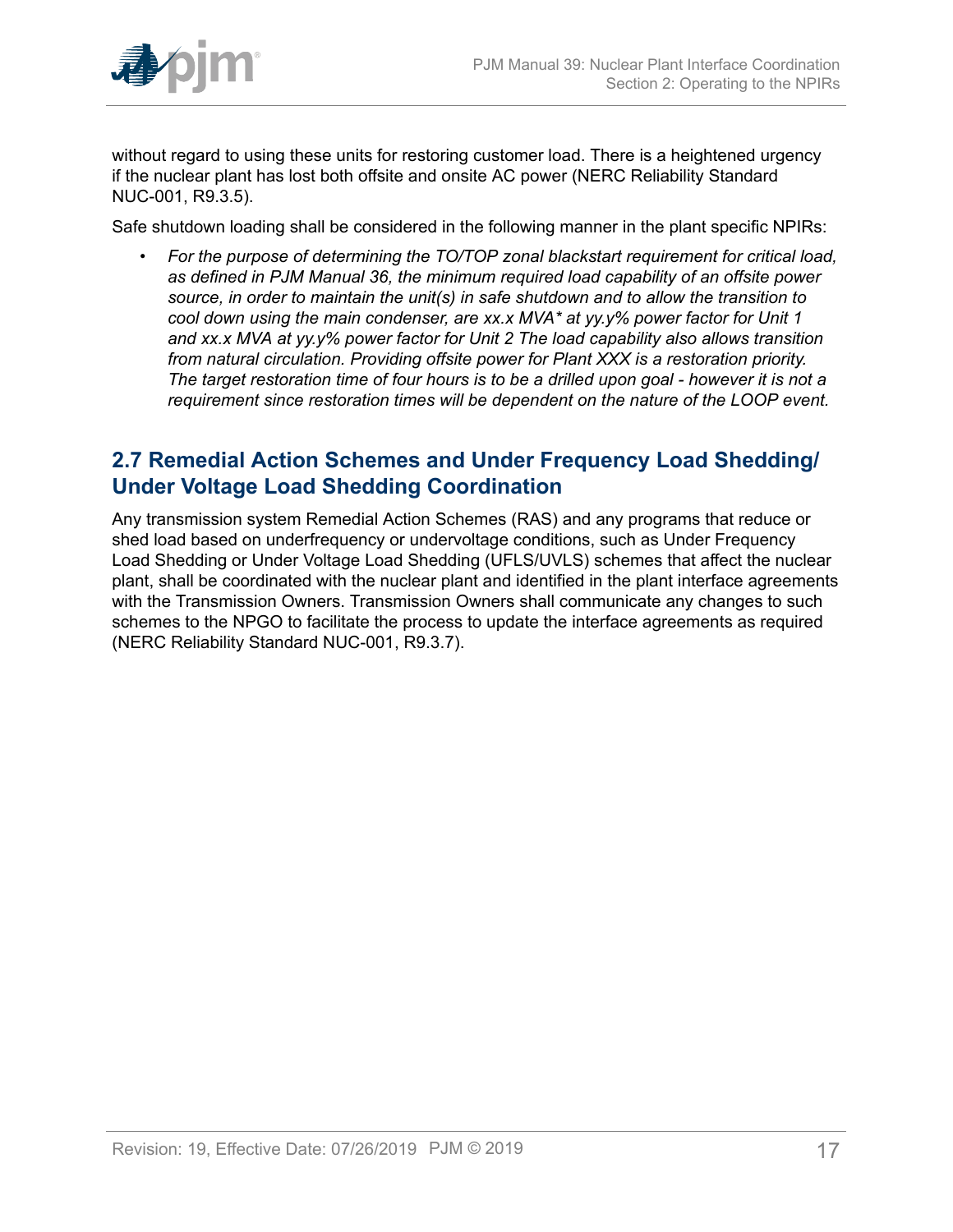

## <span id="page-17-0"></span>**Section 3: Other NPIR Issues**

Welcome to the *Other NPIR Issues* section of the PJM Manual for **Nuclear Plant Interface Coordination**. In this section, you will find the following information:

- Changes to the NPIRs
- Reporting and Investigation of Unplanned Events
- Training
- Dispute Resolution
- Periodic Review of Manual
- Nuclear Plant Deactivations and Retirements
- Coordination Functions Between Reliability Coordinators

## <span id="page-17-1"></span>**3.1 Changes to the NPIRs**

The NPGO shall inform PJM and the other applicable Transmission Entities whenever there is a proposed change to the NPIRs. Similarly, PJM and the Transmission Entities shall inform the NPGO whenever there is an actual or proposed change to the transmission system that can impact the ability of the electric system to meet the NPIRs. All such changes need to be communicated as soon as known, as monitoring systems and operator training may need to be updated to support the change. It is important that there be a clear understanding between the NPGO, PJM, and the other applicable Transmission Entities as to when the change becomes effective, so that there be no discontinuity or confusion in compliance requirements. [NERC Reliability Standard NUC-001, R7, R8]

Revisions to nuclear plant specific NPIRs may require actions to be implemented by one or more parties prior to formal incorporation of the NPIRs into Manual 39. In general, the milestone date(s) for the implementation / required actions by one or more parties should be documented in formal correspondence between the parties.

PJM stakeholder / committee approval of nuclear plant specific NPIR revisions is not required: however, PJM will post notification of changes to M39 Attachment C Plant Specific NPIR Revision History as informational updates on the respective PJM stakeholder meeting agendas. The effective date of revised plant specific NPIRs may be prior to the effective date of the version of Manual 39 that includes the revised NPIRs.

## **PJM Actions**

- Receive proposed changes to the plant specific NPIRs from the NPGO.
- Identify changes that may impact the ability of the electric system to meet the NPIRs and communicate that information to the Transmission Entities and the NPGO.
- Incorporate NPIR changes into monitoring systems, planning criteria, analysis techniques, operator training materials, etc. to ensure that the modified NPIRs will be properly considered in real time operations and planning studies.
- Inform the NPGO of actual or proposed changes to electric system design (e.g., protective relay setpoints), configuration, operations, limits, or capabilities that may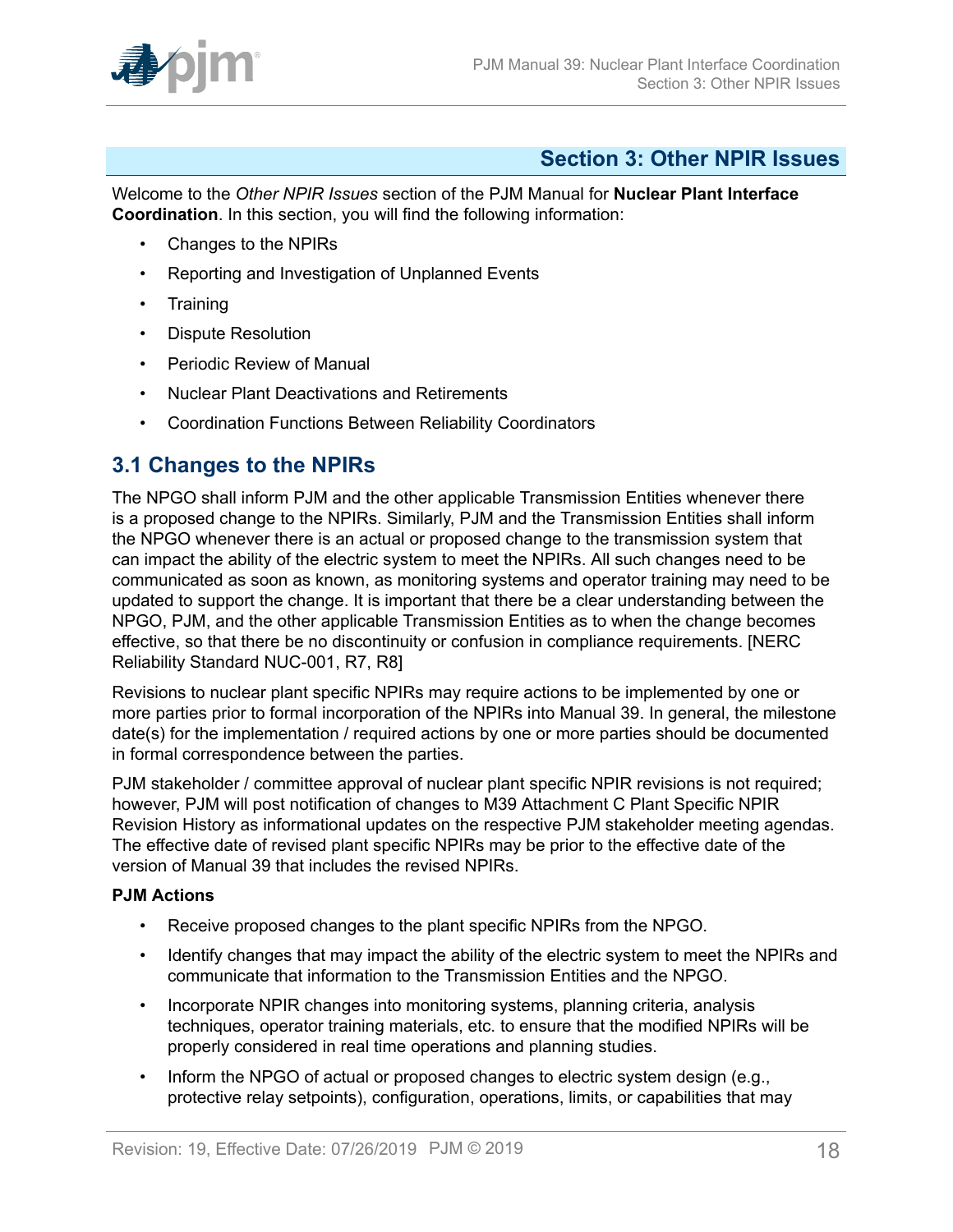

impact the ability of the electric system to meet the NPIRs. (NERC Reliability Standard NUC-001, R7)

## **NPGO Action**

- Provide a redline version of the proposed NPIR, including proposed changes to nuclear plant design, configuration, operations, limits, protection systems, or capabilities that may impact the ability of the electric system to meet the NPIRs. The NPIRs shall be provided in writing to the TEs (i.e. Transmission Owner(s), Balancing Authorities, Transmission Operators, Transmission Planners, Planning Authorities, Transmission Service Providers, Reliability Coordinators, Distribution Providers, Load Serving Entities, Generation Owners and Generation Operators) as applicable.
- Communicate with PJM, other members, and external entities, to explain and clarify the proposed changes to the NPIRs and its incorporation into the operations of PJM and the other members.
- Once all parties concur with NPIR revisions, provide both redline (including all changes from the previous version) and clean versions of the updated NPIRs that include an effective date.

## **Transmission Owner Actions**

- Receive proposed changes to the NPIRs from the NPGO.
- Incorporate NPIR changes into monitoring systems, analysis techniques, operator training materials, etc. to ensure that the modified NPIRs will be properly considered in real time operations.
- Inform the NPGO of actual or proposed changes to electric system design (e.g., protective relay setpoints), configuration, operations, limits, or capabilities that may impact the ability of the electric system to meet the NPIRs (NERC Reliability Standard NUC-001, R7).

## <span id="page-18-0"></span>**3.2 Reporting and Investigation of Unplanned Events**

PJM, Transmission Owners and the NPGO shall coordinate investigations of causes of unplanned events affecting the NPIRs and develop solutions to minimize future risk of such events. Unplanned events that impact the NPIRs will be reported to governmental agencies if such events meet the reporting criteria, as detailed in PJM Manual for Emergency Operations (M-13), Attachment L: Event Investigation Program. [NERC Reliability Standard NUC-001, R9.4.4] The event may also be investigated according to the PJM Event Investigation Process, which is included in PJM Manual M-13, Emergency Operations. [NERC Reliability Standard NUC-001, R9.4.3]

## <span id="page-18-1"></span>**3.3 Training**

Specific training on this manual is included in the curriculum for the PJM System Operators (PJM Dispatch, PJM Transmission Owners and Market Operations Centers). Specific training for the member operators will be conducted as part of the PJM Initial Training Program and refreshed on a periodic basis at the annual PJM Spring Operator Seminar. PJM System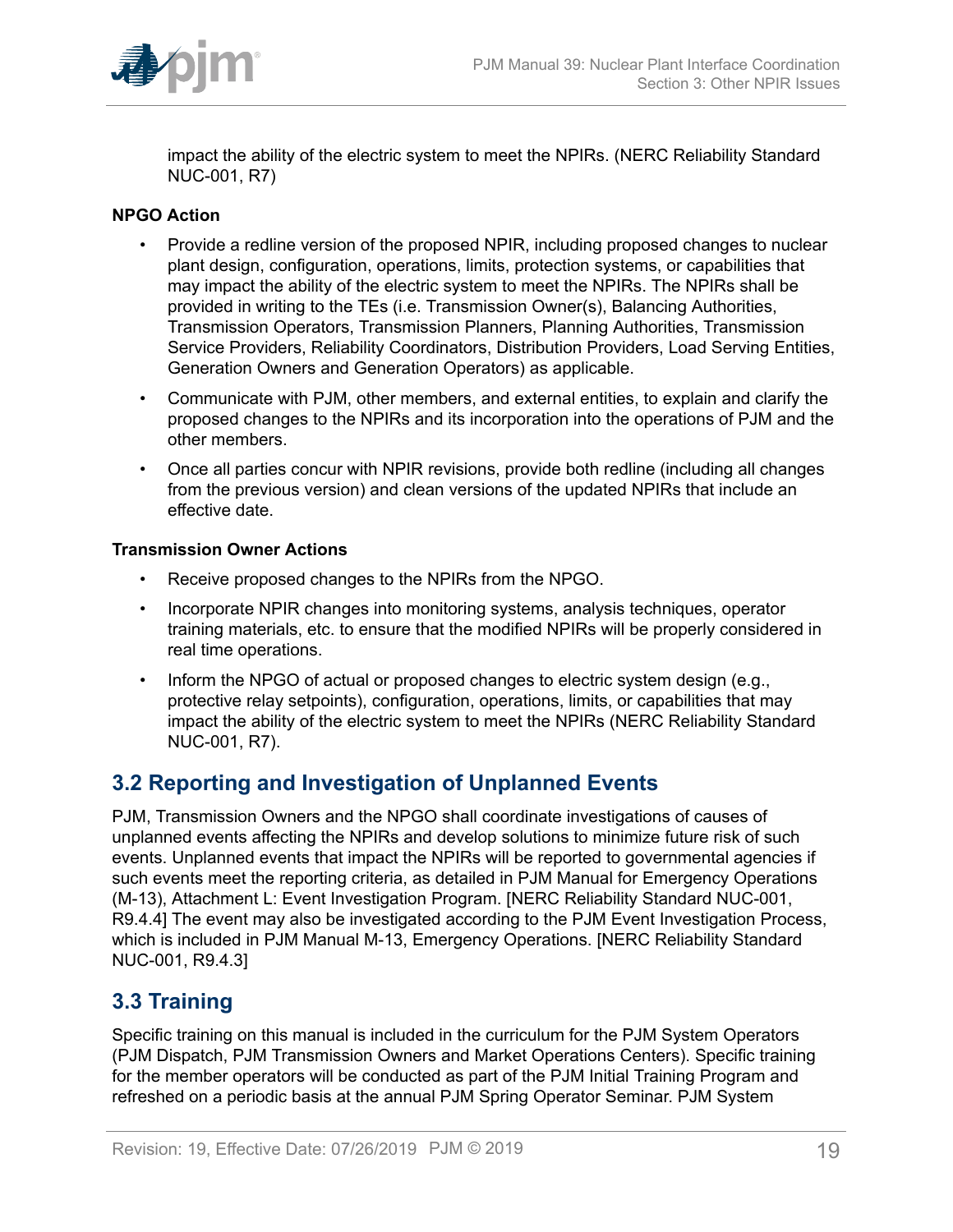

Operator training requirements are defined within PJM Manual for Certification and Training Requirements (Manual 40). [NERC Reliability Standard NUC-001, R9.4.5]

## <span id="page-19-0"></span>**3.4 Dispute Resolution**

Should the execution of the requirements of this process, which are embodied in the PJM agreements and manuals, result in a dispute between any interested parties, the PJM Dispute Resolution Procedures (Schedule 5 of the PJM Operating Agreement) shall be used.

## <span id="page-19-1"></span>**3.5 Periodic Review of Manual**

PJM will lead a periodic review of this manual sponsored by the System Operations Subcommittee, with support from the Nuclear Generators Owners Users Group (NGOUG), with a periodicity not to exceed every 3 years. As part of this review, NPGO will lead a review of the NPIRs to include applicable Transmission Entities and shall revise NPIRs if required. PJM will add revised NPIRs in Attachment B and update revision history in Attachment C.

## <span id="page-19-2"></span>**3.6 Nuclear Plant Deactivations and Retirements**

Once a nuclear generating unit is permanently shut down the unit will no longer be part of the Bulk Electric System as a generating resource and NERC Standard NUC-001 will no longer be mandatory and enforceable to the NPGO, PJM, or the associated Transmission Entities. The process for changes to NERC Registration are dependent on how the GO is registered with NERC and the specific requests from the applicable NERC Region, however, there are critical considerations during the transition from permanent shutdown through decommissioning that should be evaluated and coordinated with PJM and any other associated NUC-001 Transmission Entities. Early coordination with PJM is encouraged to ensure transition to decommissioning status adequately addresses the nuclear plant's decommissioning needs.

Critical considerations that may affect the date the PJM NPGO revises its NERC registration and terminates the associated NPIRs will be unique to each nuclear generating unit but should include an evaluation of the following at a minimum:

- Date of nuclear generating unit final shutdown and generator output breakers opened.
- Date fuel is offloaded from the reactor.
- Station Blackout (SBO) Agreement termination.
- NRC notifications and implementation of Permanent Defueled Technical Specifications (PDTS).
- Electrical configuration post shutdown and permanent (physical) separation from the grid as a generating unit.
- Restoration Plan considerations/revisions (may need to be coordinated with the TO).
- Design Changes with potential to affect the BES.
- Potential revisions to existing Agreements or generation of new Agreements to support power supply as a retail customer.

PJM NPGOs are responsible for performing the following activities: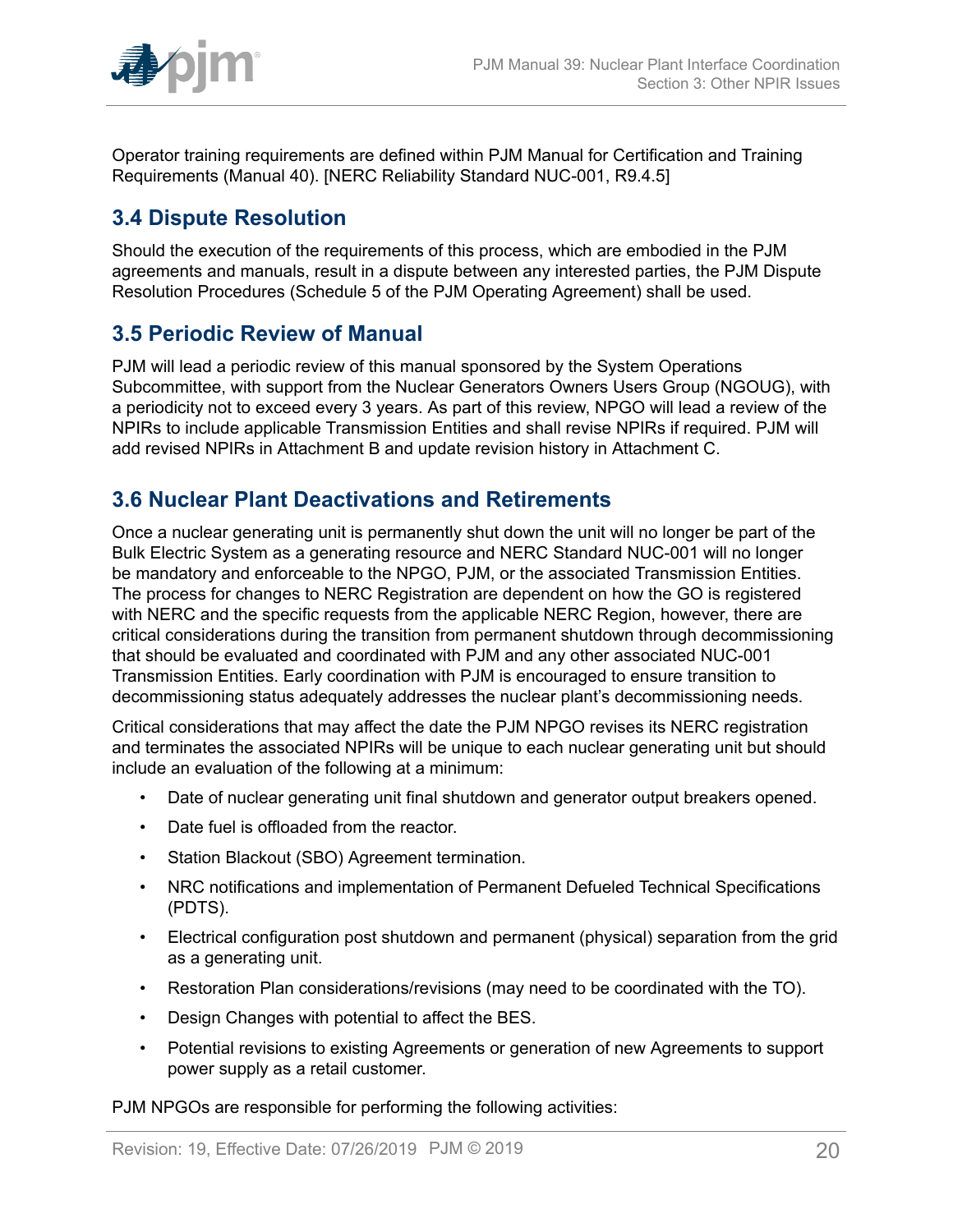

- Notifying PJM of the impending permanent shutdown and decommissioning activities related to registration changes, the NPIRs, and M39.
- Notifying PJM of the proposed timeline for the permanent shutdown, NERC registration changes, termination of the NPIRs, and inclusion as an applicable nuclear plant listed in M39 Attachment C.

## <span id="page-20-0"></span>**3.7 Coordination Functions Between Reliability Coordinators**

In certain cases, the PJM member NPGOs may identify an applicable Transmission Entity (TO/TOP/GO) that is not a member of PJM but may be a member of another Reliability Coordinator (e.g., Midcontinent Independent System Operator (MISO)). Examples may include configurations where the nuclear generating unit is physically located within PJM on the "border" near the neighboring Reliability Coordinator and one or more of the offsite power lines supporting the NPIRs are owned by a TO that is not a member of PJM (a "non-member"); the remote end of a transmission line supplying an offsite power line for the NPGO is owned and/or operated by a non-member TO/TOP; or a dedicated non-nuclear generating unit supporting the NPIRs as a Station Blackout (SBO) resource is owned and/or operated by a non-member GO/ GOP.

PJM and the NPGO shall coordinate with the non-member Transmission Entity and the other Reliability Coordinator as necessary to ensure that all provisions that support the interactions between Reliability Coordinators are addressed in agreements between the Reliability Coordinators.

Coordination between the Reliability Coordinators may include the following provisions:

- References to necessary operating guides or procedures, as appropriate, to meet the applicable NPIRs.
- Coordination on weather emergencies
- ICCP links to facilitate real-time data transmittal associated with the non-member Transmission Entity owned facilities (including ICCP link failure protocol)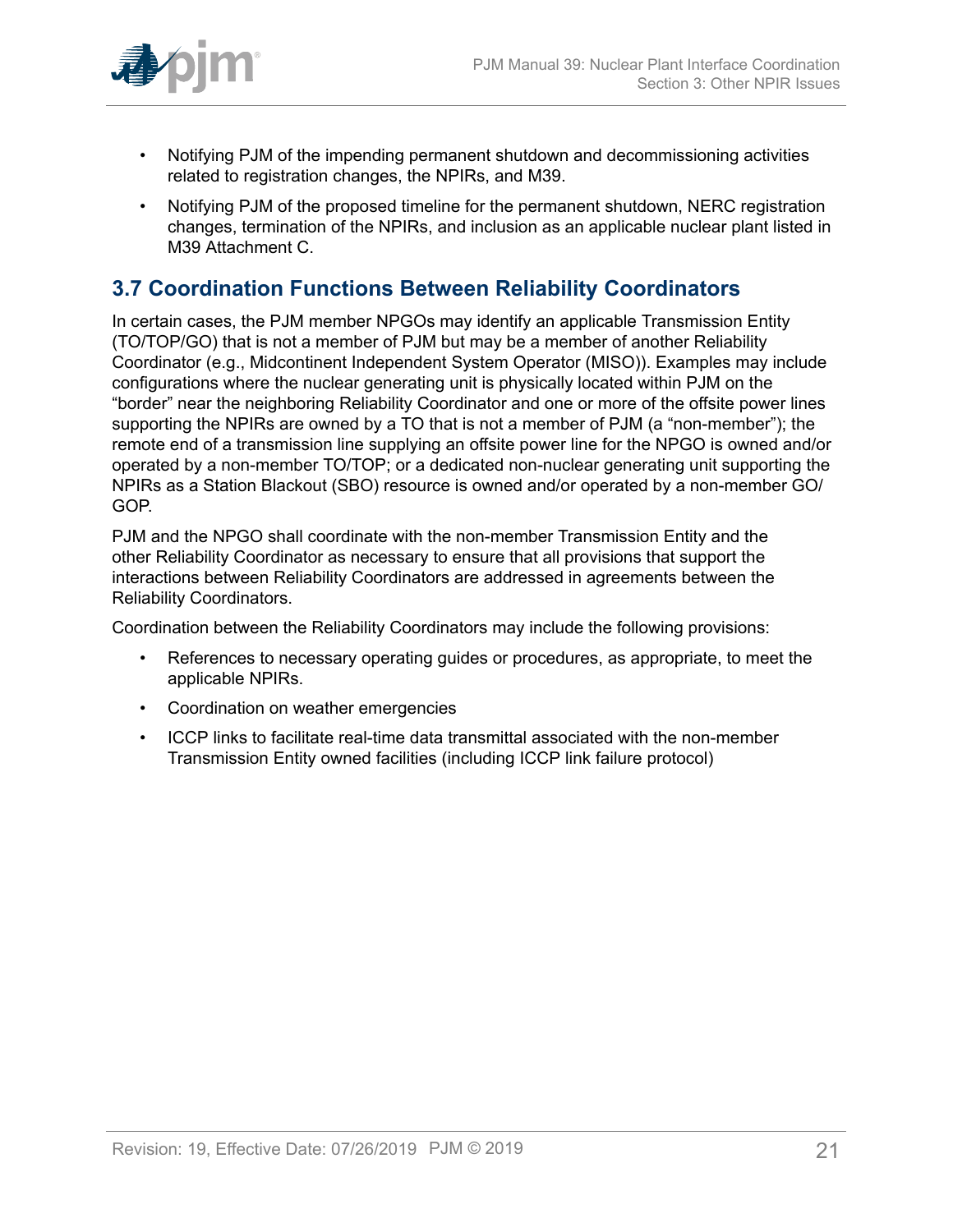

## <span id="page-21-0"></span>**Section 4: NUC-001 Requirements Not Addressed by M39**

Welcome to the *NUC-001 Requirements Not Addressed by M39* section of the PJM Manual for **Nuclear Plant Interface Coordination**. In this section, you will find the following information:

• Additional NPGO Requirements

## <span id="page-21-1"></span>**4.1 Additional Nuclear Plant Generator Operator Requirements**

In order to fully comply with NERC Reliability Standard NUC-001, the PJM NPGO shall establish one or more agreements with applicable Transmission Entities to address requirements of NERC Reliability Standard NUC-001 and the NPIRs that are not explicitly addressed within the body of this manual.

Attachment B of M39 contains the complete set of NPIRs for each nuclear plant as defined in NUC-001. For the requirements not handled in the body of M39, separate agreements will need to be established between NPGOs and applicable transmission entities. PJM Manual 39 applies to the subset of NPGO NPIRs and NERC Reliability Standard NUC-001 requirements applicable as a result of PJM's function as a Transmission Operator (TOP), Reliability Coordinator (RC), and Planning Authority (PA). The applicable requirements are identified in each nuclear plant NPIRs (Attachment B of M39) and further detailed within the body of this manual.

Given PJM's function as a TOP, RC and PA for the NPGO, some of the NUC-001 requirements do not apply to PJM. Specifically, the following NUC-001 Requirements do not apply to PJM as a TOP, RC or PA:

| <b>NUC-001</b><br><b>Requirement</b> | <b>Description</b>                                                                                                                                                                                                                                                                                                                                                                                            | <b>Reason not Applicable to PJM</b>                                                                                                                                                |
|--------------------------------------|---------------------------------------------------------------------------------------------------------------------------------------------------------------------------------------------------------------------------------------------------------------------------------------------------------------------------------------------------------------------------------------------------------------|------------------------------------------------------------------------------------------------------------------------------------------------------------------------------------|
| R <sub>5</sub> .                     | Per the Agreements developed in<br>accordance with this standard, the<br>Nuclear Plant Generator Operator<br>shall operate the nuclear plant to<br>meet the NPIRs.                                                                                                                                                                                                                                            | This requirement is specific to the Nuclear<br>Plant Generator Operator and does not<br>apply to PJM.                                                                              |
| R7.                                  | Per the Agreements developed<br>in accordance with this standard,<br>the Nuclear Plant Generator<br>Operator shall inform the applicable<br><b>Transmission Entities of actual</b><br>or proposed changes to nuclear<br>plant design (e.g., protective relay<br>setpoints), configuration, operations,<br>limits, or capabilities that may impact<br>the ability of the electric system to<br>meet the NPIRs. | This requirement is specific to the Nuclear<br>Plant Generator Operator and does not<br>apply to PJM.                                                                              |
| R9.3.6.                              | Coordination of physical and cyber<br>security protection at the nuclear<br>plant interface to ensure each asset<br>is covered under at least one entity's<br>plan.                                                                                                                                                                                                                                           | This requirement is the responsibility of the<br>asset owners and PJM does not own any<br>of the applicable assets. This requirement<br>is specific to the Nuclear Plant Generator |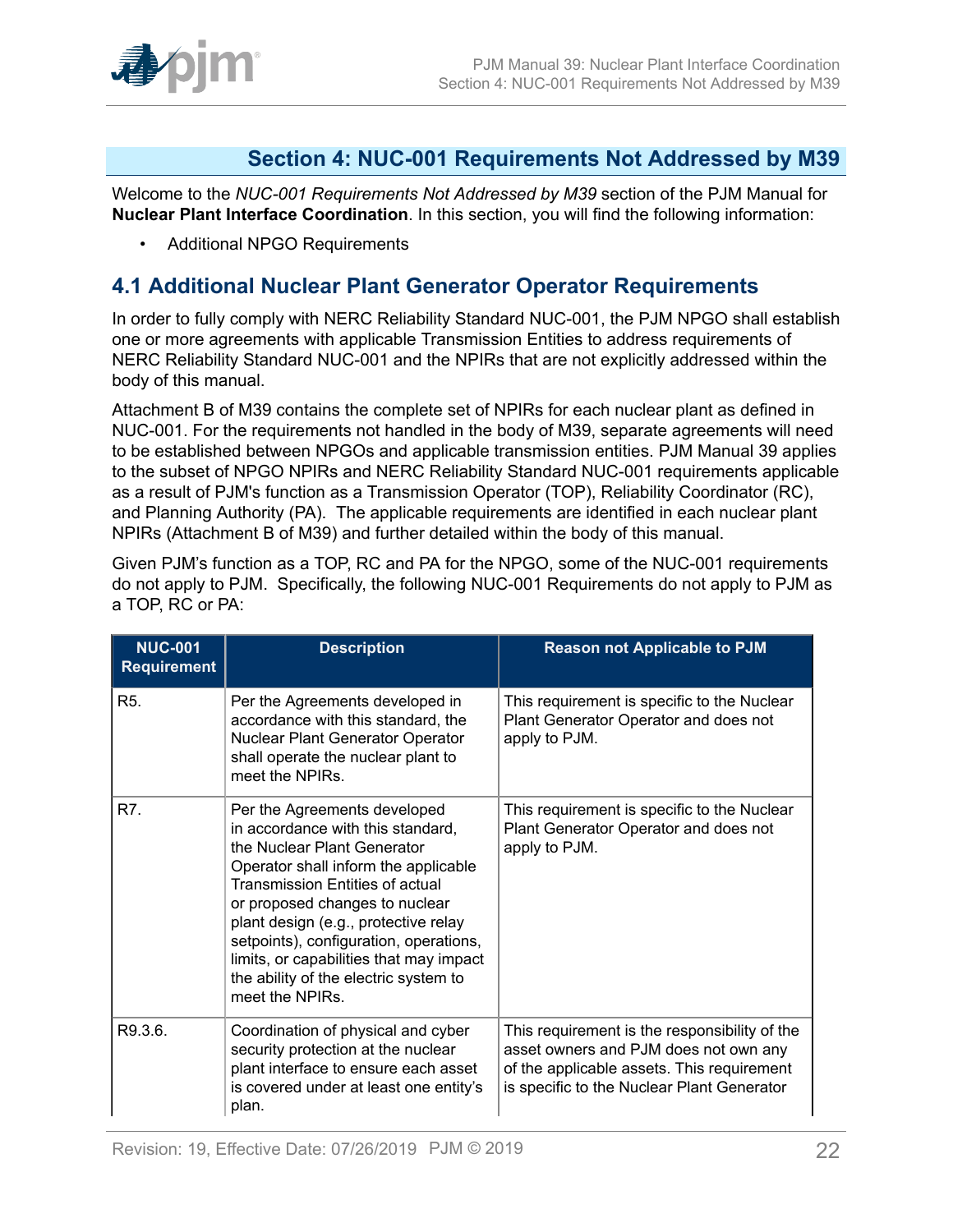

| <b>NUC-001</b><br>Requirement | <b>Description</b> | <b>Reason not Applicable to PJM</b>                                                 |
|-------------------------------|--------------------|-------------------------------------------------------------------------------------|
|                               |                    | Owner and applicable Transmission Owner,<br>and is therefore not applicable to PJM. |

### **PJM Actions**

• PJM shall provide support to NPGO to assist in identifying applicable Transmission Entities that the NPGO may have to establish agreements with to comply with NUC-001.

## **NPGO Action**

• NPGO shall establish necessary agreements with applicable Transmission Entities to ensure compliance with NUC-001.

#### **Transmission Owner Actions**

- Transmission Owner shall provide support to NPGO to assist in identifying other entities that the NPGO may have to establish agreements with to comply with NUC-001.
- Transmission Owner shall work with NPGO to establish agreements necessary to comply with NUC-001.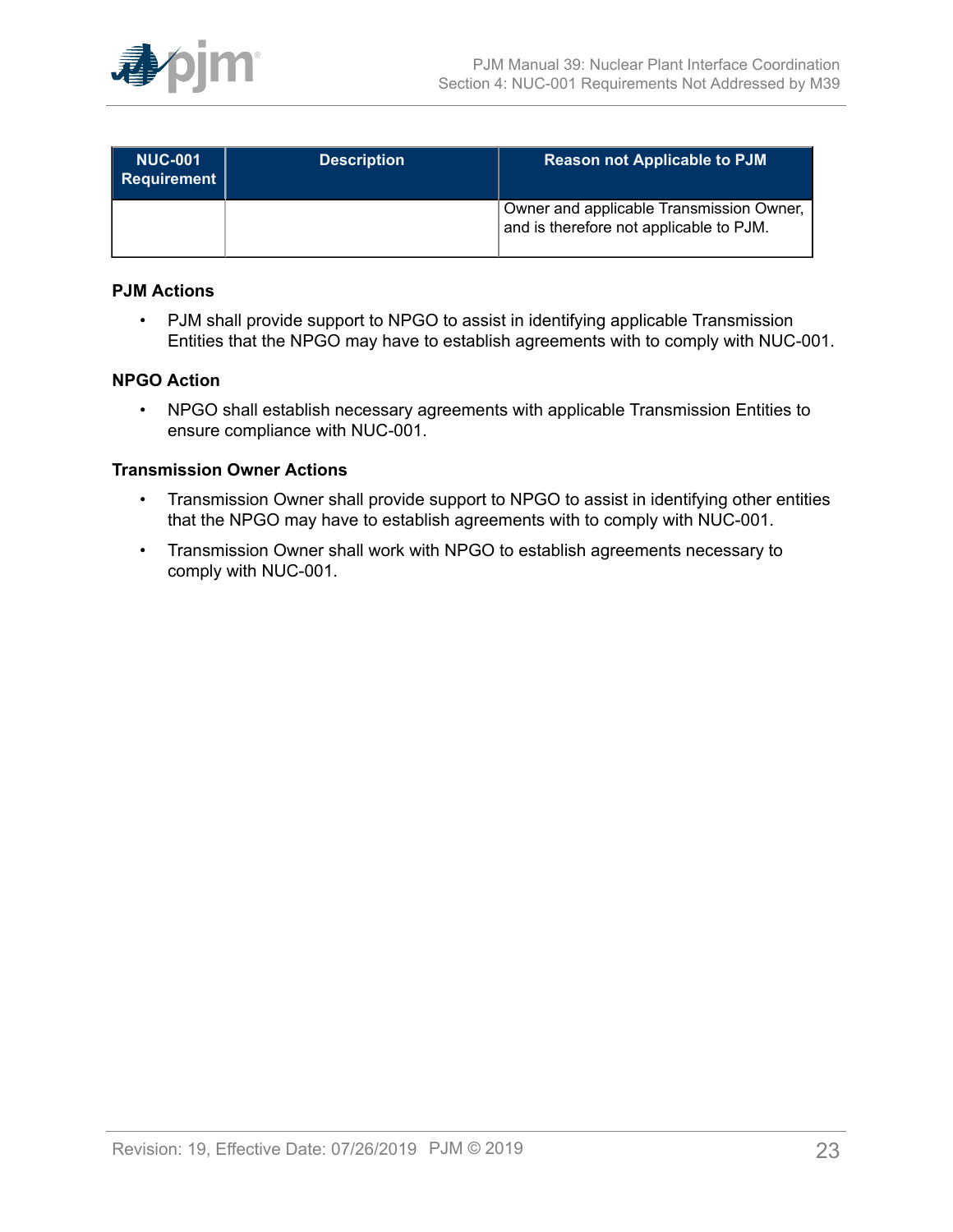

## <span id="page-23-0"></span>**Attachment A: Nuclear Plant Communications Protocol**

## <span id="page-23-1"></span>**A.1 Purpose**

PJM and its member companies have a responsibility to ensure the safe, reliable operation of the bulk power transmission system while facilitating a fair and open energy market. The nuclear plant owners and operators have the responsibility to safely operate their facilities in compliance with all of the rules and requirements in order to protect the health and safety of the public. The proper execution of these responsibilities by the respective set of parties can have very significant impact on the others. The collective requirements are not mutually exclusive, but support the business needs of nuclear and transmission as they both strive to maintain operational excellence.

It is imperative that the nuclear plant owners and operators, the transmission owning members of PJM, and PJM work seamlessly together to carry out these significant responsibilities. A key aspect of that mutual effort to achieve operational excellence is to provide accurate and timely communications among the parties so that all operations are conducted safely and reliably.

Given that the respective regulatory obligations and lexicons are different, the purpose of this document is to provide explanatory information for both the nuclear and transmission businesses to enable the seamless cooperation and communication that we all seek. Also, each business needs to understand the key phrases and terms that each other use to signify critical events that require open and immediate response from the other. Understanding and properly using the key phrases will ensure that each business supports the other in the proper execution of their respective responsibilities and obligations.

This document provides examples of significant events that require implementation of this protocol document in order to ensure safe and reliable operation of both the transmission system and nuclear generation facilities.

## <span id="page-23-2"></span>**A.2 Nuclear Safety**

The Atomic Energy Act of 1954 and the Energy Reorganization Act of 1974, "empowers the NRC to establish by rule or order, and to enforce, such standards to govern these uses as the Commission may deem necessary or desirable in order to protect health and safety and minimize danger to life or property."<sup>2</sup>

"The nuclear industry is strictly regulated because radioactive materials are potentially hazardous. Radioactive materials give off radiation, which can be hazardous to people exposed to it in significant amounts. The amount of harm depends on the type and amount of radioactive material, the distance between the source of the radiation and a person, and the length of time a person is exposed to the radiation. If radioactive materials are properly handled and regulated, they do not pose a significant risk to the public or to workers. $3$ 

<sup>&</sup>lt;sup>2</sup> NRC Website

<sup>3</sup> NRC Website NUREG/BR-0164, Rev. 9 June 2012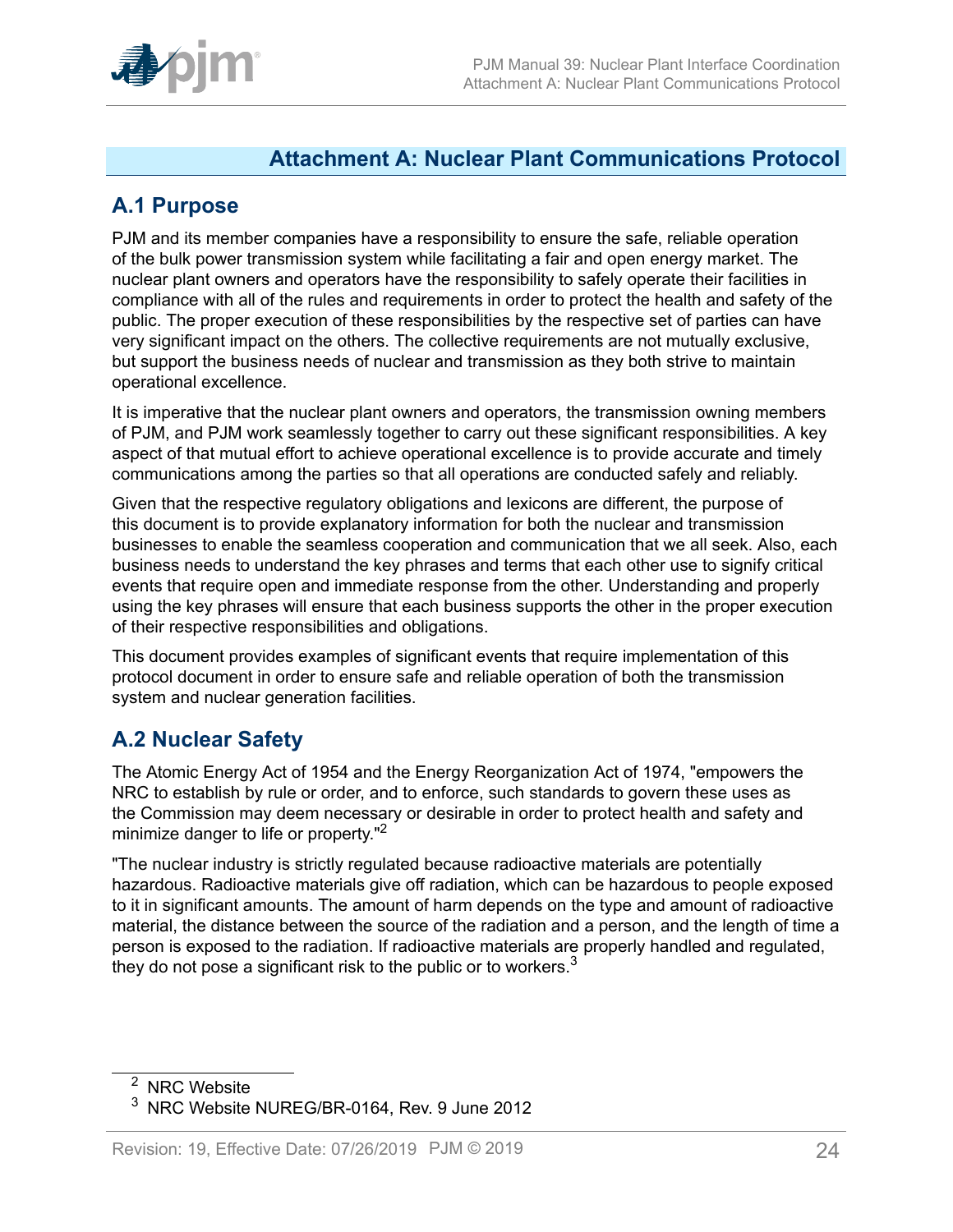

# <span id="page-24-0"></span>**A.3 Grid Reliability**

Bulk-power systems are fundamentally different from other large infrastructure systems, such as air-traffic control centers, natural-gas pipelines, and long-distance telephone networks. Electric systems have two unique characteristics:

- The need for continuous and near instantaneous balancing of generation and load, consistent with transmission-network constraints. This requires metering, computing, telecommunications, and control equipment to monitor loads, generation, and the voltages and flows throughout the transmission system, and to adjust generation output to match load. Generation must follow load in near real time because it is difficult and expensive to store electricity.
- The transmission network is primarily passive. Unlike natural gas pipelines, transmission grids have few "control valves" or "booster pumps" to regulate electrical flows; control actions are limited primarily to adjusting generation output and to opening and closing switches to add or remove transmission lines from service.

These two unique characteristics lead to four reliability consequences with practical implications that dominate power system design and operations. The consequences are:

- Every action can affect all other activities on the grid. Specifically, changes in the locations and amounts of power generated and consumed, and in the configuration of the transmission grid can affect flows throughout the system. Therefore, the operations of all bulk-power participants must be coordinated.
- Cascading problems that increase in severity are a real problem. Failure of a single element can, if not managed properly, cause the subsequent rapid failure of many additional elements, disrupting the entire transmission system.
- The need to be ready for the next contingency, more than current conditions, dominates the design and operation of bulk-power systems. It is usually not the present flow through a line or transformer that limits allowable power transfers, but rather the flow that would occur if another element fails.
- Because electricity flows at nearly the speed of light, maintaining reliability often requires that actions be taken instantaneously (within fractions of a second), which requires computing, communication, and control actions that are automatic.<sup>4</sup>

## <span id="page-24-1"></span>**A.4 Operating Philosophy**

### **A.4.1 Nuclear Safety Nuclear Risk Management**

Nuclear power plants assess risk based on a plant risk model, usually a computer model, at various plant operating conditions. The objective of risk management is to control risk increases

<sup>&</sup>lt;sup>4</sup> Hirst, Eric. Electric Reliability—Potential Problems and Possible Solutions. May 2000, page 4.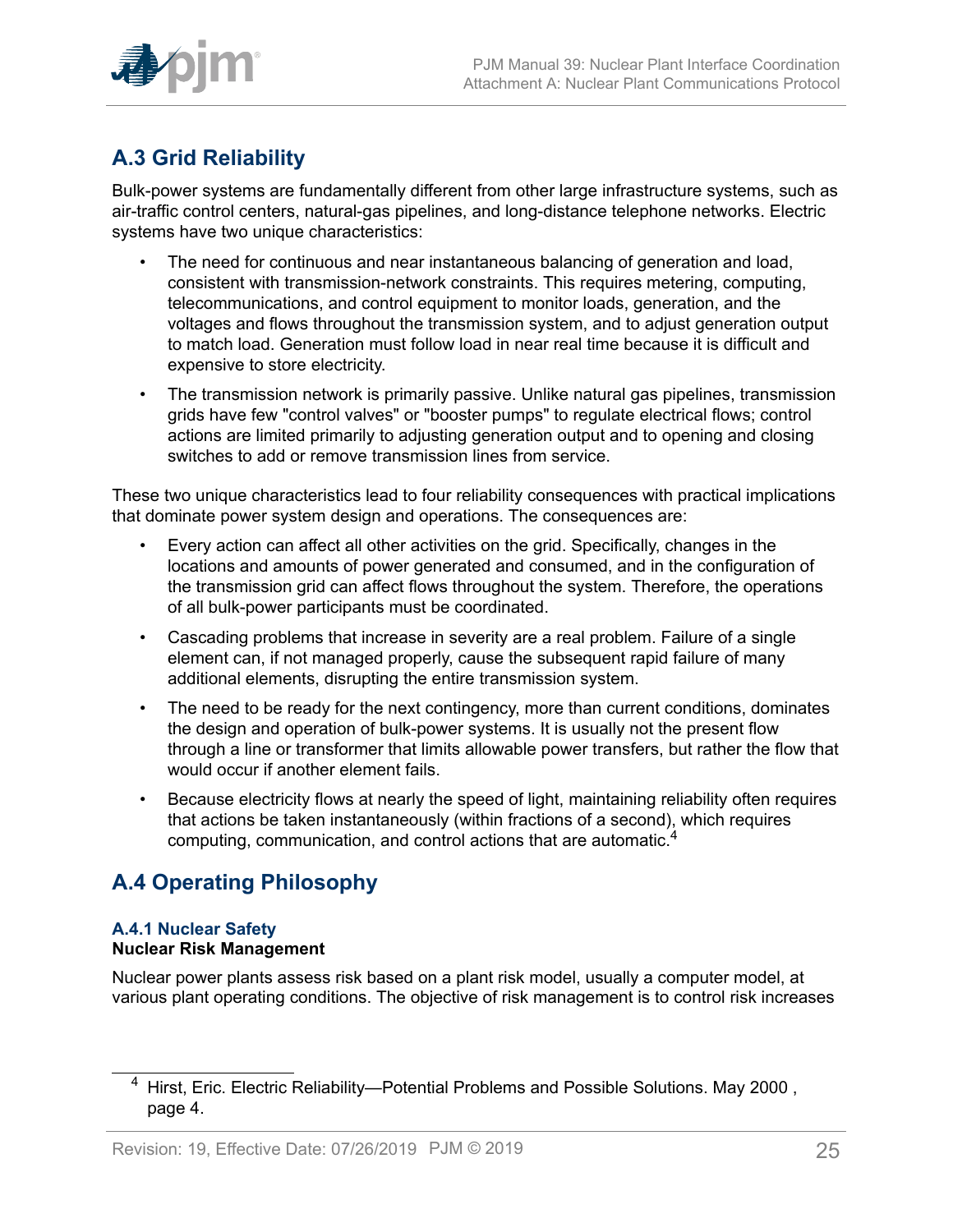

from maintenance activities on Maintenance Rule $^5$  (10CFR50.65) structure systems and components (SSCs). While the plant may experience an increase in instantaneous risk during scheduled activities, the overall plant risk will decrease as a result of the activities. Preventative and corrective maintenance and modifications control the aging process, renew equipment and correct deficiencies in the equipment. The equipment reliability is improved as a result of the activities.

The risk program will protect systems and equipment vital to the safe shutdown of the nuclear units. Performing work on maintenance rule equipment for any reason - corrective or preventative maintenance, surveillance testing, etc. - removes the equipment from its normal alignment. The additional risk involved with these evolutions must be assessed. The results of the assessment must then be used to manage the risk based on the magnitude and duration of the risk impact, the nature of the activity and other factors.

#### **Nuclear Safety Significant**

A condition or potential condition which can lead to operation in a degraded mode, with regard to safety systems, which may exceed the Limiting Conditions for Operation (LCO) as defined by the nuclear plant specific Technical Specifications. Events declared as "Nuclear Safety Significant" by the nuclear plant operators are with the intent to minimize the consequences of undue risk to the public health and safety. In these scenarios, requests for information that may ordinarily be understood as market sensitive due to Code of Conduct concerns should be granted as the nuclear safety concerns are paramount.

## **A.4.2 Transmission**

The Bulk Electric System is planned, maintained and operated such that it can withstand the loss or outage of any single element, such as a transmission line, transformer, or generation plant or contingency without causing the remaining elements of the system to become overloaded or to cause cascading outages.

The philosophy is contained in the purpose statement from NERC Reliability Standard TOP-004, Transmission Operations:

"To ensure that the transmission system is operated so that instability, uncontrolled separation, or cascading outages will not occur as a result of the most severe single Contingency and specified multiple Contingencies."

To ensure that the N-1 operating philosophy is not violated, PJM and the other control area operators of North America use analytical tools which simulate the loss of each element (a contingency) and calculate that the remaining system will be secure from the thermal (conductor or equipment heating), voltage (magnitude and stability) and stability (transient and dynamic) perspectives. (In PJM's case, the analysis is on-line, running approximately every minute.) If the security analysis program identifies a contingency or actual violation, PJM's operators will initiate any number of actions, including re-dispatch of generation, reconfiguring the transmission system (e.g. opening lines, removing equipment from service, etc.), invoking emergency procedures, or interrupting load or combinations of the above. Normally, the consequences of not responding correctly or timely enough is to cause protective devices on

 $5$  Maintenance Rule equipment generally includes any equipment that could cause a plant trip and may include switchyard equipment and other non-safety related equipment. The purpose of the Maintenance Rule is to monitor and analyze important plant equipment to ensure that the overall maintenance program related to this equipment is effective.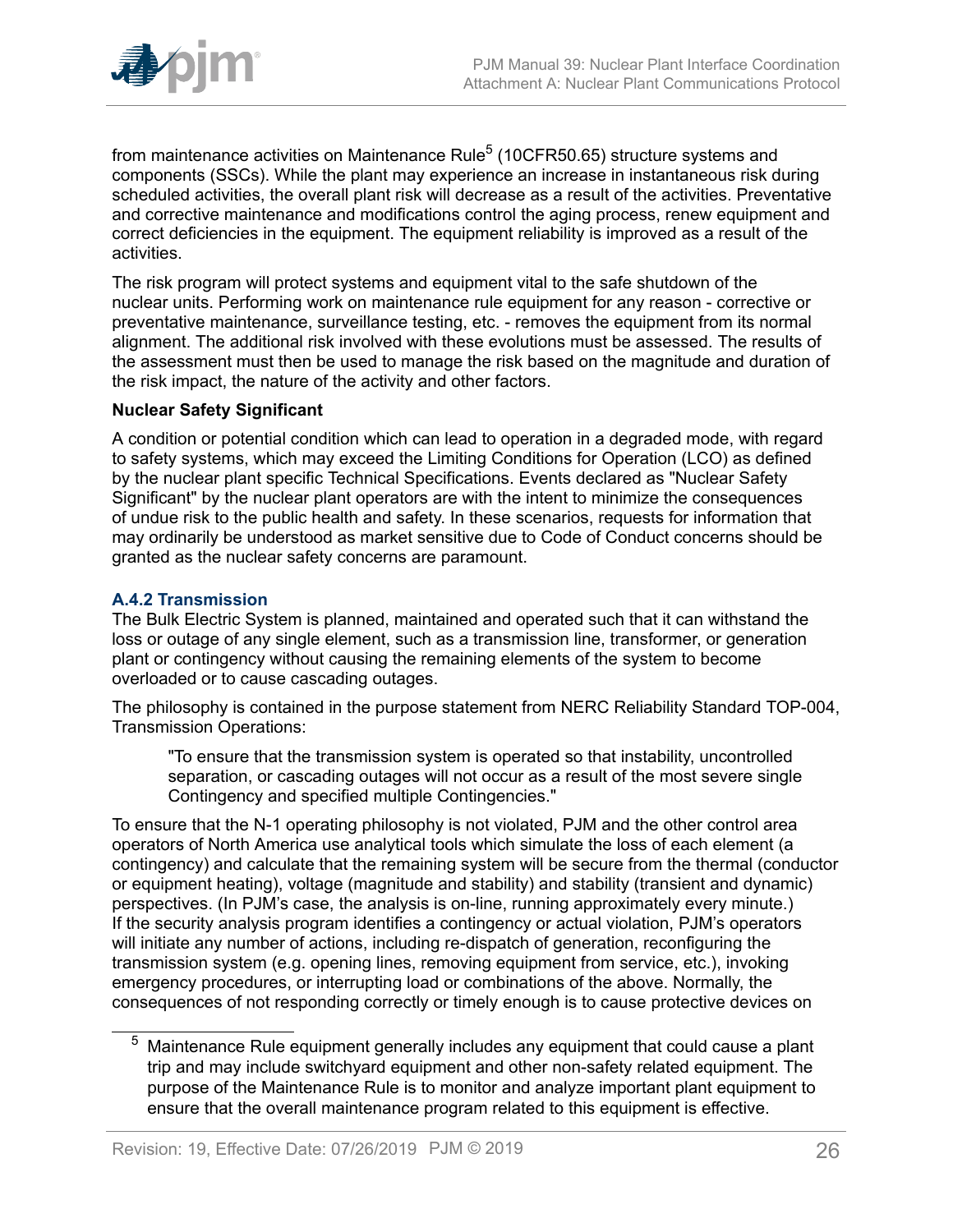

the equipment to operate taking the equipment out of service. However, such events can also lead to catastrophic equipment failure from overheating, or induce a cascading outage which can interrupt large numbers of customers, etc.

## <span id="page-26-0"></span>**A.5 Roles and Responsibilities**

#### **A.5.1 Nuclear Plant Operations Operate in compliance with the license**

The nuclear plant must operate in accordance with the provisions of its license. It is accountable to the NRC and personnel may face criminal penalties for violations of the requirements of the license and the associated documents, including the technical specifications.

Any request for a nuclear plant to deviate from any regulatory requirement must allow time for the plant owner, the Transmission Owner, and PJM to approach the NRC with the appropriate analysis to justify the request. It is simply not possible for the nuclear plant to honor such requests in real time. Also, such a request will only be considered when the electrical system emergency is such that there is significant risk of widespread outages impacting large numbers of consumers. Therefore, it is imperative that PJM, through the Transmission Owner and the applicable market operations center, fully inform the nuclear plant of any impending system problems or emergencies that could require unusual operations by the nuclear plant.

#### **Inform Market Operations Center (MOC) and/or Local Control Center (LCC) of impending plant status changes or regulatory circumstances that could impact power production**

Nuclear plant generation is a very significant portion of the PJM generating assets. As such, any changes to the ability of the nuclear plants to provide energy will likely have significant impacts to PJM's generation schedule and will be difficult to replace in a short period of time. Therefore, it is very important that any condition of the nuclear plant's operational capability be communicated to the MOC, the associated LCC, and to PJM so that analysis can be conducted to assess any system impacts and to develop contingency plans. Following notification, through established communication channels with the associated LCC and PJM as detailed in Section 2.4.1, of a grid-side event that impacts the NPIRs, the nuclear plant shall in turn communicate through the established communication channels, any resultant limiting conditions experienced at the plant, such as but not limited to offsite power no longer being considered operable, or initiation of shutdown sequence to comply with a Technical Specification requirement. This is intended to ensure PJM and LCC awareness of impacts to the plant as they operate the system to meet the NPIRs.

## **Coordinate maintenance outages with MOC and/or LCC**

Normally, the nuclear plant outages are planned far in advance. However, there can be situations where transmission work needs to be done during the window of the nuclear plant outage. Such coordination is important to ensuring that the minimum amount of outage time is needed to accomplish the necessary maintenance for the nuclear plants and the transmission facilities.

## **Respond to transmission system operator requests**

Requests from the transmission system operators will come into the nuclear plant from the MOC or the LCC. In some circumstances, the various parties may be convened by PJM on a conference call. All requests need to be complied with on a timely basis after consideration of consequences to nuclear safety, personnel safety, and equipment protection. If there are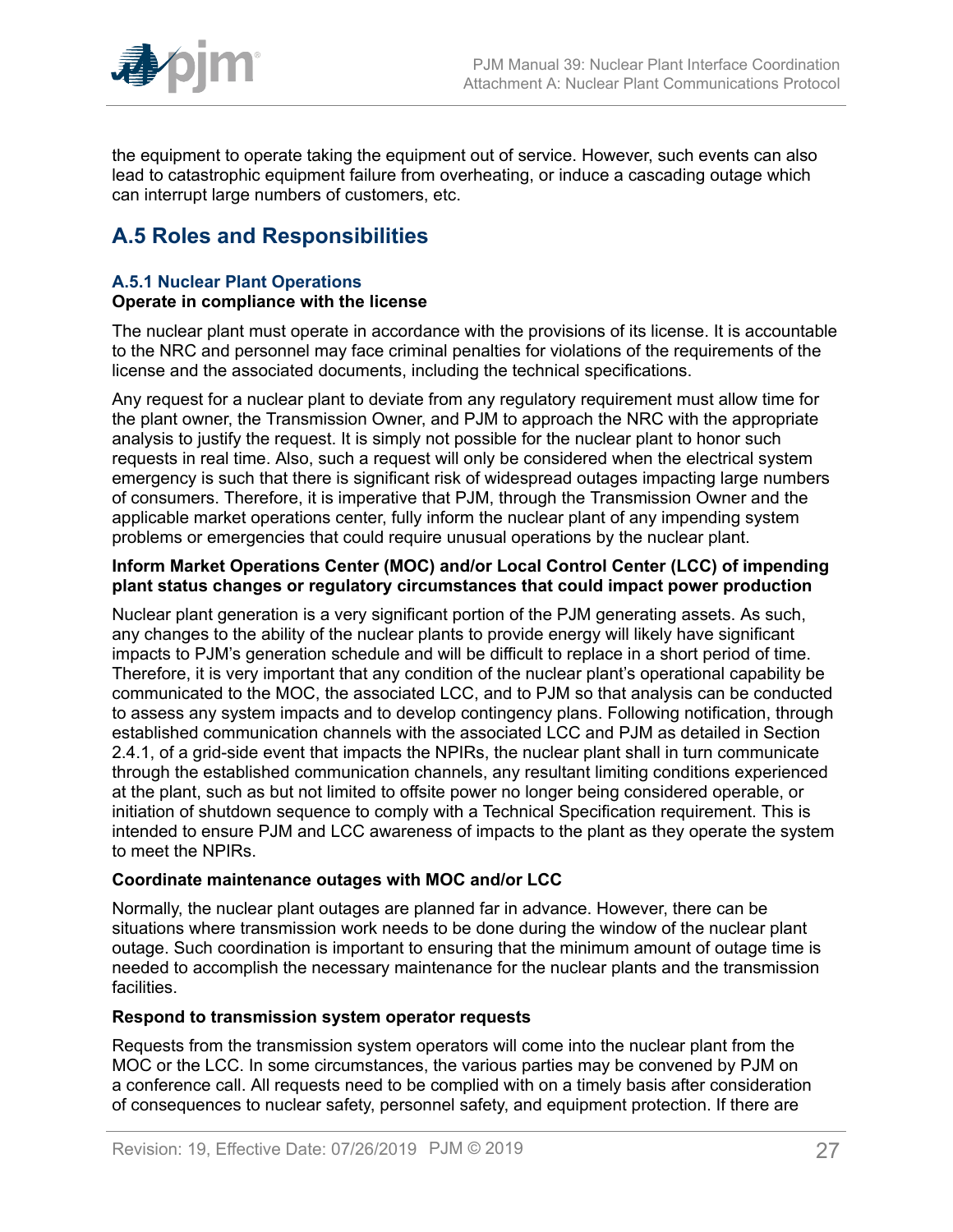

questions or doubts in the nuclear plant operators' minds, the request should be questioned with the requestor and elevated as necessary to assure that there is understanding of the situation and the request.

### **A.5.2 Affiliated Power Marketer Operations Center (MOC)**

#### **Inform PJM of nuclear plant conditions that could impact the continued power production of the nuclear plant.**

If there are conditions that have the potential to result in a nuclear plant reducing generation or going off-line, the LCC and PJM need to know as soon as possible. If the situation is regulatoryrelated, that is important information that needs to be conveyed.

#### **Submit bidding information for applicable nuclear plants.**

The MOC needs to understand the business implications of any nuclear and transmission system situation that could impact the nuclear plant operations so that it can accurately reflect the impact into the market. The MOC shall interface with PJM regarding maintenance outage requests and other potential reliability issues.

If the situation will require the nuclear plant to taken off-line, the MOC shall process the appropriate outage request for approval by PJM.

#### **A.5.3 Transmission Owner Local Control Center (LCC)**

The LCC shall inform the nuclear plant operations staff of system events or conditions that could impact the continued safe operation of the nuclear plant.

The LCC is a critical link in the communications chain from PJM to the nuclear plant and back. The LCC also has the clearest picture of the local situation in the vicinity of the nuclear plant and can be an important facilitator in the discussions between PJM, the MOC, and the nuclear plants.

#### **A.5.4 PJM Control Center**

#### **Operate the transmission system in accordance with NERC Reliability Standards, regional reliability council requirements, PJM agreements, and PJM manuals.**

PJM is responsible for the safe and reliable operation of the transmission facilities on behalf of the PJM Transmission Owners. PJM is accountable to FERC, NERC, the Regional Entities, the PJM members, and the various state regulatory bodies who have oversight responsibility for PJM's activities.

In an emergency situation, PJM has the authority to direct any necessary action to be taken to preserve the reliability of the system. Normally, PJM will work directly with the LCCs to accomplish these actions, but there may be situations where PJM will need to gather the nuclear plant operators, LCCs, MOCs together to explain a request for coordinated action by all parties.

PJM shall inform the LCC and MOC of system conditions and events that need to be communicated to nuclear plant operations.

Timely information is the key for permitting the proper response to any operating situation. Regarding the nuclear plants, it is important to convey the details behind the event, so that the need for understanding that is ingrained in the nuclear business can be satisfied.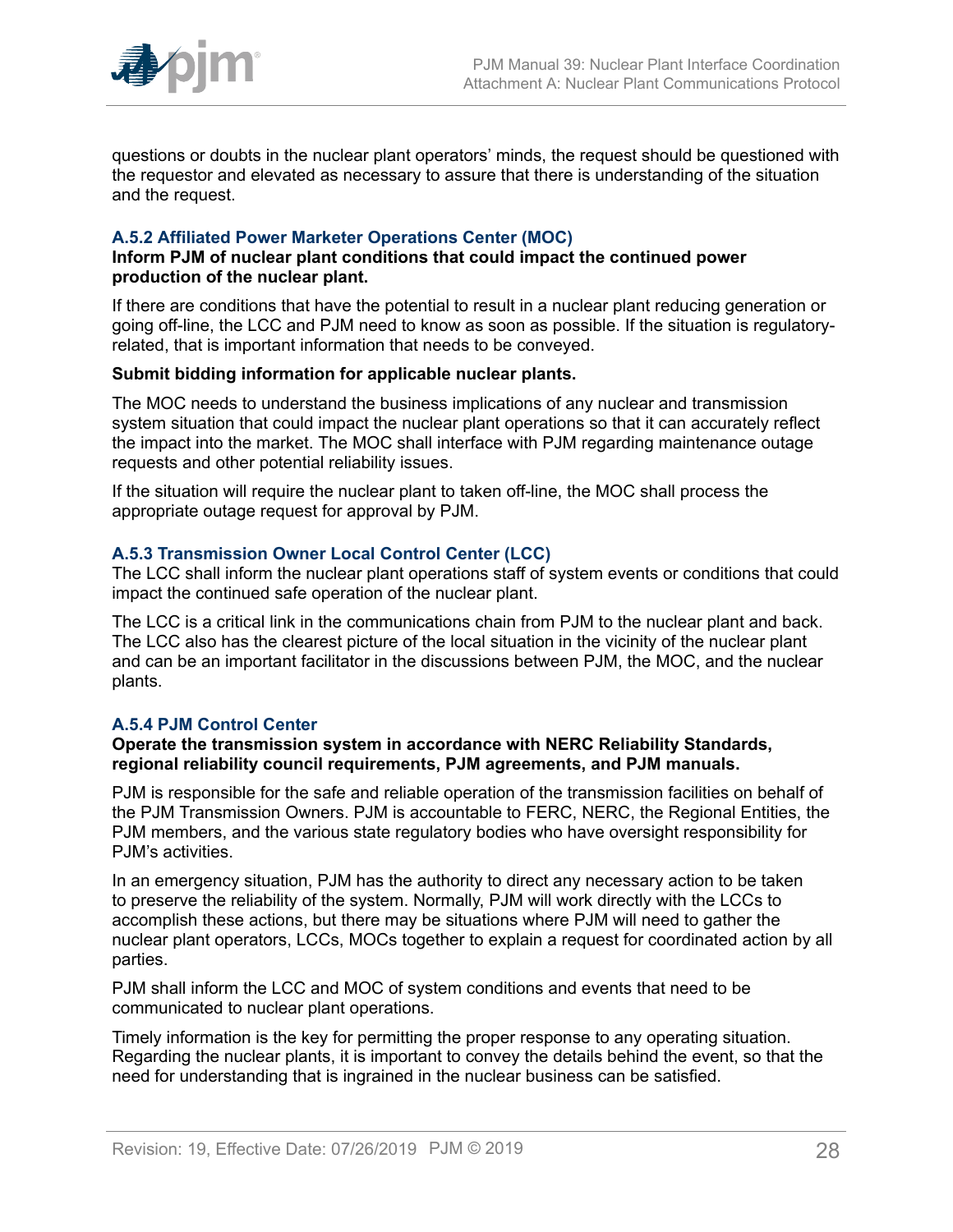

It is incumbent upon PJM to keep timely and accurate information flowing to all of the operating entities during the course of transmission system events. Effective concerted action can only be accomplished when the all of the operating entities completely understand the situation and their role in implementing the solution. In order to facilitate rapid communications to the nuclear plant, the Code of Conduct should be bypassed when conditions are such that the nuclear plant needs to have immediate information on the transmission system.

Facilitate communications among nuclear plant operations, MOC, and LLC as necessary to ensure that nuclear plant and transmission system event information is transferred and understood by the respective operational entities.

Ensuring that all entities understand the situation and are clear in their role in the response is the key to successfully mitigating any negative impacts. Since the level of understanding of the transmission system may be an issue, PJM must strive to get the right parties together and take the time to explain what is happening and what response PJM seeks.

## <span id="page-28-0"></span>**A.6 Implementation of the Protocol**

## **A.6.1 Event Initiation and Identification**

#### **Normal Communications**

Communications between and among the nuclear plants, MOCs, LCCs, and PJM should be in accordance with accepted professional practices. There is a need to be able to clearly direct and communicate instructions in a timely manner to ensure safe and reliable operations. Nothing in this protocol supersedes the need for professional behavior by all of the parties.

## **Special Situations**

There will be special situations where the need to communicate rapidly and clearly will be heightened. The need for clear, accurate communications will be even more important due to the impact either to nuclear safety or transmission system reliability or both. All parties need to be prepared to understand the language used and the implications associated with the situation. Listed below are the special terms to which all parties need to be especially attentive. (The following is not intended to be an all-inclusive list, but is meant to identify many of the situations that operators can be expected to face.)

## **KEY NUCLEAR TERMS**

## **Limiting condition for operation (LCO)**

The section of Technical Specifications that identifies the lowest functional capability or performance level of equipment required for safe operation of the facility. Failure to resolve the LCO within the established timeframe will result in a controlled shutdown of the plant. Nuclear Power Plants are required to follow the actions of the LCO unless prior NRC approval is obtained.

**Implication**: If the LCO time period ends without satisfactory resolution of the problem, the nuclear plant is required to immediately implement a safe shutdown of the plant. Immediate replacement of the energy of the plant will be necessary. During the course of any LCO event, the transmission system operators should be planning for the potential loss of that plant's energy at the end of the LCO time limit. [Bear in mind that multiple unit sites can have differing requirements and an LCO may apply to one or all units at the site.]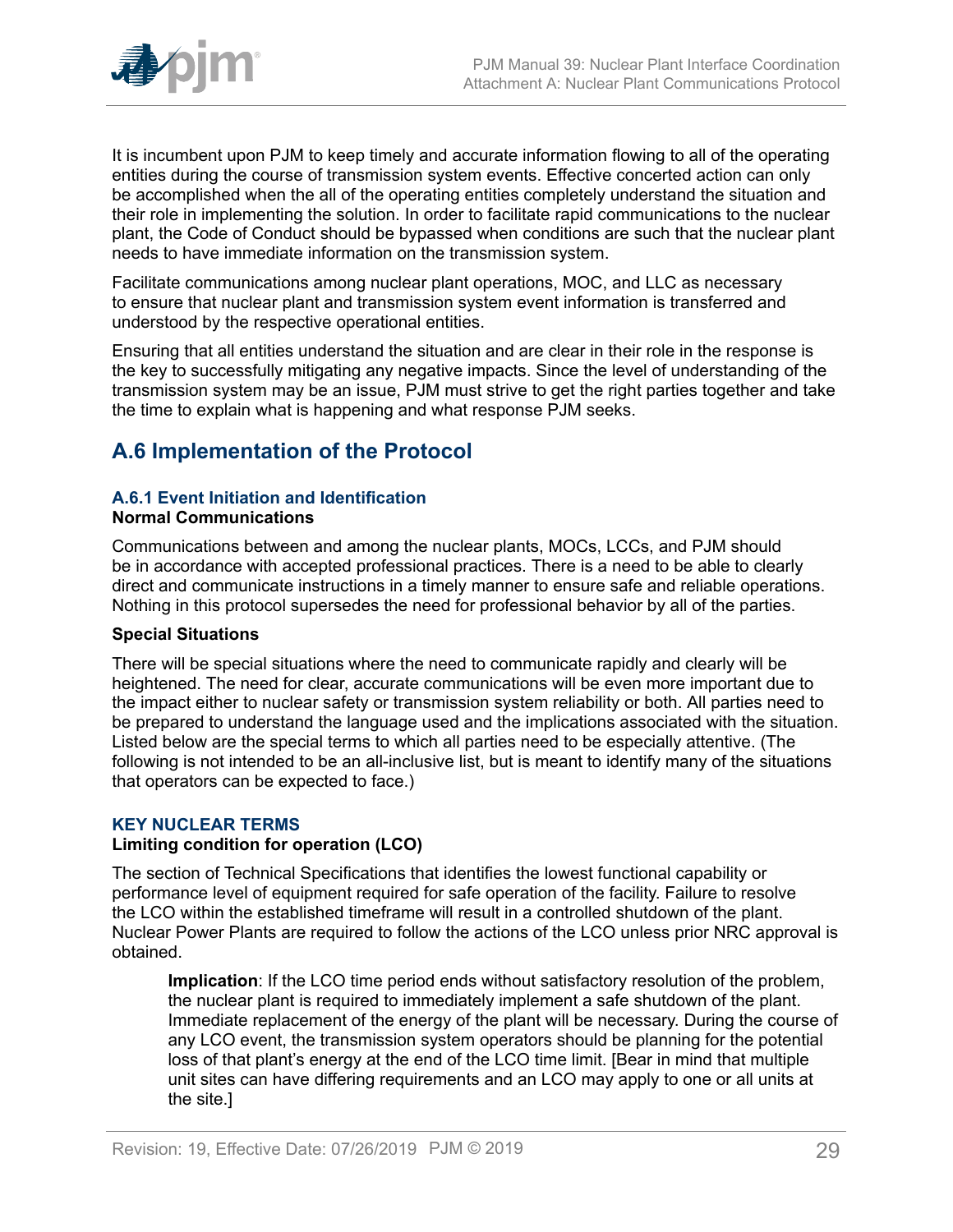

## **Safety limit**

A restriction or range placed upon important process variables that are necessary to reasonably protect the integrity of the physical barriers that guard against the uncontrolled release of radioactivity. The nuclear plant cannot violate these limits under any circumstances.

**Implication**: When the nuclear plant communicates that it is up against a safety limit that is the end of any discussion about providing any additional output (MW or MVAR).

#### **Safety related**

The managerial controls, administrative documents, operating procedures, systems, structures, and components that have been designed to mitigate the consequences of postulated accidents that could cause undue risk to public health and safety.

**Implication**: When the nuclear plant reports degradation of safety related equipment (nuclear safety system unavailability, diesel generator unavailability, off site power loss, etc.), a serious situation exists which the nuclear plant is required to immediately resolve or face near-term shutdown. Any assistance that can be immediately rendered should be dispatched. Plans should be developed to replace the plant's energy.

#### **SCRAM**

The sudden shutting down of a nuclear reactor, usually by rapid insertion of control rods, either automatically or manually by the reactor operator. (May also be called a reactor trip)

**Implication***:* A SCRAM is an unplanned manual or automatic trip of a Nuclear Plant. In many cases the initiating event of a SCRAM may not be known. In these situations the Transmission system operators should be supportive to the nuclear plant information request, as the nuclear plant operators may need expeditious answers to questions from regulator or plant oversight safety review committees.

#### **Reactor Shutdown**

A decrease in the rate of fission (and heat production) in a reactor.

**Implication**: A nuclear plant is never completely out of service, unless it is decommissioned. A nuclear plant in shutdown mode still is required to have its safety systems and off site power sources in service and maintain them in service throughout any outage.

#### **Technical Specifications**

Part of an NRC license authorizing the operation of a nuclear production or utilization facility. A Technical Specification establishes requirements for items such as safety limits, limiting safety system settings, limiting control settings, limiting conditions for operation, surveillance requirements, design features, and administrative controls.

**Implication**: Technical specifications are non-negotiable, mandatory requirements that the nuclear plant must comply with as part of its license to operate. Requesting that the nuclear plant provide a variance to a technical specification is simply not an option.

#### **Notice of Enforcement Discretion (NOED)**

Term used when the nuclear facility goes to the NRC to request an extension of an LCO to prevent plant shutdown when the LCO limit is reached. NRC can grant extension of LCO time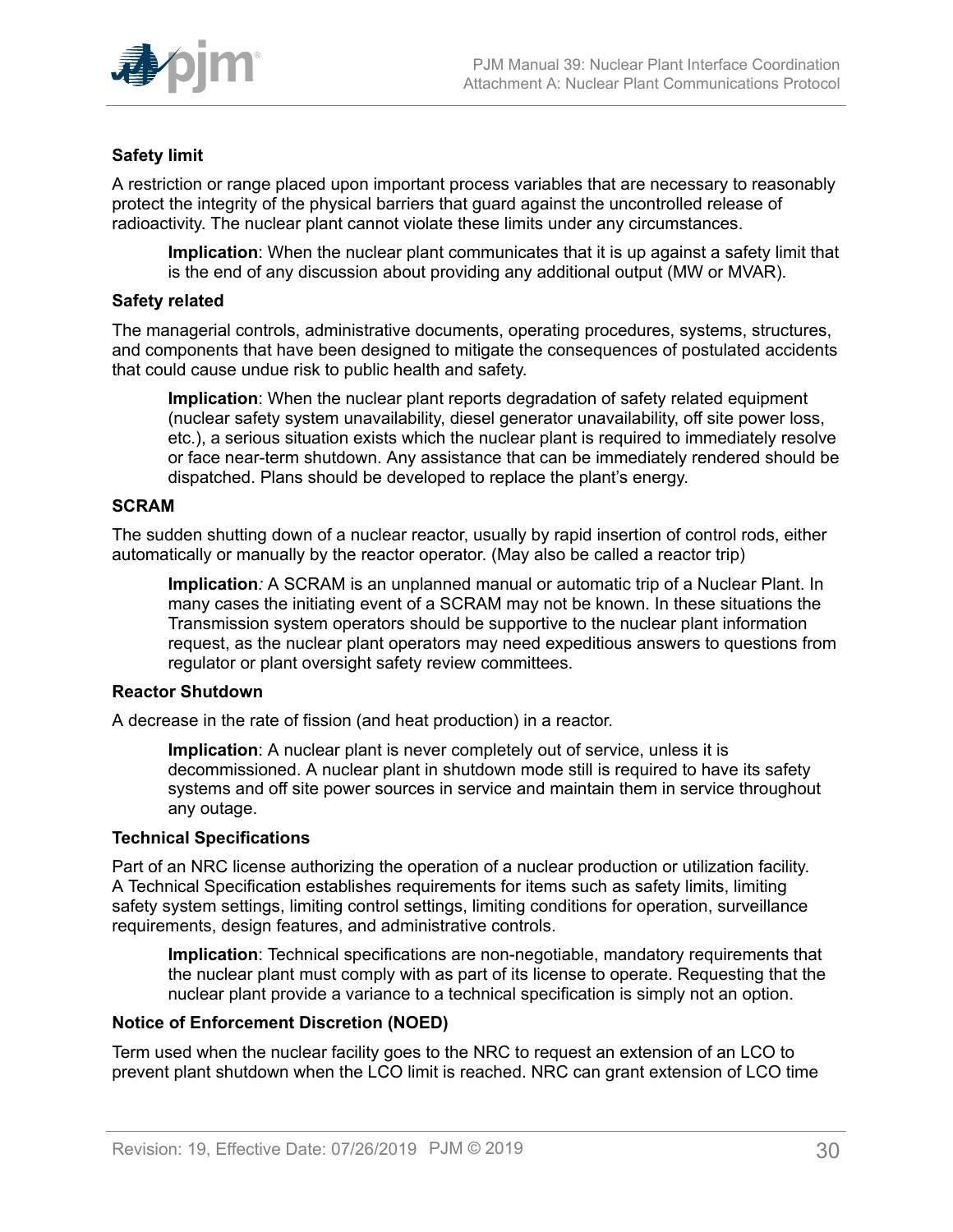

if the nuclear facility can demonstrate that they know precisely the problem (i.e. they are not troubleshooting) and a clear time estimate to fix the problem is available.

**Implication**: In order to provide this discretion to the nuclear plant, the NRC may require detailed information from the transmission operators that would provide the justification for granting this discretion. These requests should be immediately elevated to management for a response.

## **KEY TRANSMISSION TERMS**

#### **First Contingency Violation**

The transmission system is operated so that the single loss of any facility (line, generator, etc.) will not result in violation of any operating limit. The single loss is called the first contingency. The transmission operators have software that simulates the first contingency individually for a number of facilities on the system.

**Implication**: The operators are required to correct any first contingency violation that will violate the emergency ratings on any facility within a period of time (normally within 30 minutes). If the operators ask the nuclear plant to take action as the result of the first contingency violation, the action should be implemented unless the action will jeopardize nuclear safety, personnel safety, or equipment protection.

#### **Actual Overload/Voltage Violation**

The transmission operators receive telemetered data from a large number of facilities and are monitoring actual thermal overloads (excessive flow) and actual voltages. Violations are alarmed and require immediate action from the operators to prevent equipment damage.

**Implication**: Actual overloads need to be mitigated quickly (minutes). Requests to the nuclear plant should be accommodated unless nuclear safety, personnel safety, or equipment protection would be jeopardized. Such requests may include changing voltage regulator modes to either increase or decrease VAR output.

## **Voltage Collapse/Instability**

Stability or collapse conditions are serious situations for the transmission system because they can result in significant loss of load in an instant. Stability problems occur in two scenarios: Transient instability—Instability caused by a sudden outage of equipment. Normally, these situations are analyzed ahead of time but may arise when equipment is removed from service for maintenance in certain combinations or patterns. Dynamic instability—Instability caused by the interaction of various system elements, characterized by oscillating flows or voltages.

Voltage collapse can occur when there are insufficient reactive resources (capacitors, generator VARs, etc.) in an area leading to local blackout or a cascading outage, which is an outage that spreads to large areas of the system (e.g. the Northeast Blackout of August 14, 2003).

**Implication**: All of these situations are serious situations that require quick action by the transmission operators. Transmission operators will attempt to mitigate these conditions as quickly as possible. The transmission operators may ask for additional VAR output from the nuclear plant in these scenarios.

These requests need to be implemented immediately to avoid system collapse and blackout.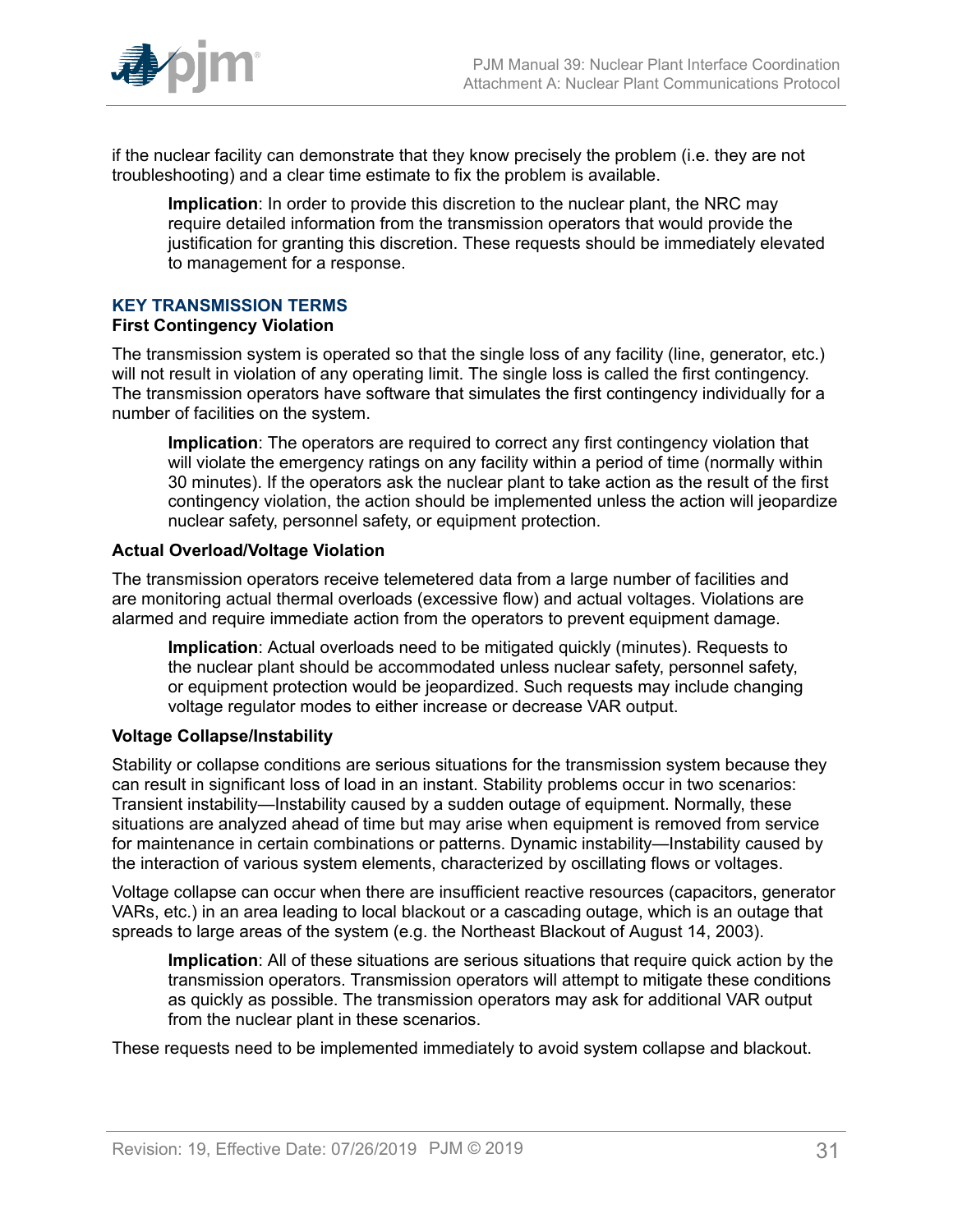

## <span id="page-31-0"></span>**A.7 Emergency Procedures**

Emergency procedures are a set of steps that are implemented by transmission system operators to avoid loss of load associated with a lack of capacity (capacity emergency) or loss of transmission elements. The procedures are a sequence of escalating measures, generally starting with alerts and warnings, progressing to voluntary curtailments, voltage reductions, and ultimately mandatory load shedding. Issuance of NERC EEAs (Energy Emergency Alerts) can also be a part of emergency procedures, indicating an impending capacity or transmission emergency.

Another type of emergency procedure is a Minimum Generation Emergency. In this scenario, demand is forecast to be lower than the level of economically dispatchable generation. Demand and generation must match in real time, so PJM will issue a Minimum Generation event, and call for reducible generation to reduce output. There may be times when the call for reducible generation will fall upon the nuclear plants.

Emergency procedures can also be implemented for other situations. Responses to security threats, solar magnetic disturbances (SMDs), or local reliability issues are examples of other problems that can cause PJM to invoke emergency procedures. PJM Manual M-13, Emergency Procedures should be consulted for complete descriptions of emergency procedure scenarios and guidance as to the associated PJM response.

**Implication**: Invoking emergency procedures means that a capacity emergency or other reliability problem is anticipated or imminent. The last stages of the emergency procedures can result in load shedding. These situations are very serious situations and *require the full support of all of the parties.*

## <span id="page-31-1"></span>**A.8 Communication of the Event**

## **Dissemination**

The receiver of the initial message concerning a special situation needs to quickly disseminate the message among their shift team, particularly to the shift supervision. 3-part communication is necessary to verify that the received message is correct and any requested action is accurately heard and recorded. Any questions regarding the message or requested action should be immediately raised with the requester. Reference to this protocol may be necessary. Accurate logging is important to assure that actions that were requested for later investigation. (Inevitably, these special situations are of such a magnitude that post-event investigations are the norm in both the nuclear and transmission businesses.)

PJM operators may be required to report some of these events to the Department of Energy, FERC, NERC, or other entities. Similarly, nuclear plant operators may be required to report to the NRC or other regulatory bodies. All organizations should be mindful of these reporting responsibilities and be supportive to ensure that all reporting obligations are carried out within the mandated times.

Transmission operators, including PJM and the PJM Transmission Owners are required to abide by a Code of Conduct as required by FERC Order 889. Normally, the Code of Conduct prohibits the disclosure of transmission information by PJM or the LCCs to market entities outside of the OASIS system.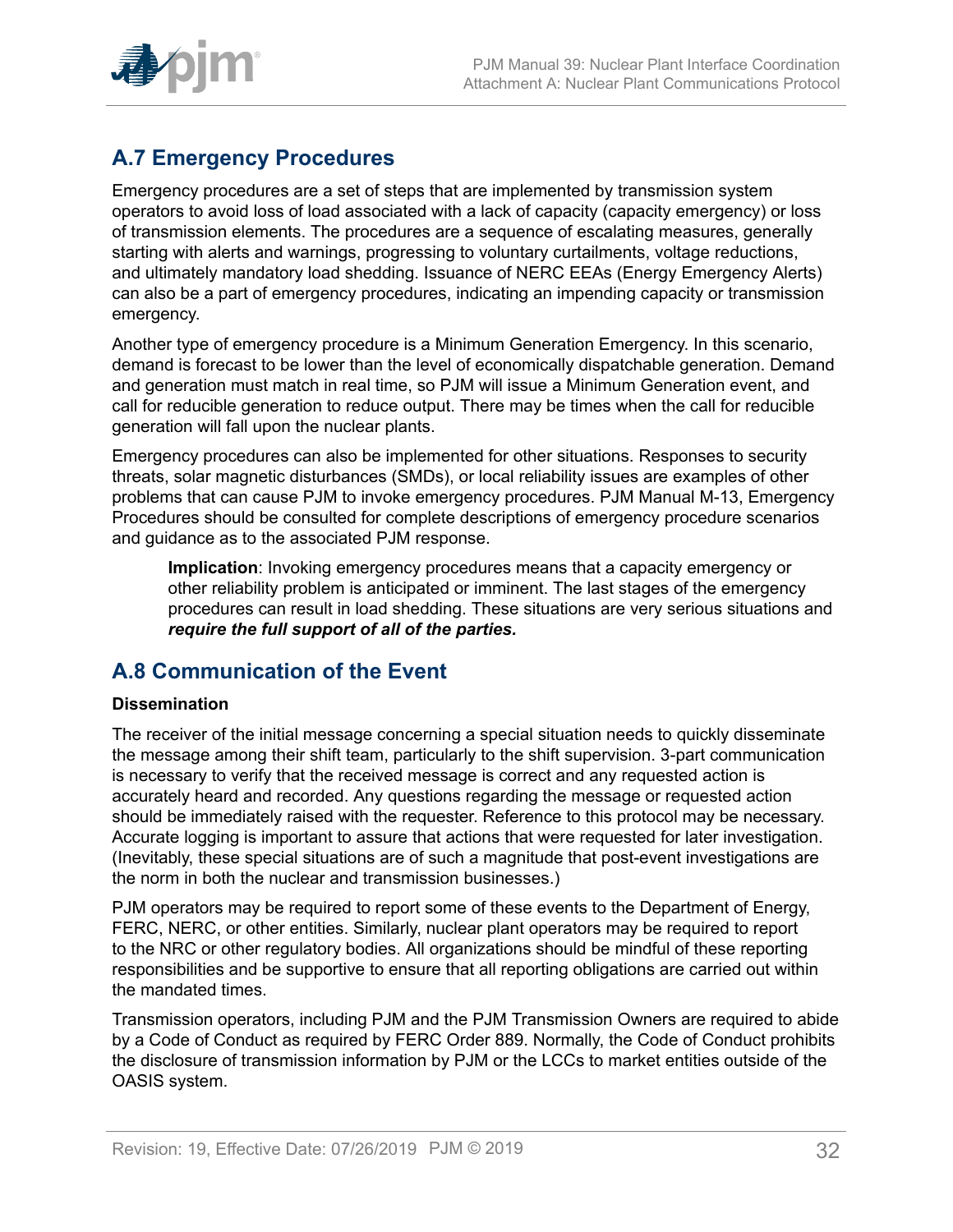

There will be situations where the Code of Conduct should be bypassed, because the potential nuclear safety implications take precedence. Examples of applicable situations are: (1) actual or imminent transmission system degradation or failure that could impact the nuclear plant and its off-site power sources; (2) ongoing or forecasted system conditions that may result in emergency procedures, outages, or blackout; (3) transmission stability issues that could impact the nuclear plant and its off-site power sources. If PJM or the LCCs choose to disclose this information to the market entiti*e*s, PJM will be required to follow-up that information with a posting on the PJM OASIS.

## **Elevation**

Shift personnel should not carry the full burden of managing these events. It is important to elevate the event to management. Management may decide to further communicate the event within the respective organization. PJM will normally implement conference calls with the System Operators Subcommittee to coordinate information and response to special situations. PJM may also implement additional communications with neighboring systems as necessary to assure coordinated action.

## **Monitoring**

Vigilance is necessary to ensure that any continuing surveillance or action is being properly implemented. Periodic reviews of the situation are required, both within the shift personnel and management. Shift turnovers are particularly important as a means to make sure that accurate information is both available and being acted upon in these events.

### **Close Out**

Once the situation has been resolved, communications are needed to close out the event and to clearly indicate to the operating entities to resume normal operations.

## <span id="page-32-0"></span>**Appendix 1 – Regulatory Background**

## **US Nuclear Regulatory Commission (NRC)**

The U.S. Nuclear Regulatory Commission (NRC) was formed in 1975 to regulate the various commercial and institutional uses of nuclear energy, including nuclear power plants. The agency succeeded the Atomic Energy Commission, which previously had responsibility for both developing and regulating nuclear activities. It is the NRC's job to protect people and the environment from radiation hazards through regulation of the various commercial and institutional uses of nuclear material, including nuclear power plants in the United States. The mission is accomplished through (1) establishment of standards, regulations and requirements governing licensed activities: (2) licensing of nuclear facilities and the possession, use and disposal of nuclear materials: and (3) inspection of facilities and users to ensure compliance with these requirements.<sup>6</sup>

## **Nuclear Plant Licensing Summary**

The licenses for nuclear power plants are issued for a 40-year period. Licenses for nuclear power plants can be amended and updated as the result of operating experiences at that plant

<sup>&</sup>lt;sup>6</sup> NRC Website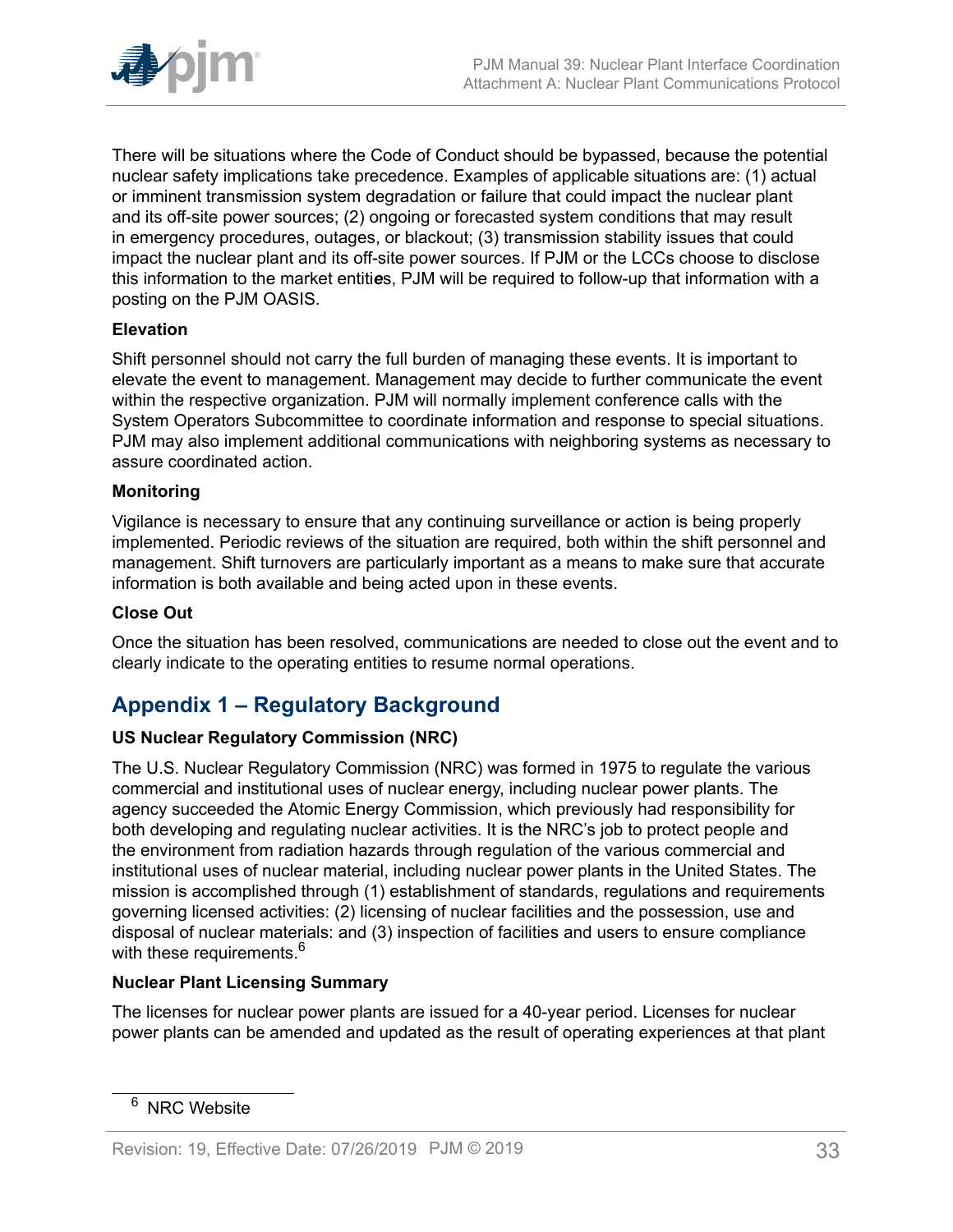

or at other plants. When necessary, the NRC can impose new regulations or require changes in operating procedures or equipment to improve the safety of nuclear power plant operations.

In addition to licensing the facility, the NRC also licenses the individuals who operate the controls of the reactor. Licenses fall into two categories -- reactor operator and senior reactor operator. The second category is necessary for supervisory positions. Before operator licenses are issued, individuals must complete an extensive training program conducted by the utility and pass license examinations administered by NRC examiners. Once licensed, the operators continue to receive training and are periodically tested to show they remain qualified to operate the plant.

## **Key Licensing Documents**

The application for a nuclear plant license contains many parts which form the basis for the enforcement program that follows once the application is approved and the plant goes into service. Key documents include:

## **Updated Final Safety Analysis Report (UFSAR).**

Each application for a license to operate a facility shall include a final safety analysis report. The final safety analysis report shall include information that describes the facility, presents the design bases and the limits on its operation, and presents a safety analysis of the structures, systems, and components and of the facility as a whole.<sup>7</sup>

The Final Safety Analysis report contains information on the plants Transient Stability Studies that are required to show, for transmission configurations with various bus and line faults, the system remains stable and satisfactory recovery voltages are maintained, resulting in uninterrupted supply to the offsite power system. The acceptance criteria are based on the reliability requirements of the applicable NERC regional reliability council along with any plant specific stability requirements listed in their FSAR or design basis documents.

In order for the nuclear power plants to be able to support their design basis, the transmission system minimum allowable voltages have been determined and provided to PJM. PJM uses these plant specific voltage requirements to ensure under all contingency cases and as part of the PJM planning process; these voltage limits are not violated. The plant specific voltage requirements are usually contained in design basis calculations or plant Technical Specifications. The FSAR provides the design basis criteria in which the plant voltage limits need to support.

## **Technical Specifications**

Each license authorizing operation of a production or utilization facility of a type described in §50.21 or §50.22 will include technical specifications. The technical specifications will be derived from the analyses and evaluation included in the safety analysis report, and amendments thereto, submitted pursuant to §50.34. The Commission may include such additional technical specifications as the Commission finds appropriate. Technical specifications will include items in the following categories:

• Safety limits, limiting safety system settings, and limiting control settings.

<sup>7</sup> 10CFR 50.34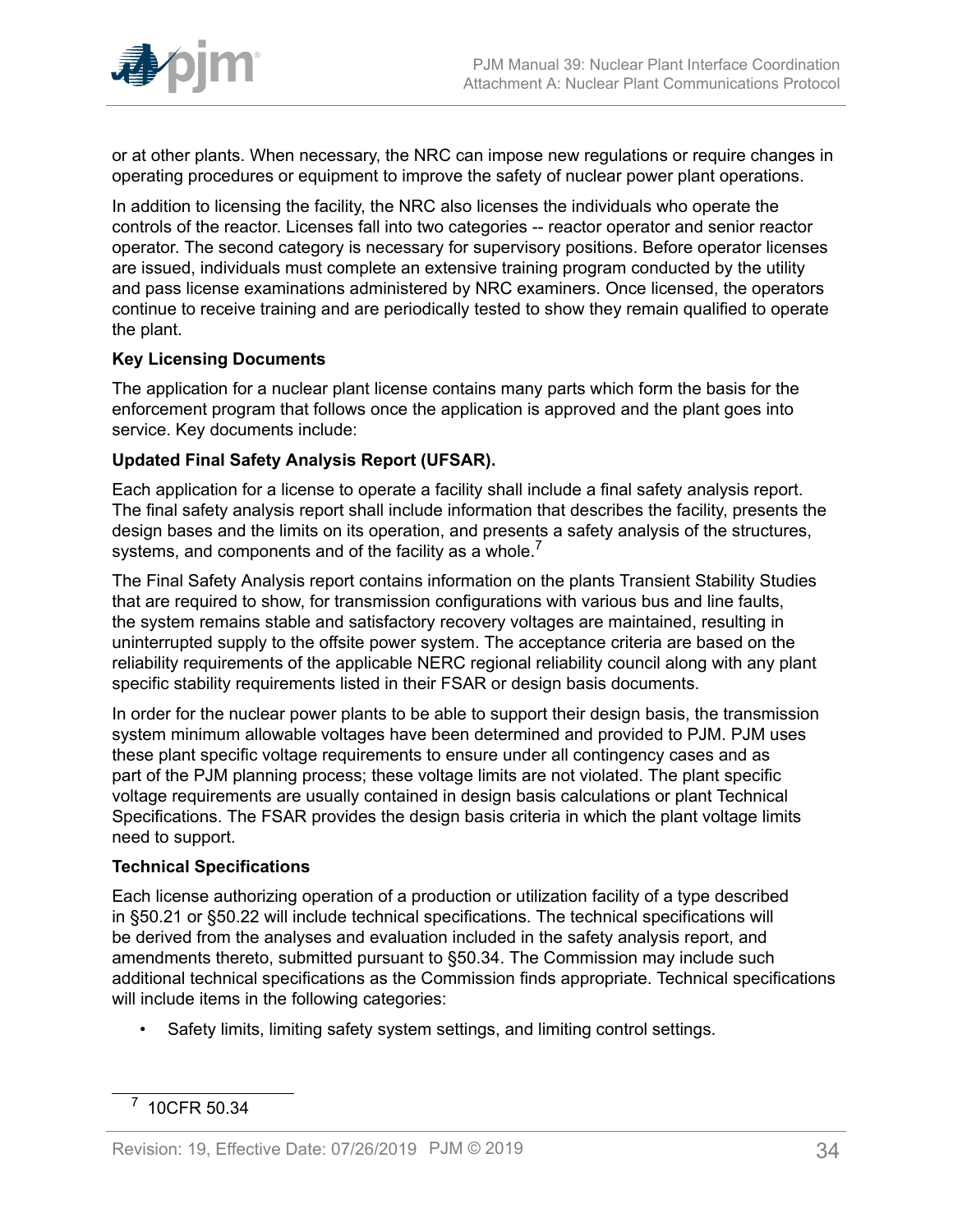

- Limiting conditions for operation (LCO) Limiting conditions for operation are the lowest functional capability or performance levels of equipment required for safe operation of the facility. When a limiting condition for operation of a nuclear reactor is not met, the licensee shall shut down the reactor or follow any remedial action permitted by the technical specifications until the condition can be met.
- Surveillance requirements are requirements relating to test, calibration, or inspection to assure that the necessary quality of systems and components is maintained, that facility operation will be within safety limits, and that the limiting conditions for operation will be met.
- Design features
- Administrative controls
- Decommissioning
- Initial notification
- Written Reports<sup>8</sup>

## **Enforcement**

Violations are identified through inspections and investigations. All violations are subject to civil enforcement action and may also be subject to criminal prosecution. Unlike the burden of proof standard for criminal actions (beyond a reasonable doubt), the NRC uses the Administrative Procedures Act standard in enforcement proceedings (preponderance of evidence, i.e., information that is of greater weight or credibility or is more likely correct than not). After an apparent violation is identified, it is assessed in accordance with the Commission's Enforcement Policy.<sup>9</sup>

- 1. The Commission may obtain an injunction or other court order to prevent a violation of the provisions of -- (1) The Atomic Energy Act of 1954, as amended; (2) Title II of the Energy Reorganization Act of 1974, as amended; or (3) A regulation or order issued pursuant to those Acts.
- 2. The Commission may obtain a court order for the payment of a civil penalty imposed under Section 234 of the Atomic Energy Act: (1) For violations of -- (i) Sections 53, 57, 62, 63, 81, 82, 101, 103, 104, 107, or 109 of the Atomic Energy Act of 1954, as amended; (ii) Section 206 of the Energy Reorganization Act; (iii) Any rule, regulation, or order issued pursuant to the sections specified in paragraph (b)(1)(i) of this section; (iv) Any term, condition, or limitation of any license issued under the sections specified in paragraph (b)(1)(i) of this section. (2) For any violation for which a license may be revoked under section 186 of the Atomic Energy Act of 1954, as amended.<sup>10</sup>

## **Federal Energy Regulatory Commission (FERC)**

 $^8\,$  10CFR 50.36 (33 FR 18612, Dec. 17, 1968, as amended at 48 FR 33860, July 26, 1983; 51 FR 40308, Nov. 6, 1986; 53 FR 19249, May 27, 1988; 60 FR 36959, July 19, 1995; 61 FR 39299, July 29, 1996)

NRC Website, Enforcement Program Overview

<sup>10</sup> 10CFR50.110 Violations (57 FR 55075, Nov. 24, 1992)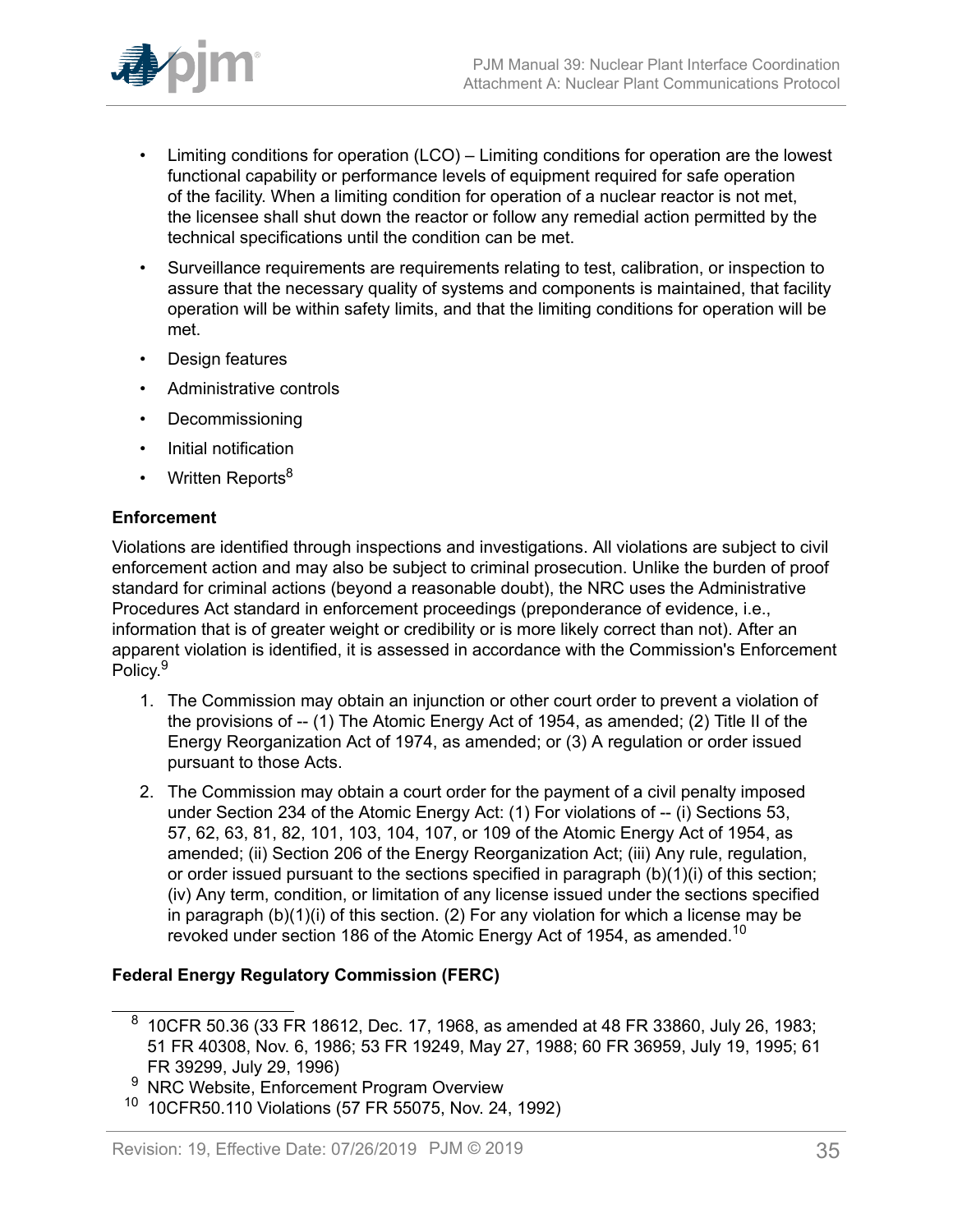

The Commission is a five-member independent regulatory agency, which succeeded to the regulatory responsibilities of the Federal Power Commission in 1977. The Commission's responsibilities include the licensing of non-federal hydroelectric facilities, the certification of natural gas pipelines, regulating the rates of natural gas pipelines and pipelines transporting crude oil and oil products, regulating the rates and other aspects of electric utility activities, protects the reliability of the high voltage interstate transmission system through mandatory reliability standards, monitors and investigates energy markets and enforces FERC regulatory requirements through imposition of civil penalties and other means.

Since 1935, the Commission has regulated certain electric utility activities under the Federal Power Act (FPA). Under FPA Sections 205 and 206, the Commission oversees the rates, terms and conditions of sales for resale of electric energy and transmission service in interstate commerce by public utilities. The Commission must ensure that those rates, terms and conditions are just and reasonable, and not unduly discriminatory or preferential. Under FPA Section 203, the Commission reviews mergers and other asset transfers involving public utilities. The utilities regulated under FPA sections 203, 205 and 206 are primarily investorowned utilities; government-owned utilities (such as the Tennessee Valley Authority [TVA], the federal power marketing agencies, and municipal utilities) and most cooperatively-owned utilities are not subject to the Commission's regulation, with certain exceptions.<sup>11</sup>

## **Open Access Order (Order No. 888)**

FERC issued Order 888 in April 1996, requiring investor-owned utilities to file tariffs for openaccess transmission. The Order also encouraged utilities to form and join independent system operators (ISOs) to operate transmission grids and be independent of all commercial interests.

Today, these systems are used to transport power over longer distances, often across several utility systems. Both the number and complexity of these wholesale power transactions have grown dramatically in recent years, stimulated by the creation of more than 700 FERC-approved power marketers.<sup>12</sup>

## **Code of Conduct and OASIS (Order No. 889)**

FERC issued Order 889 in April 1996, requiring each transmission service provider to provide an Open Access Same-time Information System (OASIS), where transmission customers could view availability and product information to enable them to make informed purchase decisions. In addition, the Order required transmission service providers and others who possess transmission information to establish a Code of Conduct which would ensure that transmission information was not made available to affiliated marketing organizations of vertically integrated utilities and other power marketers in a preferential manner. Such information was only to be made available via OASIS or other suitable electronic means.

## **FERC Interpretive Orders on 888/889**

FERC issued Interpretive Orders on 888/889 on February 16, 2006 and May 18,2006.

The Order on February 16, 2006 clarified that Transmission Providers may communicate with affiliated nuclear power plants regarding certain matters related to the safety and reliability of the

<sup>&</sup>lt;sup>11</sup> See, generally, FERC Website, About FERC (2015) http://www.ferc.gov/about/about.asp.

<sup>&</sup>lt;sup>12</sup> Hirst, Eric. Electric Reliability—Potential Problems and Possible Solutions. May 2000, page 6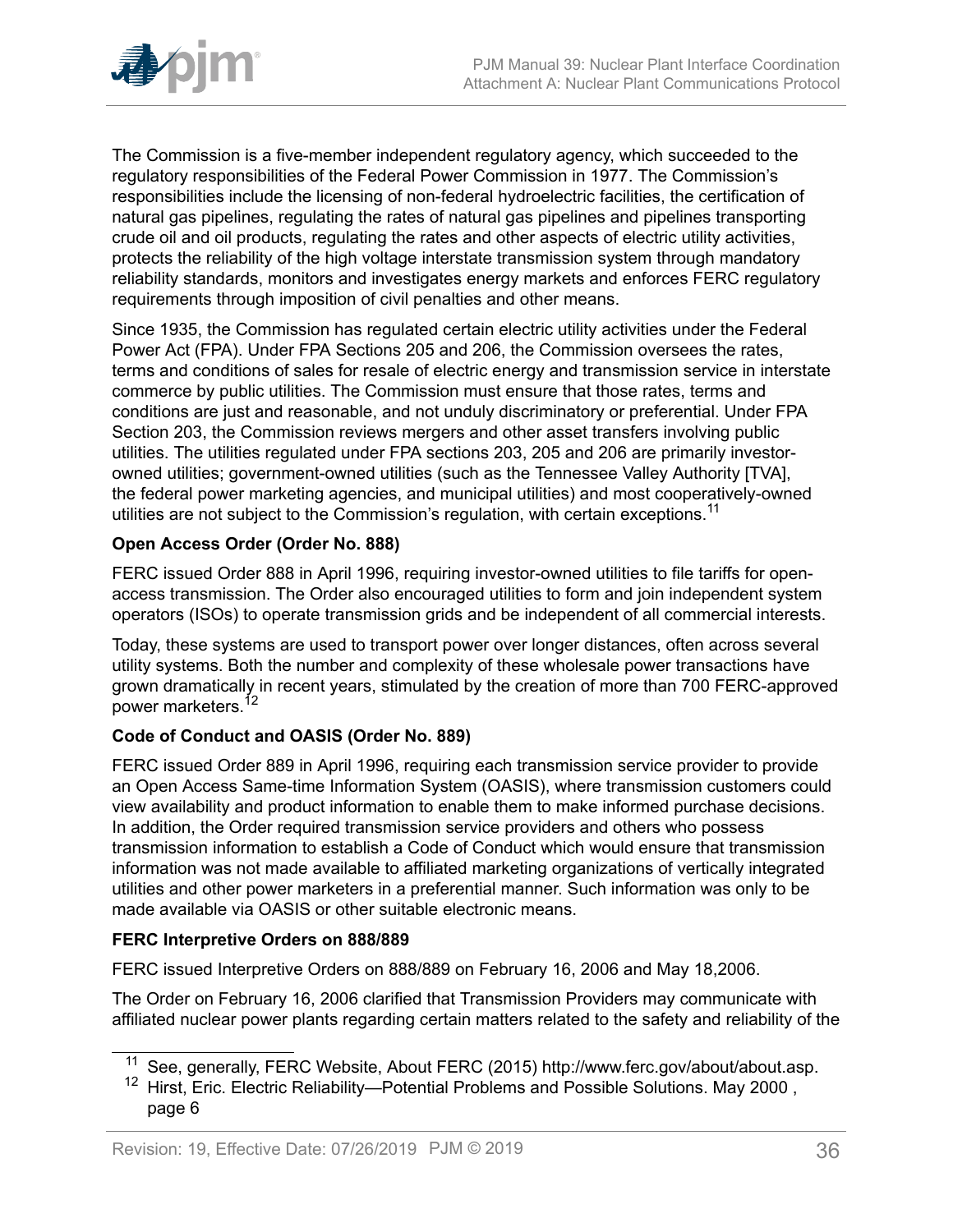

transmission system on the nuclear power plants, in order to comply with the requirements of the Nuclear Regulatory Commission.

The Order on May 18, 2006 clarified that, in the event of a grid disturbance, a Transmission Provider may communicate to affiliated nuclear power plant specific information about transmission system conditions on a real-time basis.

## **RTO Order (Order No. 2000)**

FERC issued Order 2000 in December 1999, setting forth requirements for the formation of Regional Transmission Organizations (RTO) which FERC indicated were the key to advancing competitive wholesale markets and eliminating anticompetitive behaviors by vertically integrated utilities. The RTO characteristics and functions are as follows:

Minimum Characteristics:

- 1. Independence
- 2. Scope and Regional Configuration
- 3. Operational Authority
- 4. Short-term Reliability
- 5. Minimum Functions:
- 6. Tariff Administration and Design
- 7. Congestion Management
- 8. Parallel Path Flow
- 9. Ancillary Services
- 10. OASIS and Total Transmission Capability (TTC) and Available Transmission Capability (ATC)
- 11. Market Monitoring
- 12. Planning and Expansion
- 13. Interregional Coordination

PJM was granted RTO status by FERC in July 2001.

## **North American Electric Reliability Corporation (NERC)**

The North American Electric Reliability Corporation's (NERC) mission is to ensure the reliability of the North American bulk power system. NERC is the electric reliability organization (ERO) certified by the Federal Energy Regulatory Commission to establish and enforce reliability standards for the bulk power system. NERC develops and enforces reliability standards; assesses adequacy annually via a 10-year forecast and summer and winter forecasts; monitors the bulk power system; and educates, trains and certifies industry personnel. ERO activities in Canada related to the reliability of the bulk power system are recognized and overseen by the appropriate governmental authorities in that country.<sup>13</sup>

<sup>&</sup>lt;sup>13</sup> NERC Website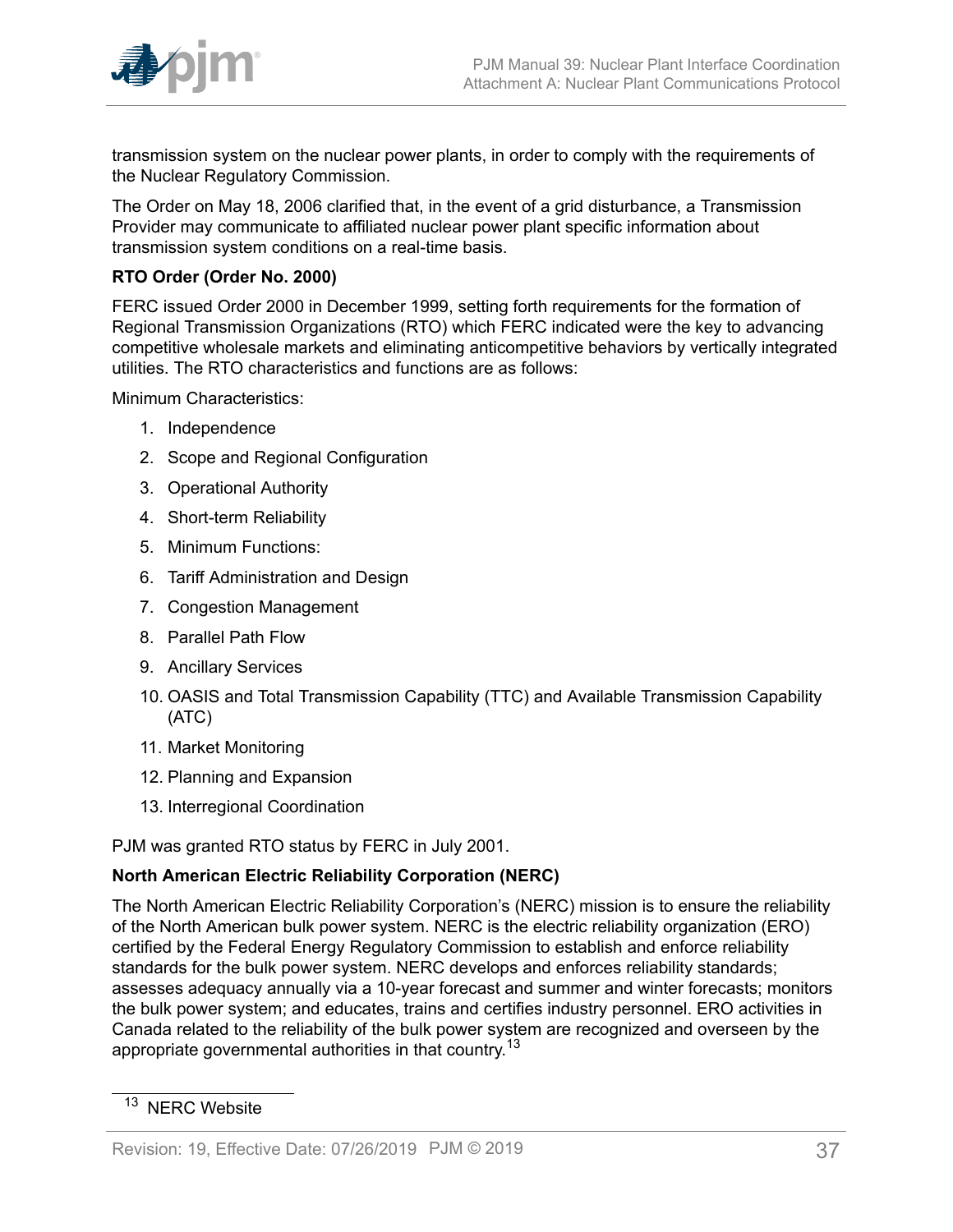

## **Planning and Operating Standards**

NERC reliability standards define the reliability requirements for planning and operating the North American bulk power system. NERC's ANSI-accredited standards development process is defined in the Standard Processes Manual and is guided by reliability and market interface principles. The Reliability Functional Model defines the functions that need to be performed to ensure the Bulk Electric System operates reliably and is the foundation upon which the reliability standards are based. Standards Drafting Teams, made up of industry volunteers and supported by NERC staff, work collaboratively to develop requirements using results-based principles that focus on three areas: measurable performance, risk mitigation strategies and entity capabilities.

## **Compliance and Enforcement Function**

NERC's compliance efforts comprise three key activities:

- 1. **Compliance monitoring** is the process used to assess, investigate, evaluate and audit in order to measure compliance with NERC Reliability Standards.
- 2. **Compliance enforcement** is the process by which NERC issues sanctions and ensures mitigation of confirmed violations of mandatory NERC reliability standards. As part of these efforts, NERC can also issue remedial action directives to immediately address and deter new or further violation(s), irrespective of the presence or status (i.e. confirmed or alleged) of a violation. Sanctioning of confirmed violations is determined pursuant to the NERC Sanction Guidelines and is based heavily upon the Violation Risk Factors and Violation Severity Levels of the standards requirements violated and the violations' duration. Entities found in violation of any standard must submit a mitigation plan for approval by NERC and, once approved, must execute this plan as submitted.
- 3. **Due Process** provides registered entities the opportunity to contest any finding of a violation of a NERC reliability standard. The process allows for hearings at the regional entity and appeals before NERC. Further appeals may be possible at the appropriate governmental authority.

## **Regional Entities**

NERC relies on the regional entities to enforce the NERC Reliability Standards with bulk power system owners, operators, and users through approved delegation agreements. Regional entities are responsible for monitoring compliance of the registered entities within their regional boundaries, assuring mitigation of all violations of approved reliability standards and assessing penalties and sanctions for failure to comply. The PJM members are contained within two REs: Reliability*First Corporation* and SERC Reliability Corporation.

## **State Regulatory Commissions**

State regulatory commissions exert broad powers over jurisdictional utilities and are involved with most activities of utilities as it relates to providing reliable and cost effective service to distribution customers. Transmission is not normally state jurisdictional; it is regulated by FERC. Similarly, nuclear power generation is not normally state jurisdictional; it is regulated by the NRC. However, to varying degrees, PJM members are vertically integrated and hence, subject to state regulatory oversight in many areas, including transmission and nuclear power generation.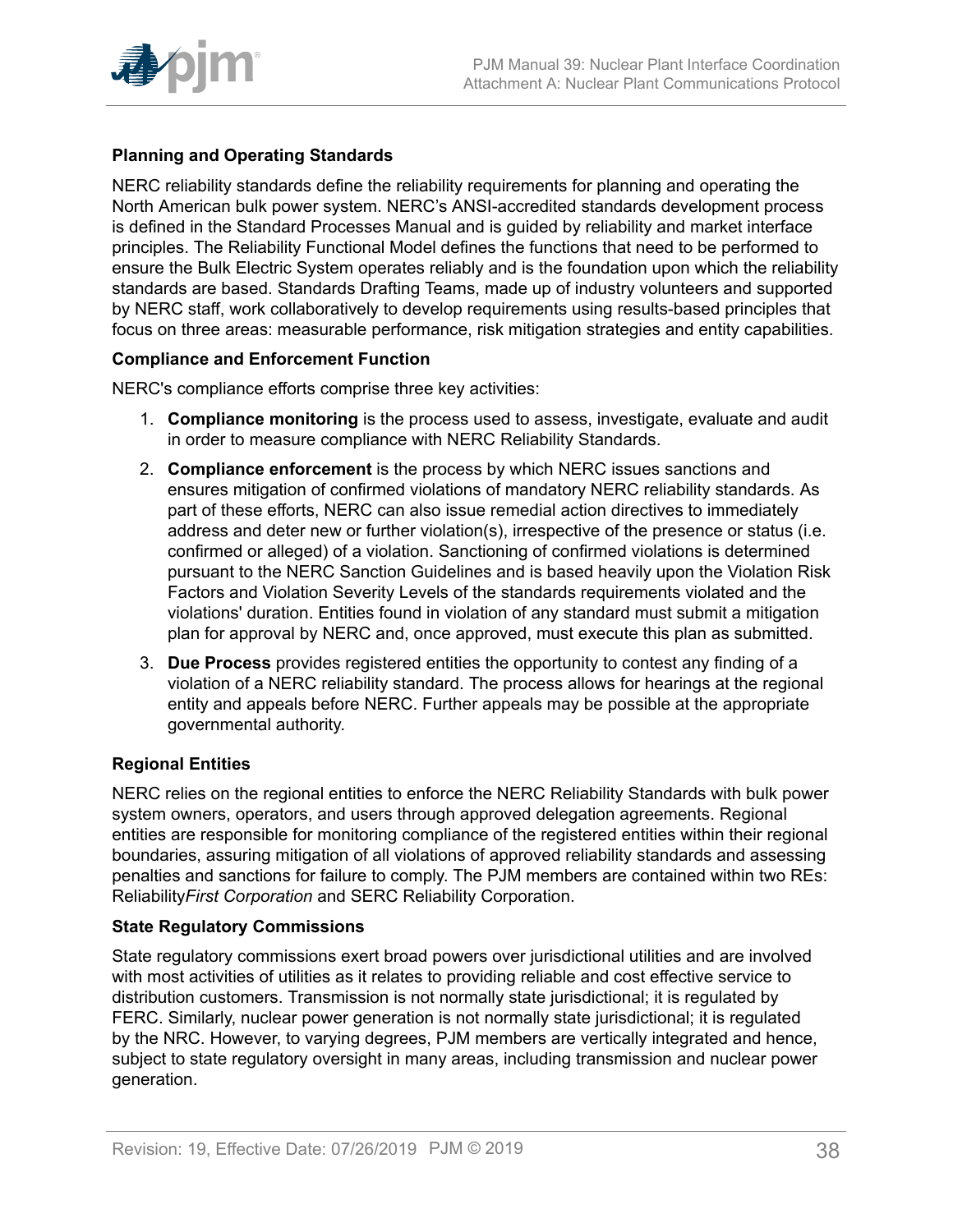

The following is an explanation of the Pennsylvania state regulatory process, which is typical of state regulatory regimes:

## **Regulation**

In order to provide the most economical, efficient and practical service to a community, the state grants a utility the sole right to provide its service within a specified geographical area. Experience and past history have determined that the construction of facilities by more than one utility company in the same location would be extremely costly and disruptive to community life and property. In exchange for the geographic monopoly, the utility accepts regulation by state government to assure that rates are fair and service safe and adequate for customers who cannot choose a different company.

## **Commission Role**

The PUC is responsible for ensuring safe, adequate service for consumers at fair and reasonable rates. The Commission is required to make decisions that allow utilities to meet all prudent expenses including the cost of borrowing money for expansion to provide service. The PUC does not exist solely for the benefit of any one group, but must balance the concerns of all the parties. The Office of Trial Staff, which has experts in economics, engineering, law and financial accounting, represents the public at large by reviewing the company records and rate requests and presenting its view on what is in the public interest.

## **Utility Role**

Regulated utilities must meet all reasonable requests for service by customers within their designated territories. To provide adequate service, it is recognized that the company must obtain a return on its investment sufficient to attract investors. If a company must expand its capacity to provide increased or improve service, it must borrow money, persuade investors to make money available, or seek a rate increase from the PUC.

## **Ratepayer Role**

Ratepayers must pay for the service they use, which includes a share of the cost of utility company expenses, such as salaries, equipment, maintenance and taxes. While the ratemaking process is complex, consumers have the right to be informed about the process; to receive an explanation of their utility bills; to have their complaints resolved in a prompt and fair manner; and to receive continuous utility service if payment responsibilities are met.<sup>14</sup>

## **PJM Agreements**

PJM and member roles and responsibilities are defined in the main agreements that PJM members must execute as a condition of membership— the Amended and Restated Operating Agreement of PJM Interconnection, L.L.C. (Operating Agreement), Consolidated Transmission Owners Agreement, and PJM Open Access Transmission Tariff (PJM Tariff). Following are excerpts from the agreements which outline major roles for each party:

## **Operating Agreement**

## **PJM Duties and Responsibilities**

<sup>&</sup>lt;sup>14</sup> "An Overview of the Ratemaking Process", PA PUC Annual Report, 2001-2002, Page 6.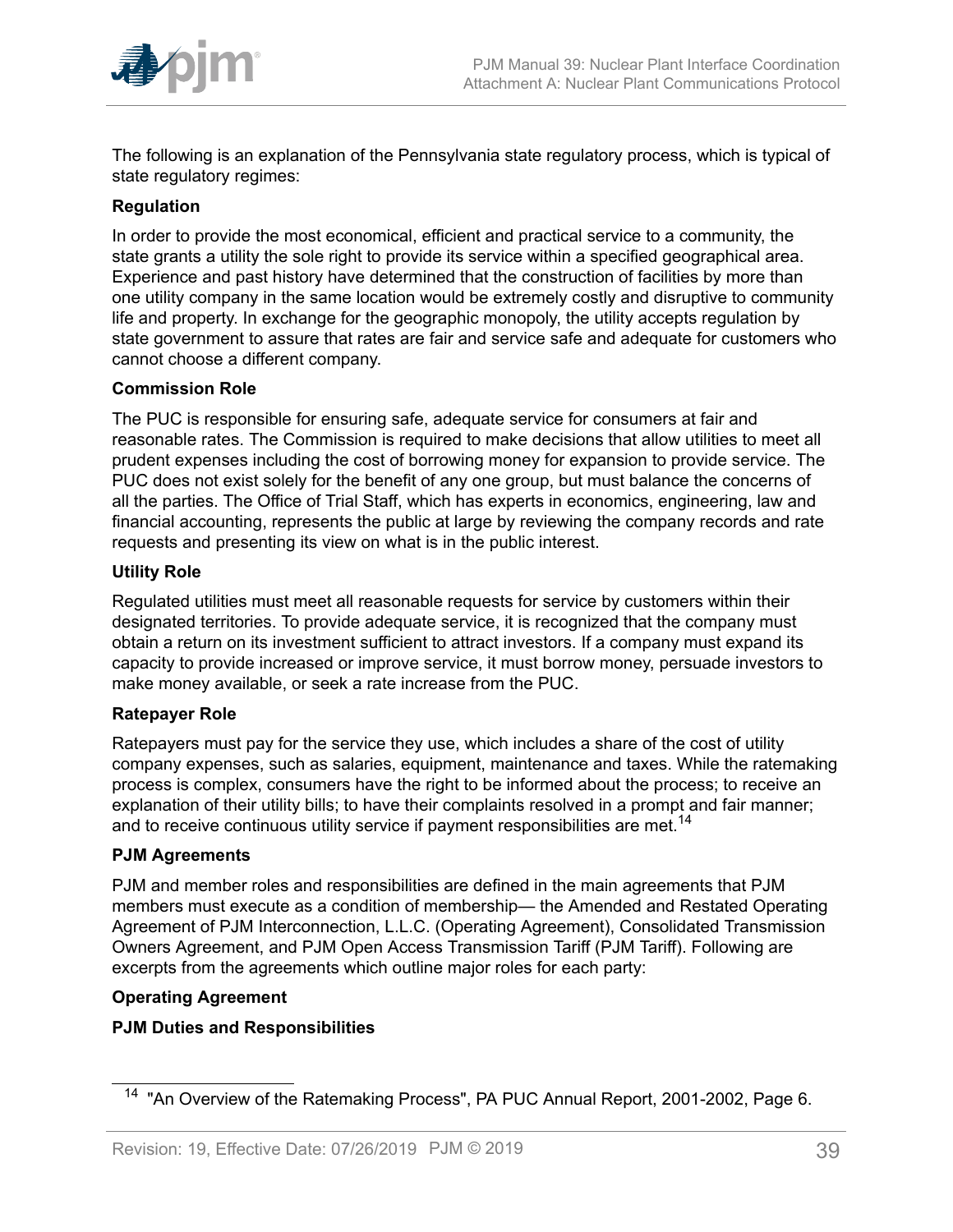

Generally, the duties and responsibilities of the Office of the Interconnection are lin section 10.4 of the Operating Agreement.

## **Member Roles and Responsibilities**<sup>15</sup>

Generally, the roles and responsibilities of PJM's members are in section 11.3 of the Operating Agreement.

## **Transmission Owners Agreement**

Generally, Article 4 and Article 6 of Transmission Owners Agreement contain the commitments and obligations of the parties to the Transmission Owners Agreement.

## **PJM Tariff**

Roles and responsibilities of PJM and its members are specified throughout the PJM Tariff.

<sup>15</sup> PJM Operating Agreement, Section 11.3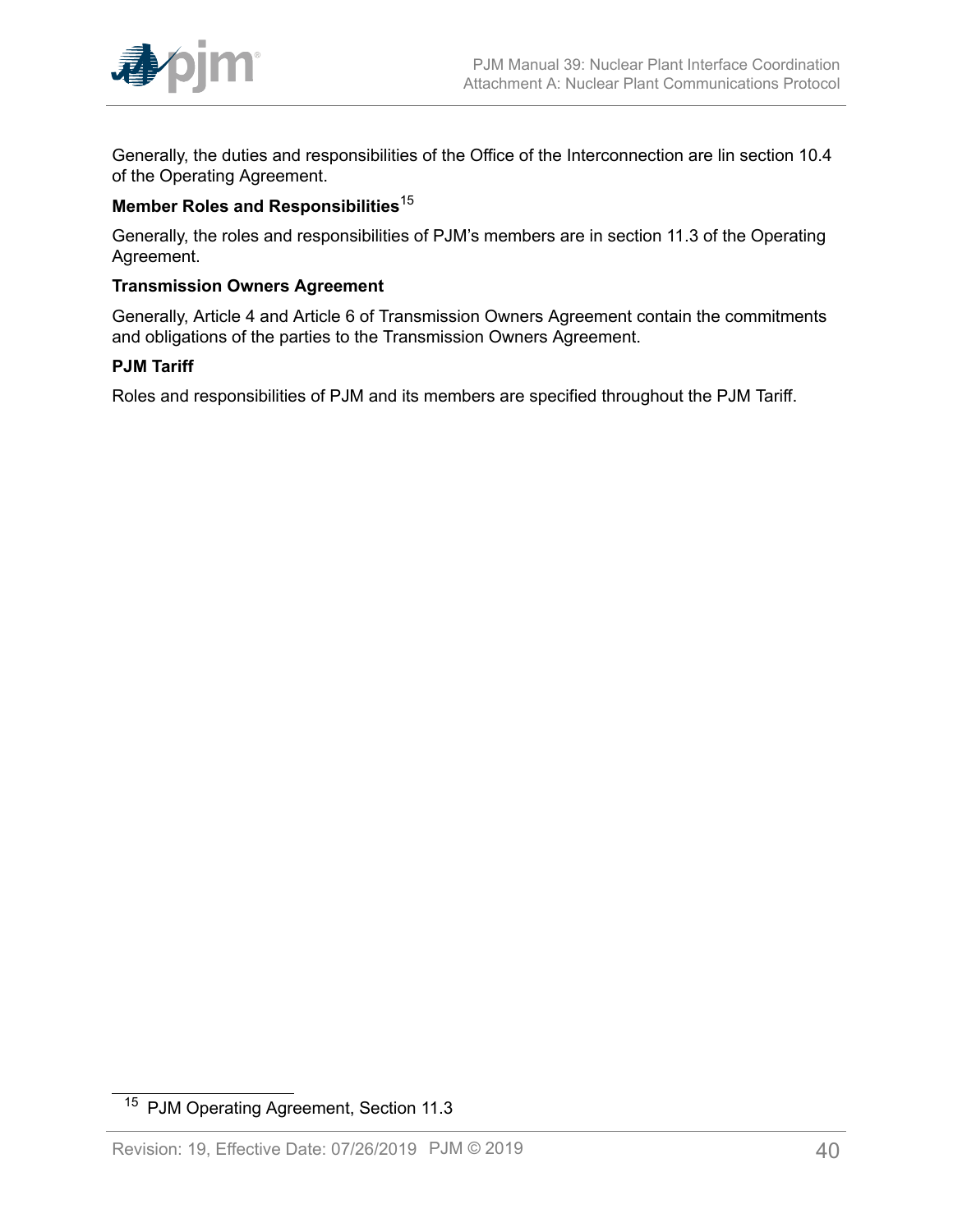

## <span id="page-40-0"></span>**Attachment B: Plant Specific NPIRs**

This attachment provides a Plant Specific NPIR template.

Unit: \_\_\_\_\_\_\_\_\_\_\_\_\_\_\_\_\_\_\_\_\_\_\_\_\_ Operating Company: \_\_\_\_\_\_\_\_\_\_\_\_\_\_\_\_\_\_\_\_\_\_\_\_\_\_\_\_\_\_

**Transmission Zone(s):** \_\_\_\_\_\_\_\_\_\_\_\_\_\_\_\_\_

Requirement Categories:

1. **Operational requirements** (e.g. minimum and maximum voltage, voltage drop or stability limits, configuration or topology limitations, post-accident load requirements, environmental limitations, etc. that are required to be respected in real time operations.) The requirements should contain associated communications requirements to ensure that the nuclear licensee is properly informed about the ability of the Transmission Entities to comply with the requirements.

2. **Planning Requirements** (e.g. minimum and maximum voltage, voltage drop or stability limits, configuration or topology limitations, post-accident load requirements, environmental limitations, etc. that are required to be respected in planning studies and analysis.)

3. **Design Criteria**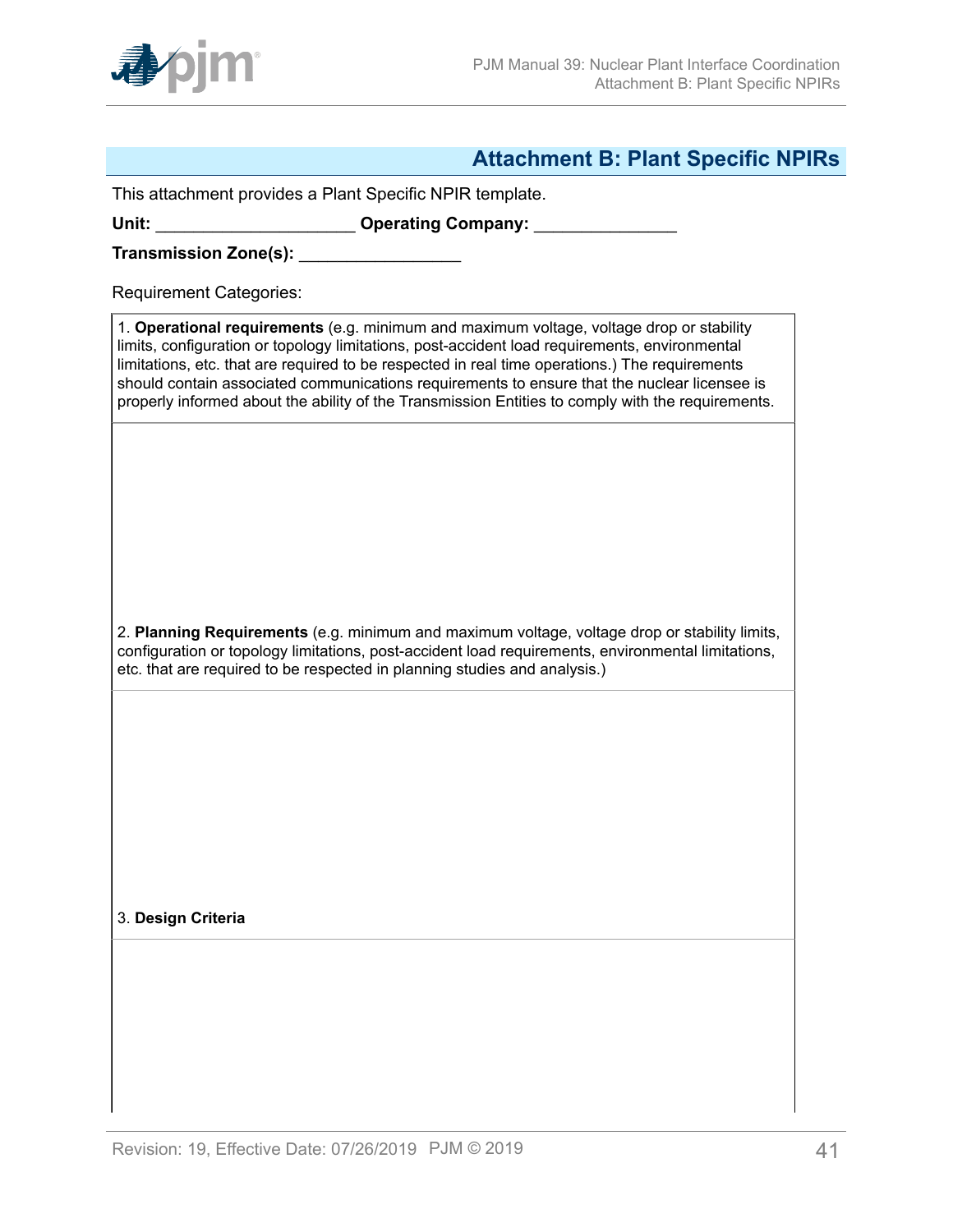

4. **Restoration Requirements** (e.g. Minimum service level requirements to enable restoration of nuclear plant generation, minimum restoration times for the restoration of service to the nuclear plant station service busses, etc.)

5. **Equipment Maintenance Requirements** (e.g., equipment performance requirements, notification and/or communication requirements to inform the plant of degraded equipment function or capability, etc.)

6. **Communication Requirements** (e.g. Emergency Procedures, Conservative Operations, Emergent Grid Issues, Periodic Operations/Planning Study Results, Periodic Restoration/ Emergency Procedure Drill Results, RTEP upgrades impacting Nuclear Stations.)

#### **Note:**

**1:** Maintenance will be addressed between Nuclear Owner and Transmission Owner or designee.

**2:** Attachment B is completed for each nuclear unit on the PJM RTO footprint. Since the completed template may include Critical Infrastructure information it is maintained by PJM Operations Planning Division but not published as part of the manual.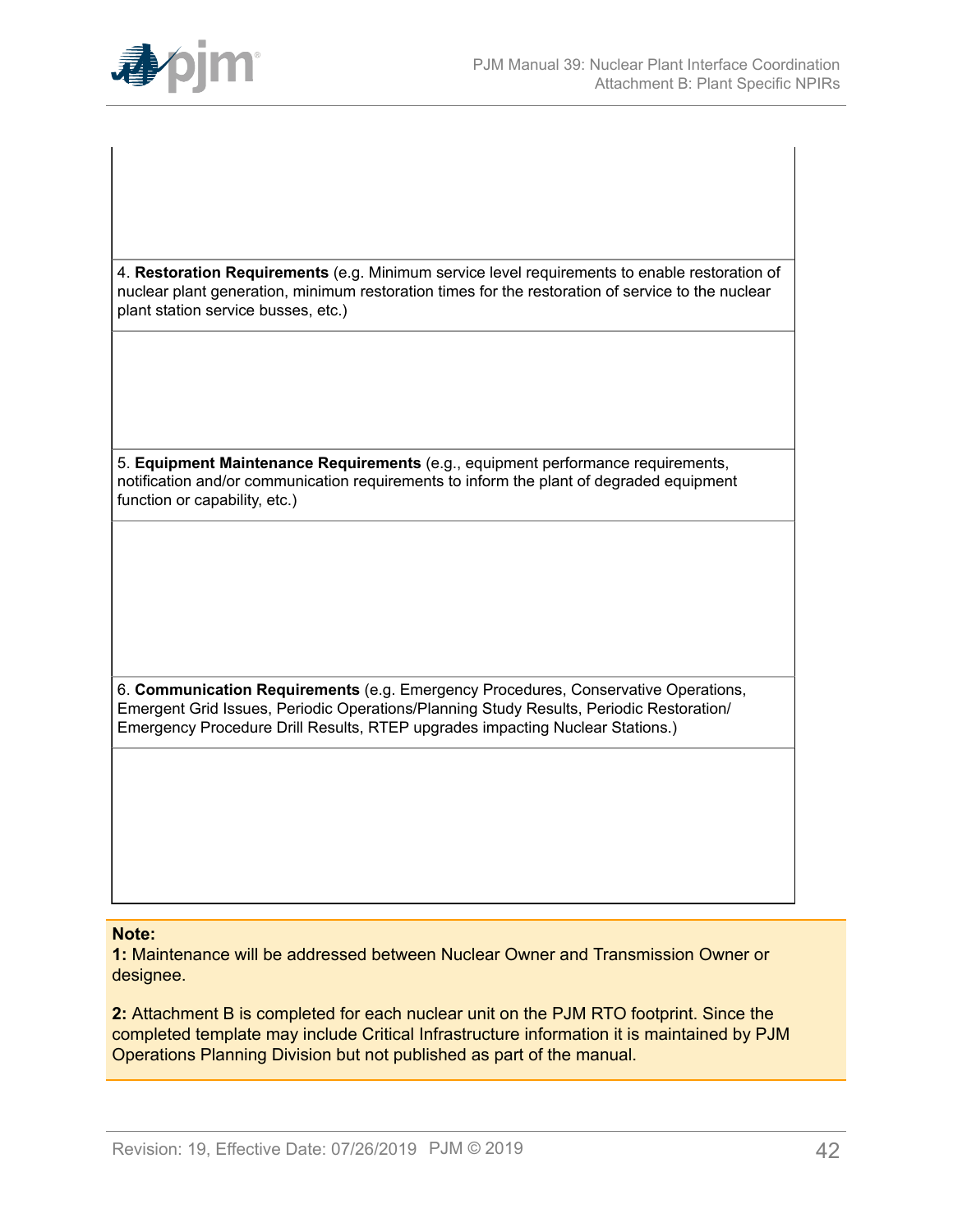

| Attachment C: Plant Specific NPIRS Revision Histo         |                                             |                 |                                  |
|-----------------------------------------------------------|---------------------------------------------|-----------------|----------------------------------|
| <b>Asset Owner</b>                                        | <b>Plant Name</b>                           | <b>App Date</b> | <b>Revision</b><br><b>Number</b> |
| <b>Calvert Cliffs Nuclear PP Inc</b>                      | Calvert Cliffs Nuclear Power Plant 1        | 11/19/2015      | 3                                |
| Calvert Cliffs Nuclear PP Inc                             | <b>Calvert Cliffs Nuclear Power Plant 2</b> | 11/19/2015      | 3                                |
| <b>Exelon Generation Company,</b><br>LLC - Exelon Nuclear | <b>Braidwood Station 1</b>                  | 9/1/2015        | 3                                |
| <b>Exelon Generation Company,</b><br>LLC - Exelon Nuclear | <b>Braidwood Station 2</b>                  | 9/1/2015        | 3                                |
| <b>Exelon Generation Company,</b><br>LLC - Exelon Nuclear | <b>Byron Station 1</b>                      | 3/28/2019       | 6                                |
| <b>Exelon Generation Company,</b><br>LLC - Exelon Nuclear | <b>Byron Station 2</b>                      | 3/28/2019       | 6                                |
| <b>Exelon Generation Company,</b><br>LLC - Exelon Nuclear | Dresden Station 2                           | 2/27/2019       | 9                                |
| <b>Exelon Generation Company,</b><br>LLC - Exelon Nuclear | Dresden Station 3                           | 2/27/2019       | 9                                |
| <b>Exelon Generation Company,</b><br>LLC - Exelon Nuclear | LaSalle Station 1                           | 12/7/2016       | 3                                |
| <b>Exelon Generation Company,</b><br>LLC - Exelon Nuclear | LaSalle Station 2                           | 12/7/2016       | 3                                |
| <b>Exelon Generation Company,</b><br>LLC - Exelon Nuclear | <b>Limerick Generating Station 1</b>        | 4/14/2018       | 3                                |
| <b>Exelon Generation Company,</b><br>LLC - Exelon Nuclear | <b>Limerick Generating Station 2</b>        | 4/14/2018       | 3                                |
| <b>Exelon Generation Company,</b><br>LLC - Exelon Nuclear | Peach Bottom Atomic Power Station 2         | 2/13/2019       | 8                                |
| <b>Exelon Generation Company,</b><br>LLC - Exelon Nuclear | Peach Bottom Atomic Power Station 3         | 2/13/2019       | 8                                |
| <b>Exelon Generation Company,</b><br>LLC - Exelon Nuclear | <b>Quad Cities Nuclear Power Station 1</b>  | 9/1/2015        | 5                                |
| <b>Exelon Generation Company,</b><br>LLC - Exelon Nuclear | <b>Quad Cities Nuclear Power Station 2</b>  | 9/1/2015        | 5                                |
| <b>Exelon Generation Company,</b><br>LLC - Exelon Nuclear | Three Mile Island 1                         | 7/7/2015        | 2                                |

## <span id="page-42-0"></span>**Attachment C: Plant Specific NPIRs Revision History**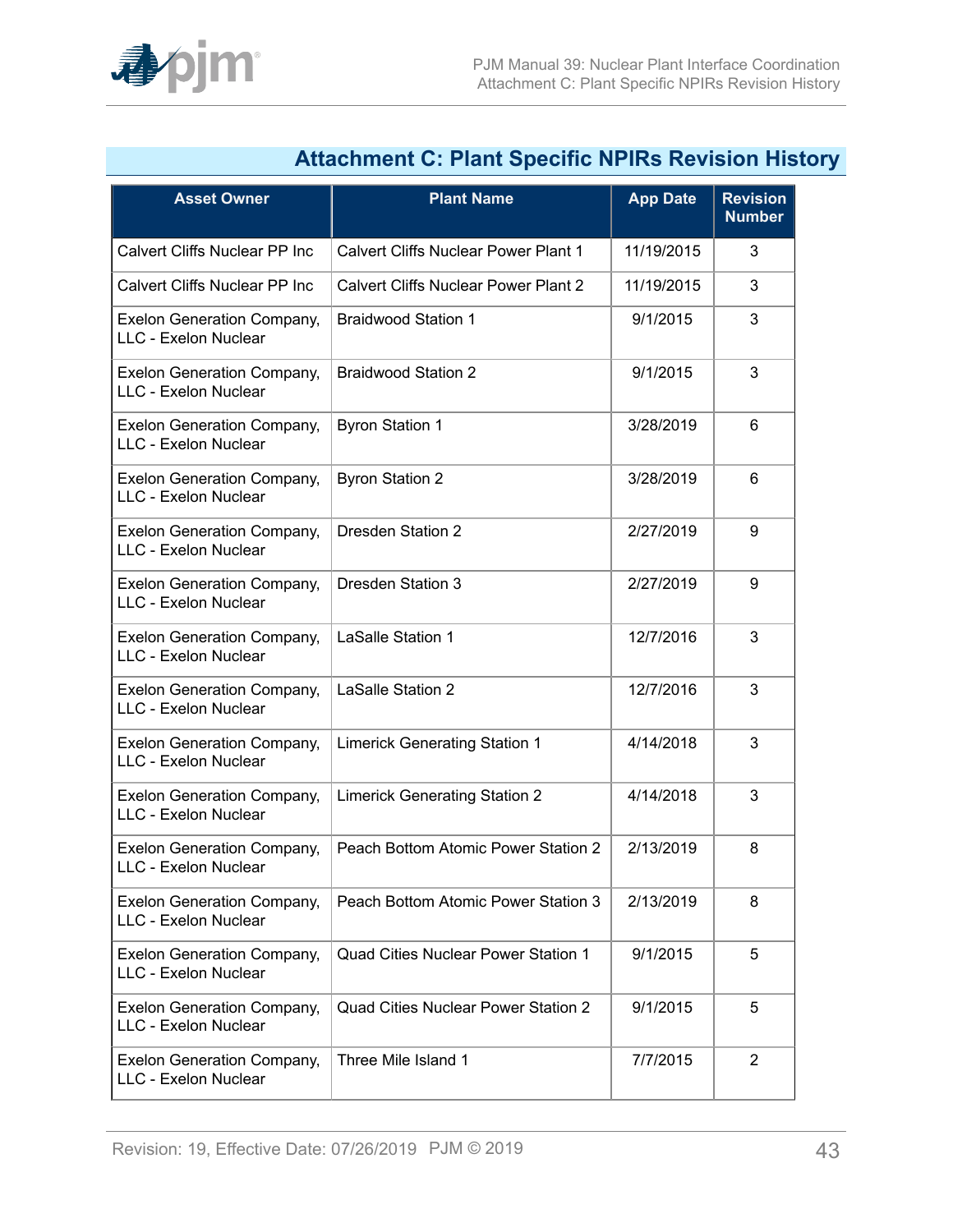

| <b>Asset Owner</b>                                     | <b>Plant Name</b>                       | <b>App Date</b> | <b>Revision</b><br><b>Number</b> |
|--------------------------------------------------------|-----------------------------------------|-----------------|----------------------------------|
| <b>FirstEnergy Nuclear</b><br><b>Operating Company</b> | Beaver Valley 1                         | 8/1/2015        | 3                                |
| <b>FirstEnergy Nuclear</b><br><b>Operating Company</b> | Beaver Valley 2                         | 8/1/2015        | 3                                |
| <b>FirstEnergy Nuclear</b><br><b>Operating Company</b> | Davis Besse                             | 8/1/2018        | 5                                |
| <b>FirstEnergy Nuclear</b><br><b>Operating Company</b> | Perry                                   | 11/18/2016      | 3                                |
| Indiana Michigan Power Co                              | Donald C Cook 1                         | 7/13/2016       | $\overline{2}$                   |
| Indiana Michigan Power Co                              | Donald C Cook 2                         | 7/13/2016       | 2                                |
| PPL Susquehanna LLC                                    | PPL Susquehanna 1                       | 12/22/2014      | 2                                |
| PPL Susquehanna LLC                                    | PPL Susquehanna 2                       | 12/22/2014      | $\overline{2}$                   |
| <b>PSEG Nuclear LLC</b>                                | PSEG Hope Creek Generating Station<br>1 | 5/1/2015        | 1                                |
| <b>PSEG Nuclear LLC</b>                                | PSEG Salem Generating Station 1         | 5/1/2015        | 1                                |
| <b>PSEG Nuclear LLC</b>                                | PSEG Salem Generating Station 2         | 5/1/2015        | 1                                |
| Virginia Electric & Power Co                           | North Anna 1                            | 12/1/2018       | 4                                |
| Virginia Electric & Power Co                           | North Anna 2                            | 12/1/2018       | 4                                |
| Virginia Electric & Power Co                           | Surry 1                                 | 12/1/2018       | 4                                |
| Virginia Electric & Power Co                           | Surry 2                                 | 12/1/2018       | 4                                |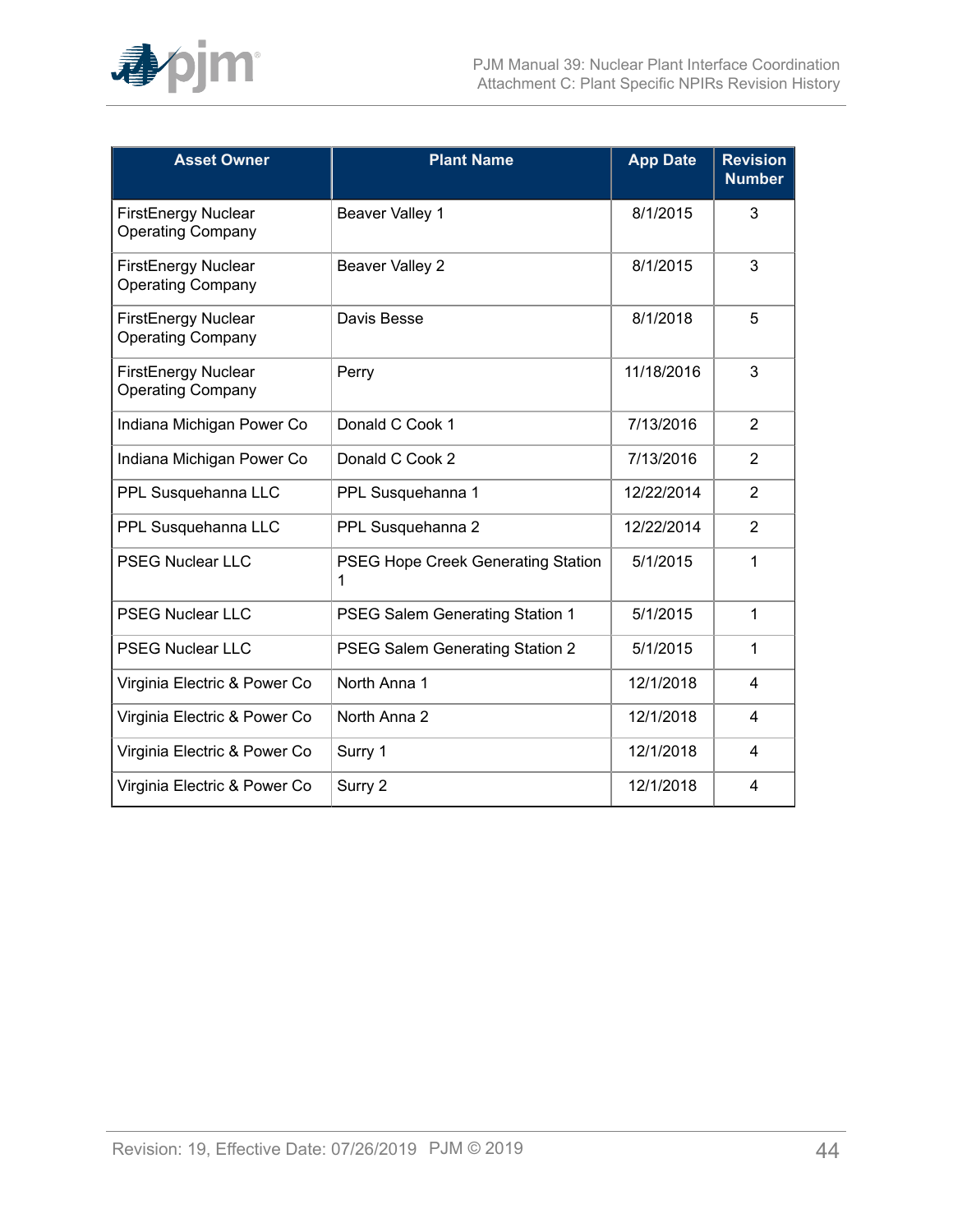

## <span id="page-44-0"></span>**Revision History**

### **Revision 18 (04/01/2019):**

• Attachment C: Plant Specific NPIRs Revision History: NPIR revision update

#### **Revision 17 (12/05/2018):**

• Attachment C: Plant Specific NPIRs Revision History: NPIR revision update

#### **Revision 16 (07/11/2018):**

• Attachment C: Plant Specific NPIRs Revision History: NPIR revision update

#### **Revision 15 (01/15/2018):**

• Attachment C: Plant Specific NPIRs Revision History: NPIR revision update

#### **Revision 14 (07/01/2017):**

- Section 3.1: Clarified language to ensure all changes made to Nuclear Plant Interface Requirements (NPIR) are clearly highlighted with drivers communicated
- Attachment A, Section 5: Added clarification to reinforce that NPGO notifies PJM and associated LCC of conditions at nuclear plant impacted by grid-side event
- Attachment C: Plant Specific NPIRs Revision History: NPIR revision update

#### **Revision 13 (12/23/2016):**

• Attachment C: Plant Specific NPIRs Revision History: NPIR revision update

## **Administrative Change (11/18/2016):**

• Section 2.1 – removed struck out language and footnote (Production System) as this change was inadvertently not made during the periodic review.

#### **Revision 12 (01/01/2016):**

- Updates to align with NUC-001-3 (effective 01/01/2016) Grammatical corrections; edits to be consistent with NERC documentation.
- Section 2.6: System Restoration updated to include safe shutdown loading requirement for plant specific Nuclear Plant Interface Requirements (NPIRs) developed and endorsed by the Nuclear Generation Owners User Group (NGOUG).
- Attachment A; Appendix 1: Regulatory Background Removed Operating Agreement (OA) and Transmission Owners Agreement (TOA) text; replaced with appropriate references to OA, TOA, and Open Access Transmission Tariff (OATT)
- Periodic Review

## **Revision 11 (12/07/2015):**

• Attachment C: Plant Specific NPIRs Revision History: NPIR revision update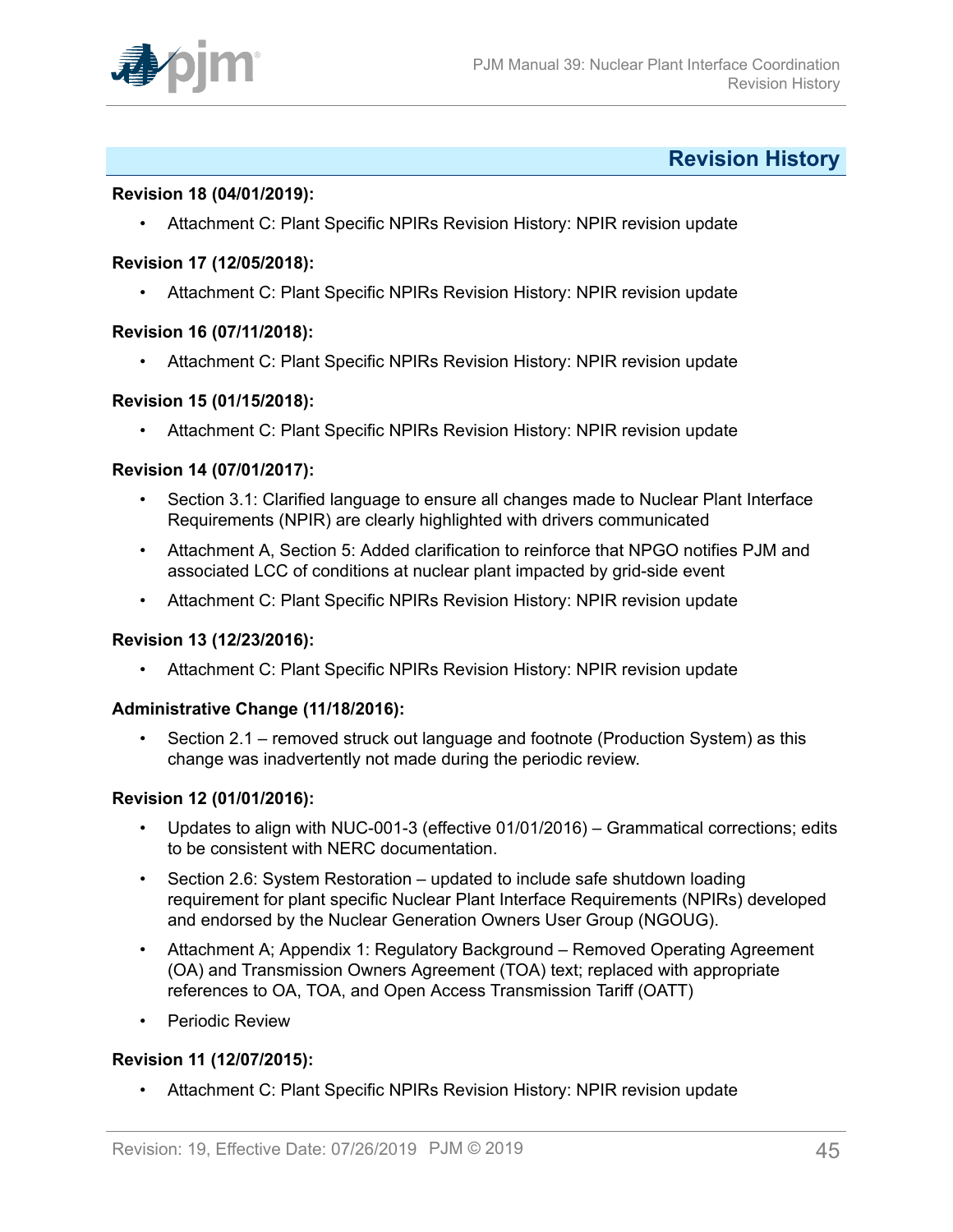

## **Revision 10 (07/15/2015):**

• Attachment C: Plant Specific NPIRs Revision History: NPIR revision update

## **Revision 09 (04/15/2015):**

• Attachment C: Plant Specific NPIRs Revision History: NPIR revision update

### **Revision 08 (10/1/2014):**

• Attachment C: Plant Specific NPIRs Revision History: NPIR revision update

#### **Revision 07 (9/25/2013):**

• Attachment C: Plant Specific NPIRs Revision History: NPIR revision update

#### **Revision 06 (03/01/2013):**

- 3 year review was performed for M39, including NPIR attachments, in accordance with NUC-001-2 R9.1.3
- Introduction: Note added to page 1, that NPIR means Nuclear Plant Interface Requirements
- Introduction: Note 1: revised to read NUC-001
- Section 1.1: *Background* now references when NUC-001 was implemented
- Section 1.1: Added Footnote 1 which was inadvertently deleted in a prior revision.
- Section 1.2: Revised to apply to TEs not just TOs. Clarified that PJM notifies the TOs and not the NPGOs (in accordance with M03) when the ability to monitor the operation of the Bulk Electric System in accordance with the NPIRs is lost.
- Section 2.4.2: *NPGO Action:*  - -will notify PJM and *not* the Transmission Owner when voltage limits are revised
- Section 2.6: Minor edits.
- Section 3.1 Revised to apply to TEs not just TOs.
- Section 3.5: Added clarifying phrase, as part of 3-year review that revisions to NPIRs are made only if required.
- Attachment A and the associated Appendix 1: Updated several paragraphs and references.
- Changed template for Attachment B, Note 1: to read Nuclear Plant Generator Operator (NPGO )
- Attachment C: Plant Specific NPIRs Revision History: NPIR revision updates.

## **Revision 05 (11/01/2012):**

- Section 3: Other NPIR Issues / Section 3.1: Added clarifying text to address sequencing of M39 revision approval with respect to effective dates of plant specific NPIR revisions.
- Attachment C: Plant Specific NPIRs Revision History: NPIR revision updates.